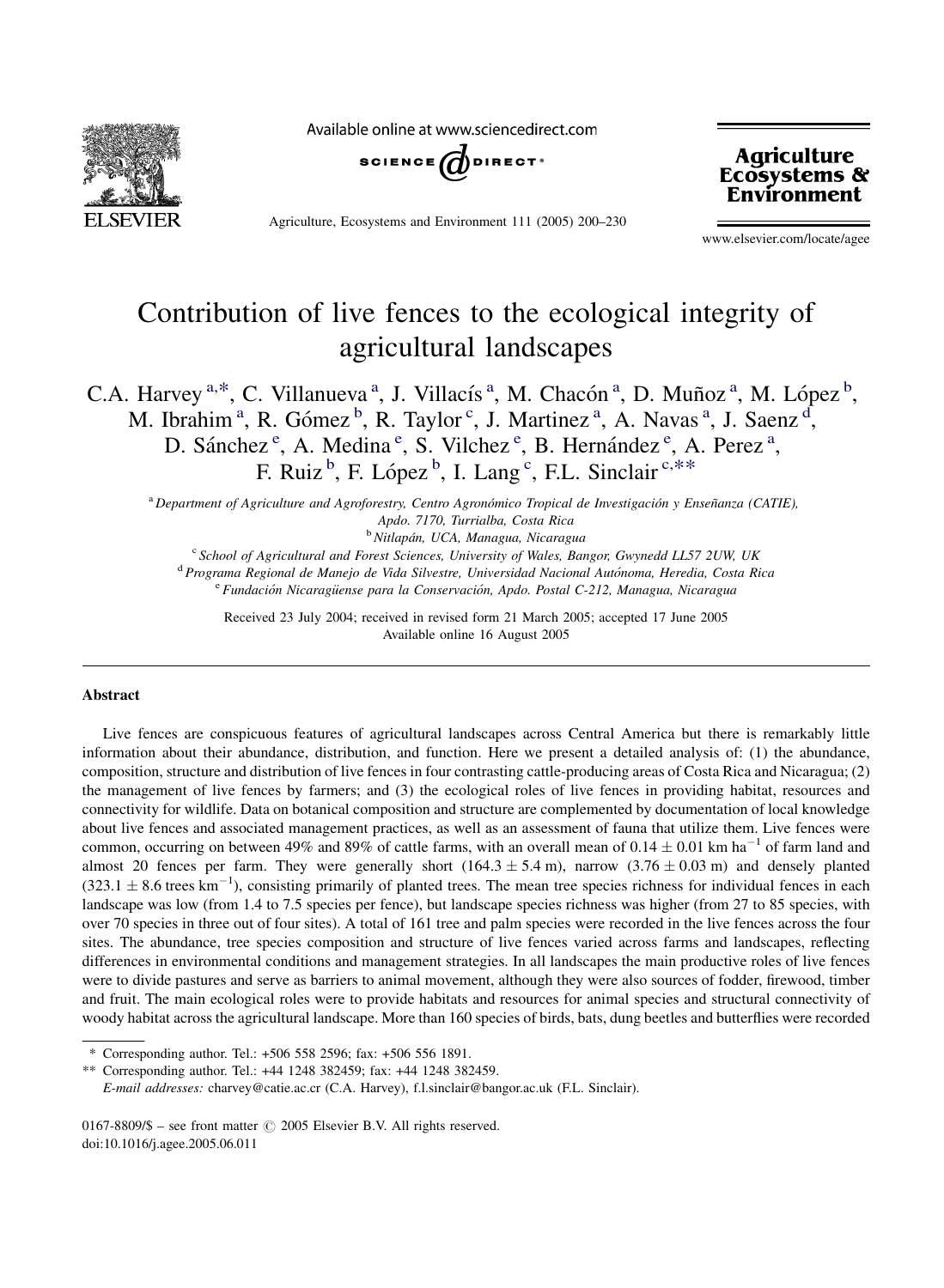visiting them. Their value for biodiversity conservation depended on their species composition, structural diversity and arrangement within the landscape, all of which were heavily influenced by management currently undertaken by farmers in pursuit of production rather than conservation goals. Live fences are important features of agricultural landscapes that merit much greater attention in sustainable land management strategies and need to be an explicit element in regulations and incentives that aim to enhance the ecological integrity of rural landscapes in Central America.

 $\odot$  2005 Elsevier B.V. All rights reserved.

Keywords: Biodiversity conservation; Costa Rica; Farm management; Faunal diversity; Landscape characterization; Landscape connectivity; Local knowledge; Nicaragua; Central America

#### 1. Introduction

Live fences are common in Central America, delineating crop fields, pastures, and farm boundaries and forming elaborate networks of tree cover across rural landscapes. Not only do live fences occur across areas that are biophysically diverse, with different elevations, ecological life zones, and soil types, but they also occur in areas with distinct cultures, land use histories and agricultural production, notably coffee plantations, pastures and home gardens [\(Sauer, 1979;](#page-29-0) [Budowski, 1987\)](#page-29-0). In some agricultural regions, where deforestation and conversion to agriculture have been high, live fences constitute the most prevalent form of tree cover remaining in the landscape.

Despite their prevalence throughout Central America, there is remarkably little information about the functional roles of live fences within agricultural landscapes. Aside from a few general descriptions of live fences and their management [\(Sauer, 1979;](#page-29-0) [Lagemann and Heuveldop, 1983; Budowski, 1987,](#page-29-0) [1988; Budowski and Russo, 1993; Otarola, 1995\)](#page-29-0), there is little information about their abundance, density or distribution and how these vary across farms and landscapes. Similarly, while several studies have considered specific aspects of live fences such as fodder production [\(Beer, 1987; Berninger and Salas,](#page-28-0) [2003; Frank and Salas, 2003](#page-28-0)), establishment [\(Somar](#page-29-0)[riba, 1995](#page-29-0)), growth rates ([Picado and Salazar, 1984;](#page-29-0) [Beer, 1987](#page-29-0)) or rooting abilities [\(Lozano, 1962\)](#page-29-0), few studies have looked holistically at the range of products, environmental services and ecological functions that live fences provide. The ecological roles of live fences as potential habitats, resources and corridors for wildlife have been particularly neglected, with the exception of a few studies in Mexico (e.g. [Estrada et al., 1993, 2000; Estrada and Coates-](#page-29-0) [Estrada, 2001\)](#page-29-0). This paucity of information about live fences is in sharp contrast to the extensive literature on the patterns of hedges and windbreaks in temperate regions (e.g. [Baudry et al., 2003; Thenail and Baudry,](#page-28-0) [2004\)](#page-28-0), where their ecological and productive roles are well understood and highly valued (e.g., [Osborne,](#page-29-0) [1983; Forman and Baudry, 1984; Baudry, 1988;](#page-29-0) [Bennett et al., 1994; Burel, 1996; Baudry et al., 2000;](#page-29-0) [Marshall and Moonen, 2002](#page-29-0)). It also contrasts with the burgeoning information and growing recognition of the conservation importance of other forms of tree cover in human-dominated landscapes in the tropics, such as forest fragments, riparian strips, and dispersed trees in fields [\(Schelhas and Greenberg, 1996;](#page-29-0) [Laurance and Bierregaard, 1997; Harvey and Haber,](#page-29-0) [1999; Daily et al., 2001; Harvey et al., 2004](#page-29-0)).

The general objective of this paper is to draw attention to the prevalence of live fences within agricultural landscapes in Central America, to highlight both their agronomic and ecological functions, and discuss their potential contribution to sustainable development and conservation initiatives. The specific objectives of this paper are: (1) to characterize the abundance, species composition, structure and distribution of live fences in agricultural landscapes in Central America; (2) to explore how live fences are integrated within farming systems and how farmers manage them; (3) to assess the ecological roles of live fences in providing habitats, resources and landscape connectivity for wildlife; and (4) to explore the potential for incorporating live fences into conservation planning at the landscape scale. Our assessment draws on a set of integrated studies of live fences in four contrasting agricultural landscapes dominated by cattle grazing in Costa Rica and Nicaragua, but the general principles identified here are likely to apply generally across agricultural landscapes in Central America.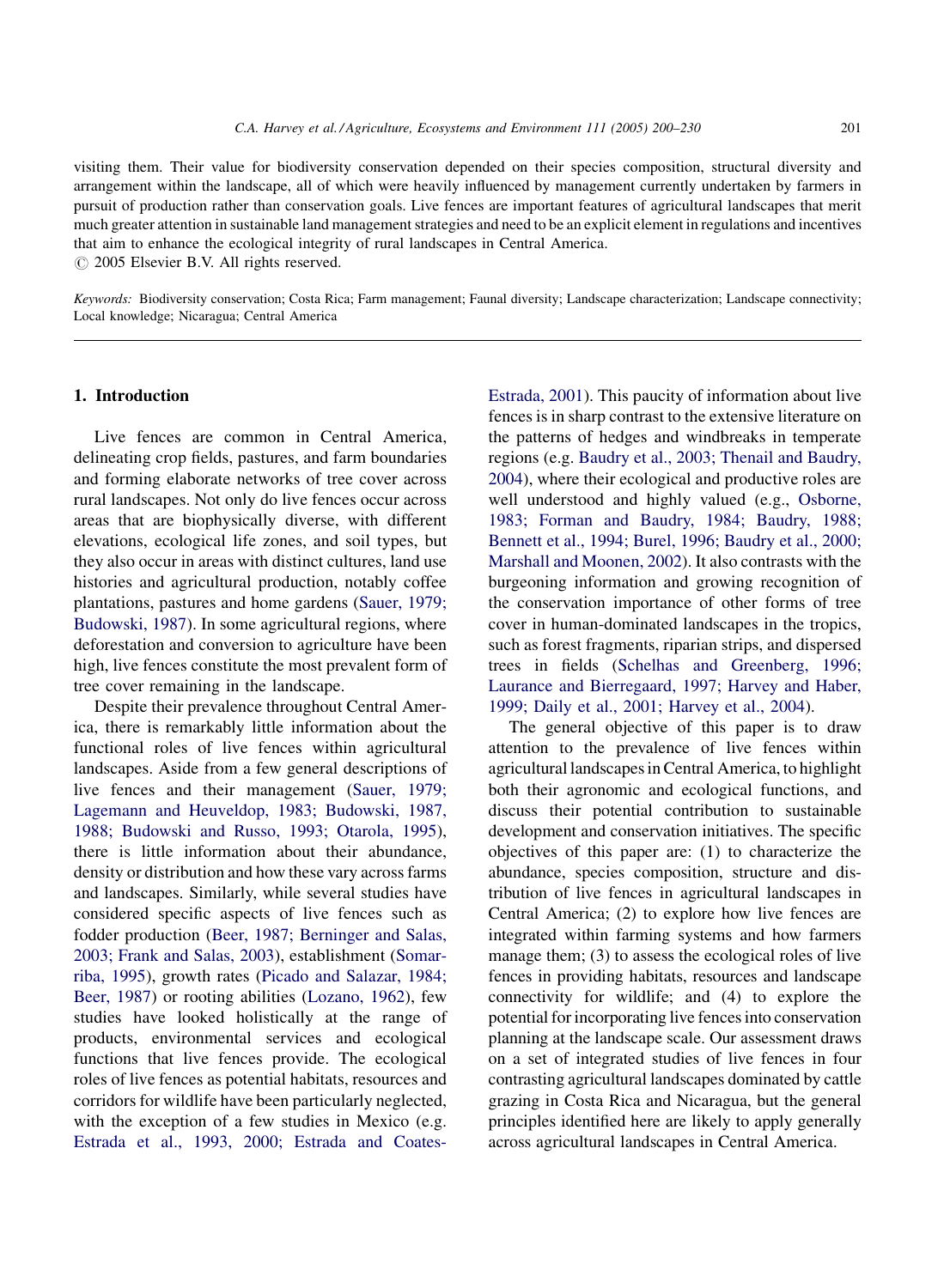<span id="page-2-0"></span>For the purpose of this paper, we consider live fences to be ''fences established by planting large cuttings, that easily produce roots and on which several strings of wire are attached with the obvious purpose of keeping livestock in or out'' (census [Budowski, 1987](#page-28-0)). Although their composition and structure vary from one site to the next, most live fences consist of one or two woody perennial species that are evenly planted in a straight line adjacent to agricultural fields or along farm boundaries ([Sauer,](#page-29-0) [1979](#page-29-0)). Live fences differ from hedges in that they are less dense, contain fewer plant species, usually support one or more strings of wire, and are entirely anthropogenic features, in contrast to hedges which may originate from natural regeneration, relict vegetation or from planting ([Baudry et al., 2000\)](#page-28-0). They also differ from windbreaks in that their primary purpose is to provide fencing to contain animal movement, rather than to provide shelter, and they are consequently less densely planted [\(Finch, 1988;](#page-29-0) [Wight, 1988\)](#page-29-0). However, live fences are similar to hedges and windbreaks in that they are linear woody features that form integral components of farm production systems and are carefully managed by farmers to provide many of the same ecological and production functions.

# 2. Methods

Live fences were studied in four agricultural landscapes where cattle grazing was the predominant land use; Cañas and Río Frío in Costa Rica, and Matiguás and Rivas in Nicaragua [\(Table 1\)](#page-3-0). Cañas and Rivas are typical of cattle production systems on the seasonally dry Pacific slope of Central America, with extensively managed cattle systems for beef in Cañas and dual-purpose (beef and dairy) production in Rivas. In contrast, Río Frío is a dairy producing region on the wet Atlantic slope of Costa Rica, with smaller and more intensive farms than those in Cañas. The Matiguás region is one of the key cattle raising zones in central Nicaragua dedicated to dual-purpose cattle production, in a transition area between tropical dry and humid forest. Farms in Matiguás are dedicated almost exclusively to cattle production, while those in Rivas integrate cattle production with agricultural production, rotating areas of pasture with plots of banana, plantain, corn and beans. In each landscape, an area of roughly 10 000–16 000 ha was selected as representative of the landscape in the region. Each of these landscapes was dominated by pasture (48–68% of the land), while the little forest cover remaining (8.2–23.3%) was generally in the form of small forest patches and riparian strips.

Data on live fences were collected in a set of integrated studies which included: (1) a socioeconomic survey of a random sample of 53–100 farms in each landscape, in which information about farm characteristics, land use, and tree cover was collected; (2) a complete inventory of the floristic composition, structure and spatial arrangement of live fences present in a sample of 12–16 cattle farms in each landscape; (3) acquisition of local knowledge that farmers held about live fences; (4) the monitoring of farm management, including information on live fence establishment, management and pollarding, in 12–16 farms in each landscape during 1 year; and (5) studies of the fauna (birds, bats, dung beetles, and butterflies) present in live fences. A summary of the research conducted in each landscape is shown in [Table 2](#page-4-0), and additional details of each study are provided below. Research was conducted from February 2002 to March 2003 in Rivas and Cañas, and from March 2003 to June 2004 in Río Frío and Matiguás.

# 2.1. Farm survey

In each of the four landscapes, a questionnaire on farm land use and management was completed by interviewing 53–100 farmers, randomly selected from a list of all farmers in each study area. The aim of this survey was to characterize farm types and understand farm management practices. In addition to general statistics of land use, information was collected on the presence of live fences, the number of tree species present in live fences and management practices associated with them. Additional details on the farm survey are available in [Villacis \(2003\)](#page-29-0) and Gómez [et al. \(2004\).](#page-29-0)

#### 2.2. Inventory of live fences

Detailed information on live fence abundance, composition and structure was obtained on 12–16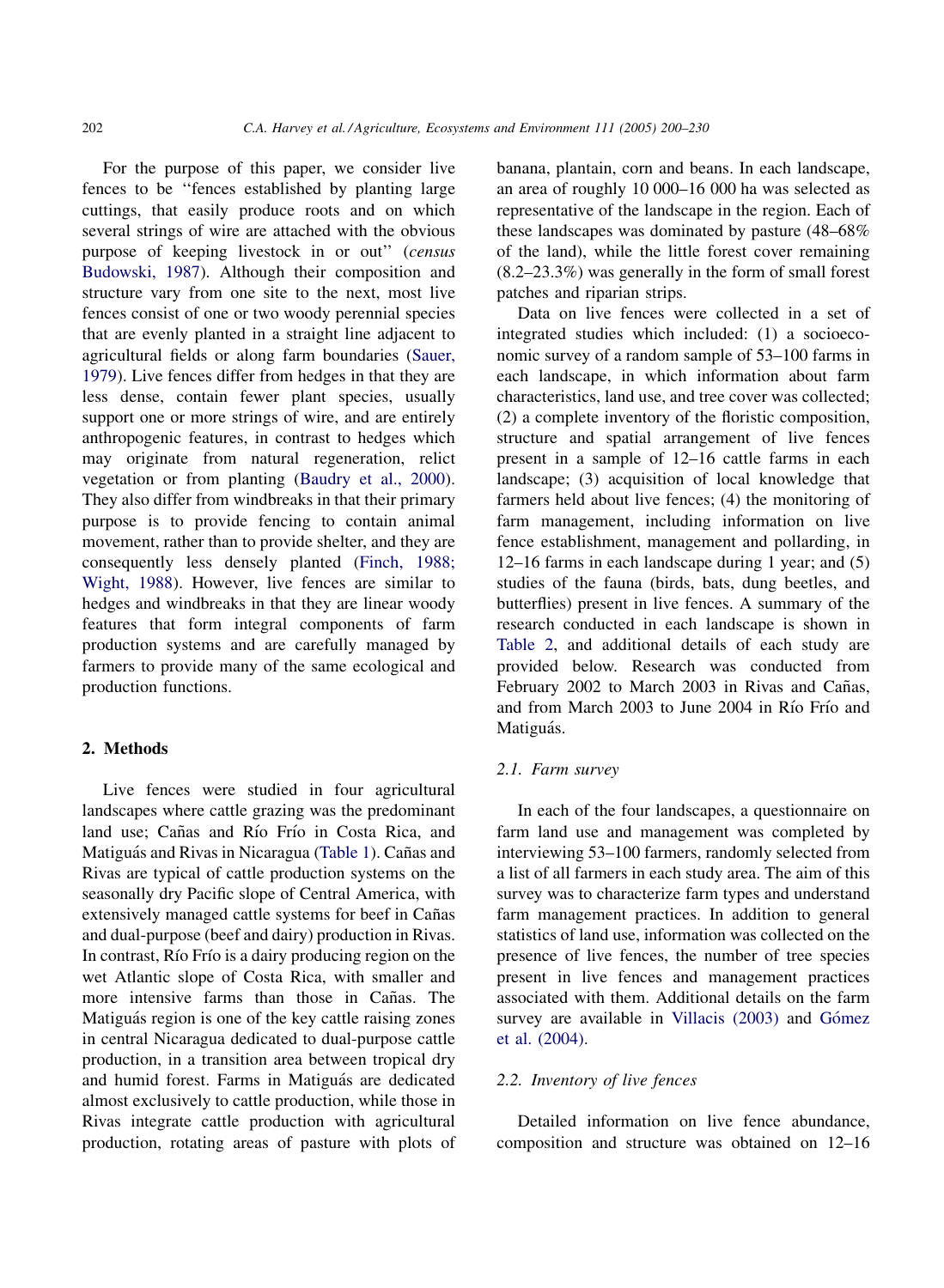| C.A. Hurvey to an ragroundre, comparing and comparing the strategy of $\sim$<br>,,,,,,,,,,, |  |
|---------------------------------------------------------------------------------------------|--|
|                                                                                             |  |
|                                                                                             |  |
|                                                                                             |  |
|                                                                                             |  |
|                                                                                             |  |
|                                                                                             |  |
|                                                                                             |  |
|                                                                                             |  |
| š                                                                                           |  |
|                                                                                             |  |
|                                                                                             |  |
|                                                                                             |  |
|                                                                                             |  |
|                                                                                             |  |
|                                                                                             |  |
|                                                                                             |  |
|                                                                                             |  |
|                                                                                             |  |
|                                                                                             |  |
|                                                                                             |  |
|                                                                                             |  |
|                                                                                             |  |
|                                                                                             |  |
|                                                                                             |  |

<span id="page-3-0"></span>

| Table 1                                                                                                                          |  |  |
|----------------------------------------------------------------------------------------------------------------------------------|--|--|
| Biophysical and productive characteristics of the four study sites in Costa Rica and Nicaragua in which live fences were studied |  |  |

| Variable                                                                | Costa Rica                                |                                                          | Nicaragua                                       |                                                                 |
|-------------------------------------------------------------------------|-------------------------------------------|----------------------------------------------------------|-------------------------------------------------|-----------------------------------------------------------------|
|                                                                         | Cañas                                     | Río Frío                                                 | Rivas                                           | Matiguás                                                        |
| Biophysical characteristics                                             |                                           |                                                          |                                                 |                                                                 |
| Study area (ha)                                                         | 13051                                     | 15987                                                    | 11621                                           | 10108                                                           |
| Ecological life zone                                                    | Tropical dry forest                       | Tropical wet forest                                      | Tropical dry forest                             | Transition from tropical dry<br>forest to tropical humid forest |
| Average annual rainfall (mm)                                            | 1544                                      | 4120                                                     | 1400                                            | 1800                                                            |
| Average annual temperature $(^{\circ}C)$                                | 27.6                                      | 25.0                                                     | 27.0                                            | 24.0                                                            |
| % of landscape that is covered by forest<br>(including riparian forest) | 23.2                                      | 21.8                                                     | 21.5                                            | 8.2                                                             |
| % of landscape that is covered by pasture                               | 48.4                                      | 47                                                       | 56.7                                            | 68.2                                                            |
| Production system characteristics                                       |                                           |                                                          |                                                 |                                                                 |
| Main production system                                                  | Beef                                      | Dairy (some beef)                                        | Mixed (dual-purpose)<br>$cattle + agriculture)$ | Dual purpose cattle                                             |
| Range of farm size (ha)                                                 | $5.6 - 1526$                              | $2.5 - 140$                                              | $0.7 - 47.8$                                    | $5.62 - 351.3$                                                  |
| Mean farm size (ha)                                                     | $158.2 \pm 42.6$                          | $22.1 \pm 3.1$                                           | $20.8 \pm 1.5$                                  | $27.9 \pm 5.1$                                                  |
| Mean herd size (animal units)                                           | 84                                        | 32                                                       | 11                                              | 20                                                              |
| Mean pasture size (ha)                                                  | 8.42                                      | 4.83                                                     | 12.3                                            | 4.4                                                             |
| Cattle breeds                                                           | Crosses of Indobrasil.                    | Dairy breeds include crosses of                          | Crosses of Brahman,                             | Crosses of Brahman.                                             |
|                                                                         | Brahman, and Gyr                          | Jersey, Holstein, and Brown Swiss;                       | Indobrasil, Holstein,                           | Indobrasil, Brown Swiss,                                        |
|                                                                         |                                           | beef breeds include crosses of<br>Indobrasil and Brahman | Brown Swiss and Criollo                         | Holstein and Criollo                                            |
| Grass species                                                           | Brachiaria brizantha,                     | Ischaemun ciliare,                                       | H. rufa                                         | Panicum maximum,                                                |
|                                                                         | Brachiaria decumbens.<br>Hyparrhenia rufa | Brachiaria arrecta                                       |                                                 | Paspalum virgatum, H. rufa                                      |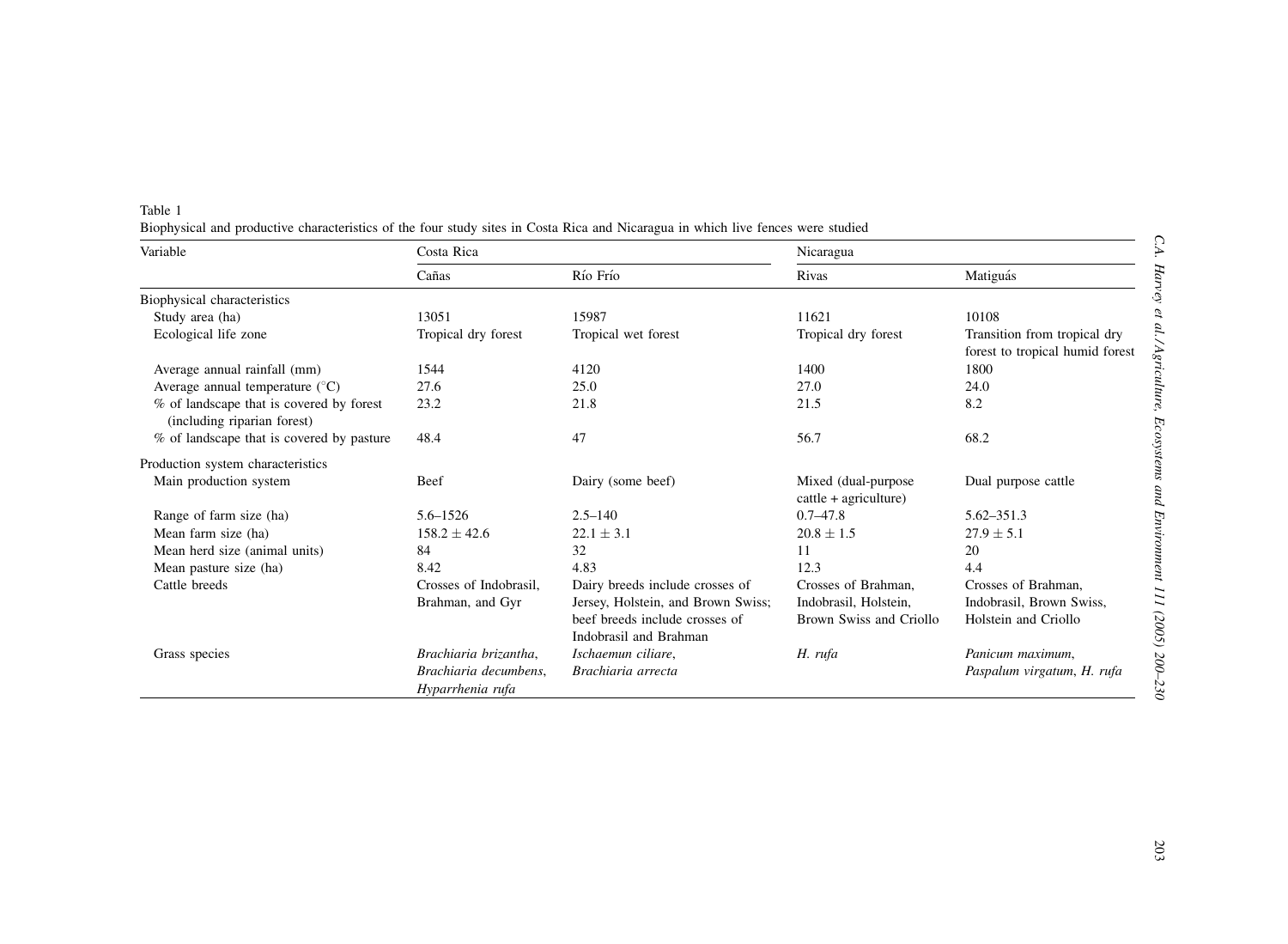| Table 2 |  |                                                                      |  |  |  |  |  |
|---------|--|----------------------------------------------------------------------|--|--|--|--|--|
|         |  | Summary of the data collected on live fences in the four study sites |  |  |  |  |  |

<span id="page-4-0"></span>

| Table 2<br>Summary of the data collected on live fences in the four study sites                           |                                                                                         |                                                                                                         |                                                                                                                                                                                                            |                                                                                                                                                                                                            |                |
|-----------------------------------------------------------------------------------------------------------|-----------------------------------------------------------------------------------------|---------------------------------------------------------------------------------------------------------|------------------------------------------------------------------------------------------------------------------------------------------------------------------------------------------------------------|------------------------------------------------------------------------------------------------------------------------------------------------------------------------------------------------------------|----------------|
| Live fence data collected                                                                                 | Cañas, Costa Rica                                                                       | Río Frío, Costa Rica                                                                                    | Rivas, Nicaragua                                                                                                                                                                                           | Matiguás, Nicaragua                                                                                                                                                                                        | All four sites |
| No. of farmers interviewed<br>in socioeconomic survey                                                     | 53                                                                                      | 71                                                                                                      | 57                                                                                                                                                                                                         | 100                                                                                                                                                                                                        | 281            |
| Farm types in which live<br>fences were inventoried<br>(number of farms)                                  | Beef farms (5),<br>mixed farms<br>$(cattle + crops; 5),$<br>dual-purpose<br>farms $(5)$ | Dairy farms (4), mixed<br>$(cattle + crops)$ farms $(4)$ ,<br>beef farms (4), dual<br>purpose farms (4) | Mixed (cattle + crops)<br>farms held by private<br>farmers (4), mixed farms<br>(cattle + crops) acquired<br>through agricultural<br>reform (4), mixed farms<br>(mainly agriculture, but<br>some cattle; 4) | Mixed campesino farmers<br>(mainly crops, some cattle<br>production; 5), mixed farms<br>(mainly cattle, some crops)<br>$<$ 10 ha (5), mixed farms<br>(mainly cattle, some crop<br>production) $>10$ ha (5) |                |
| Total no. of farms on which<br>live fences were inventoried                                               | 15                                                                                      | 16                                                                                                      | 12                                                                                                                                                                                                         | 15                                                                                                                                                                                                         | 58             |
| Total farm area surveyed<br>for live fences (ha)                                                          | 1030.5                                                                                  | 157.9                                                                                                   | 385.4                                                                                                                                                                                                      | 418.3                                                                                                                                                                                                      | 1992.1         |
| Total area of pastures surveyed<br>for live fences (ha)                                                   | 800.7                                                                                   | 117.9                                                                                                   | 248.6                                                                                                                                                                                                      | 324.6                                                                                                                                                                                                      | 1491.8         |
| No. of trees $(dbh > 10 cm)$<br>within live fences measured<br>for diameters, heights and<br>crown radius | 3331                                                                                    | 1377                                                                                                    | 530                                                                                                                                                                                                        | 1737                                                                                                                                                                                                       | 6975           |
| No. of key informants<br>interviewed about local<br>knowledge of live fences                              | 25                                                                                      | 25                                                                                                      | 20                                                                                                                                                                                                         | 25                                                                                                                                                                                                         | 95             |
| No. of people interviewed to<br>validate the knowledge base                                               | 50                                                                                      | 50                                                                                                      | 45                                                                                                                                                                                                         | 69                                                                                                                                                                                                         | 214            |
| No. of farmers studied for<br>decision-making                                                             | 15                                                                                      | 16                                                                                                      | 12                                                                                                                                                                                                         | 15                                                                                                                                                                                                         | 58             |
| No. of live fences in which birds,<br>bats, dung beetles and butterflies<br>were sampled                  | 8                                                                                       | 8 (ongoing)                                                                                             | 8                                                                                                                                                                                                          | 8 (ongoing)                                                                                                                                                                                                | 16             |
| Additional studies on birds in<br>live fences                                                             | N <sub>0</sub>                                                                          | Yes                                                                                                     | N <sub>o</sub>                                                                                                                                                                                             | N <sub>0</sub>                                                                                                                                                                                             |                |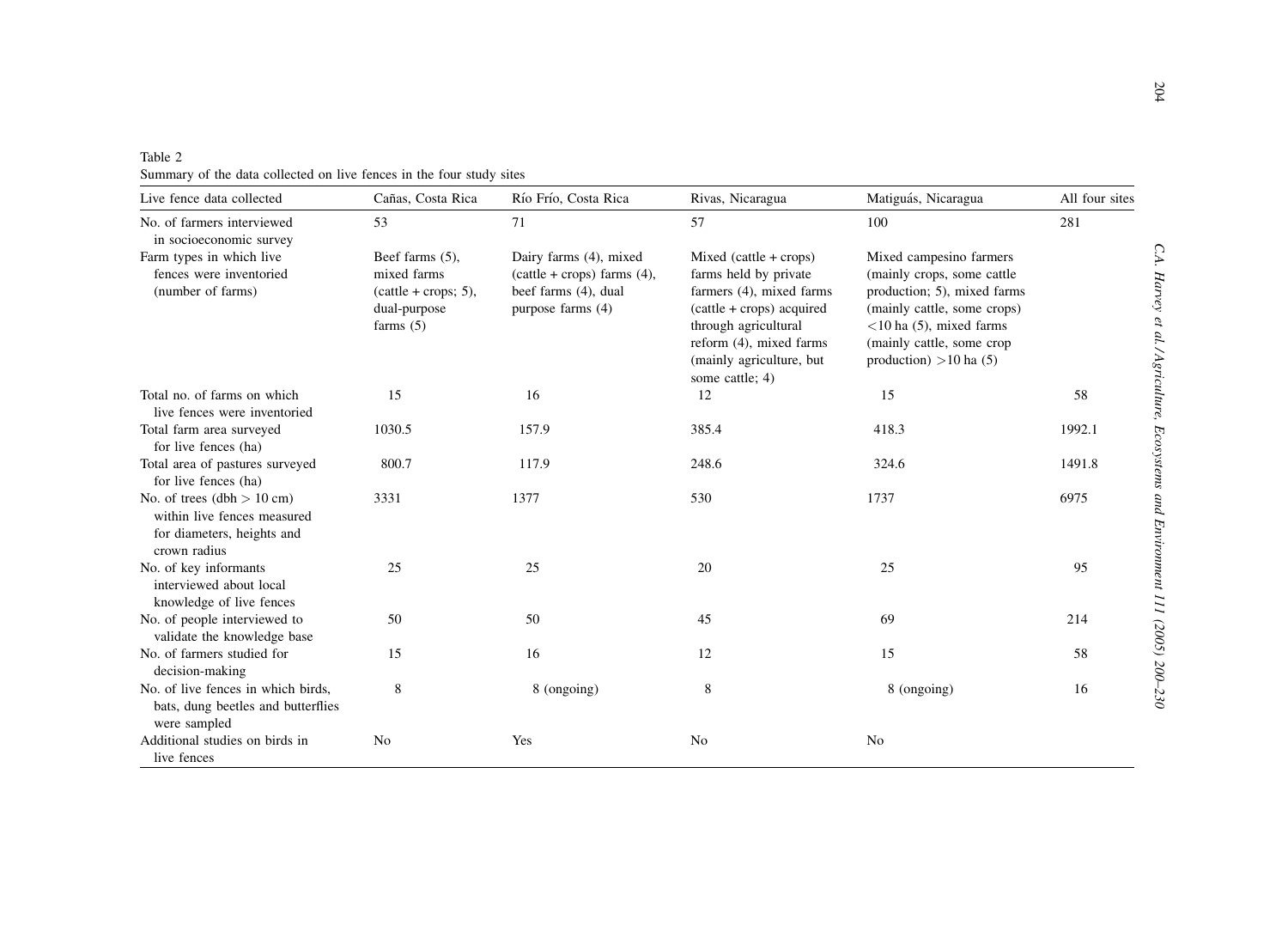farms in each of the four sites, giving a total of 59 farms. The farms were chosen using stratified sampling schemes reflecting the main types of farms present at each site, with 4–5 farms per farm type. The farm typologies surveyed in each site are listed in [Table 1](#page-3-0), and additional details on these typologies are available in Gómez et al. (2004; Rivas); [Villanueva](#page-29-0) et al. (2003; Cañas), and Villacís et al. (2003; Río Frío). Within each of these farms, a complete census of all live fences was conducted, with data collected on the species composition, number of trees with a stem diameter at breast height  $(1.3 \text{ m}) > 10 \text{ cm}$ , number of wooden fence posts, and fence length. In addition, in each fence, between 5 and 10 randomly chosen trees were measured for diameter at breast height (dbh) and canopy radius (measured as the widest point of the canopy extending perpendicularly from the fence). Each live fence was georeferenced with a GPS XL12 and subsequently mapped onto an aerial photograph of the farm in ArcView 3.3.

# 2.3. Farmer knowledge and practice

Additional information on live fence establishment, structure and management was generated through studies of farmer knowledge about farm tree cover, including live fences. Detailed, open-ended interviews were conducted with 20–25 key informants at each site, using knowledge based systems methods ([Sinclair and Walker, 1998; Walker and](#page-29-0) [Sinclair, 1998\)](#page-29-0). The information collected on live fences included knowledge of the characteristics of live fence species (e.g., rooting ability, phenology, soil requirements, growth rates, wind susceptibility, durability, susceptibility to pests, and wood quality), live fence management (preparation of stakes, seasonality of management, planting distances and pollarding frequency), as well as the roles of live fences within the farming system (value as forage, firewood, timber and medicine, provision of shade to cattle, and their effects on soil). All interviews were tape-recorded, transcribed and entered into a formal knowledge base on computer, using the Agroecological Knowledge Toolkit software (AKT5 version 4.01, [Dixon et al., 2001\)](#page-28-0). A more detailed description of the methods for each site can be found in Muñoz et al. (2004; Río Frío and Cañas), Martínez (2003; Matiguás) and [Joya et al. \(2004,](#page-29-0)

[Rivas\).](#page-29-0) Additional information on live fence establishment and management was collected through monthly visits to the 12–16 sample farms in each landscape.

# 2.4. Biodiversity

In the Rivas and Cañas sites, data on biodiversity (birds, bats, dung beetles and butterflies) within live fences were collected as part of a study of biodiversity within the overall landscape, in which the abundance, species richness and diversity of these faunal groups was compared among different woody habitat types (forest patches, riparian forests, young areas of secondary growth and pastures with dispersed trees). In each landscape, a total of eight randomly chosen live fences (each a minimum of 250 m long) were surveyed for biodiversity. Birds were registered using point counts (80–90 min of observation per live fence), bats were caught using eight mist nets (total of 96 mist-net hours per live fence), dung beetles were captured using pitfall traps (total of 64 trap-nights per live fence), and butterflies were collected using nets (total of 3 h of netting per live fence). All biodiversity inventories were conducted along a transect that ran along the side of the live fence, with point counts being positioned every 50 m, mist nets (for bats) established at 50 m intervals on alternate sides of the live fence, and pitfall traps positioned at 5 m intervals. All monitoring was conducted in two consecutive days in each live fence.

In the Río Frío site, avian use of live fences was studied in greater detail in 16 live fences, eight of each of two structural types: large 'complex live fences', with trees with dbh  $>10$  cm, a canopy with mean spread  $>4$  m, and a mean tree height of >6 m; and smaller 'simple live fences', which were below these thresholds. Each fence was observed on 5 days in a 6-week period using a randomized point count method with a total observation time of 250 min per live fence and 67 h overall. Data were collected on bird abundance and activities (foraging, perching, nesting, etc.). Additional observation of bird movement and use of live fences using ringed birds were also collected as part of an ongoing study of bird use of agricultural landscapes by R. Taylor.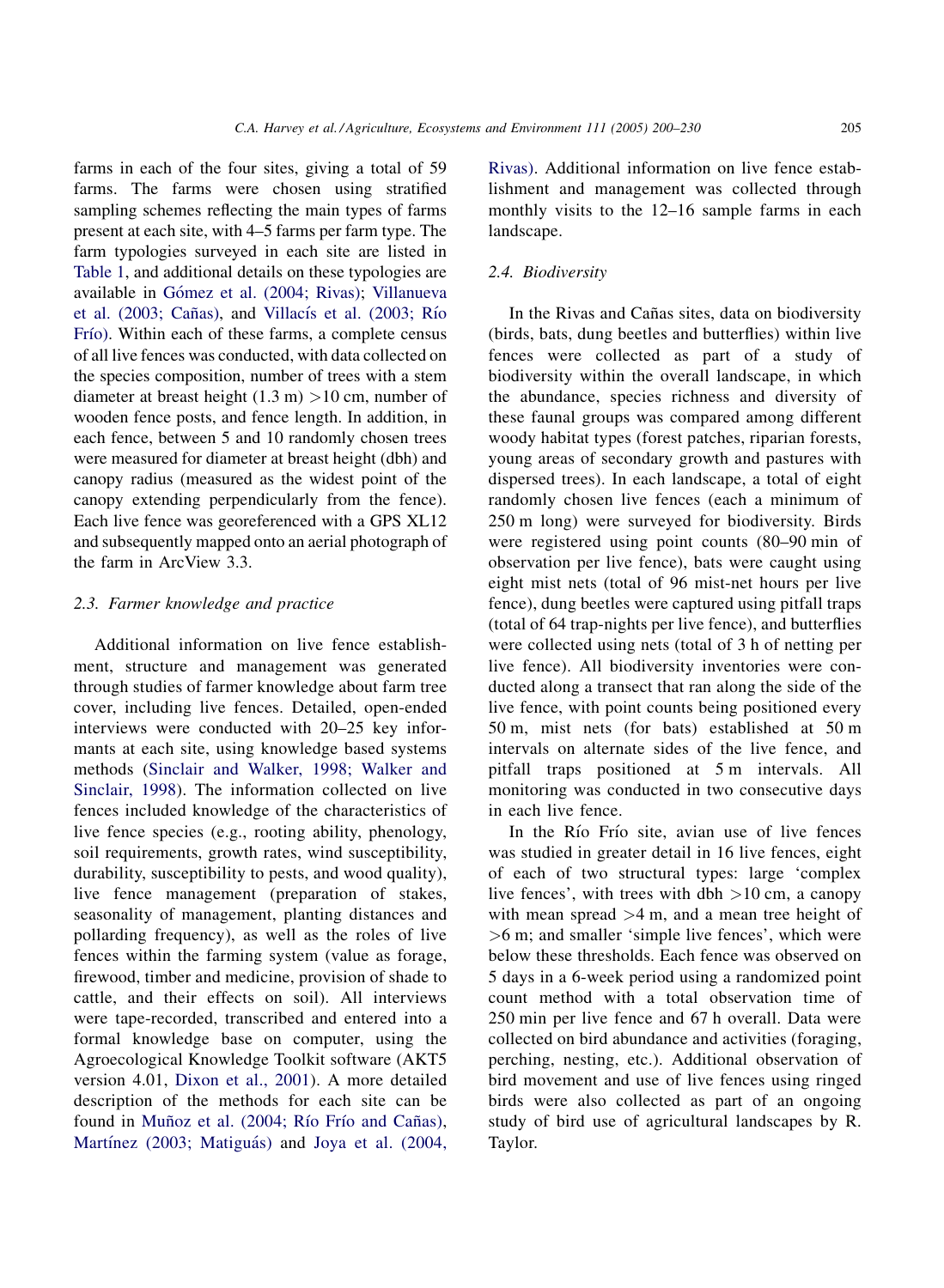# 3. Results

3.1. Abundance, species composition, structure and spatial distribution of live fences

# 3.1.1. Abundance

In all four landscapes, live fences were common features and represented an important component of farm tree cover. A total of 1195 live fences were inventoried in the four landscapes, containing a total of 60 536 trees, of which roughly half had dbh >10 cm, and comprising a total length of 196.4 km (Table 3). A total of 51 226 dead wooden posts were recorded within the live fences, showing that live fences generally included some dead fence posts. Farmers typically establish fences using dead posts to facilitate attachment of barbed wire, and then plant live posts in between. Fences consisting of only dead wooden posts were also present in each landscape and accounted for 14.6% of all existing fences across all sites.

The abundance and density of live fences varied across both farms and landscapes. Live fences were present on over 80% of farms in three sites, while at Rivas they occurred on just under half of the farms ([Table 4\)](#page-7-0). There were typically more than 22 live fences per farm, although many fewer in Rivas. The total length of live fences per farm was also variable, with an overall mean of just over  $3 \text{ km}$  farm<sup>-1</sup>, and the longest in Cañas that also had the largest farms. Expressed on an area basis, the mean length of live fence was 0.14 km ha<sup>-1</sup> of farmland and 0.22 km ha<sup>-1</sup> of pasture, and was significantly higher in Rı´o Frı´o compared to the other sites ( $p < 0.001$ ).

Several factors influenced the abundance of live fences at both farm and landscape scales, including farm size and production system. Not surprisingly, larger farms tended to have a greater total length of live fence, more trees in live fences and greater numbers of live fences than smaller farms but the density of live fences was not related to farm size [\(Tables 1 and 5\)](#page-3-0). This is illustrated in the Río Frío site, where live fence abundance and density were related to the level of farm intensification (rather than farm size), with the more intensively managed dairy farms having more live fences, a longer length of live fence per farm and a higher density of live fences (km ha<sup> $-1$ </sup> of farmland) than less intensively managed farms (dual-purpose,

| summary of the number of live fences, trees, and wooden posts, and live fence length in the four study sites<br>Río Frío, |                     |                         |                                                                                                            |
|---------------------------------------------------------------------------------------------------------------------------|---------------------|-------------------------|------------------------------------------------------------------------------------------------------------|
| Costa Rica<br>Costa Rica                                                                                                  | Rivas,<br>Nicaragua | Matiguás,<br>Nicaragua  | All four<br>sites                                                                                          |
| $\frac{40}{3}$                                                                                                            |                     | 330                     |                                                                                                            |
|                                                                                                                           |                     |                         | $\begin{array}{r} 1195 \\ 204 \\ 85.4 \\ 80102 \\ 30102 \\ 30434 \\ 62922 \\ 61256 \\ 7122870 \end{array}$ |
| 99.8                                                                                                                      | 69<br>50.8          | 83<br>80                |                                                                                                            |
|                                                                                                                           |                     |                         |                                                                                                            |
|                                                                                                                           | 1852<br>1958        | 3464<br>4794<br>4794    |                                                                                                            |
|                                                                                                                           |                     |                         |                                                                                                            |
|                                                                                                                           |                     |                         |                                                                                                            |
|                                                                                                                           |                     |                         |                                                                                                            |
|                                                                                                                           |                     |                         |                                                                                                            |
| 35475                                                                                                                     | 35610               | 41772                   | 196408                                                                                                     |
| 3812<br>2205<br>5702<br>55555<br>55555                                                                                    |                     | 18616<br>12160<br>46125 | 8003<br>50378                                                                                              |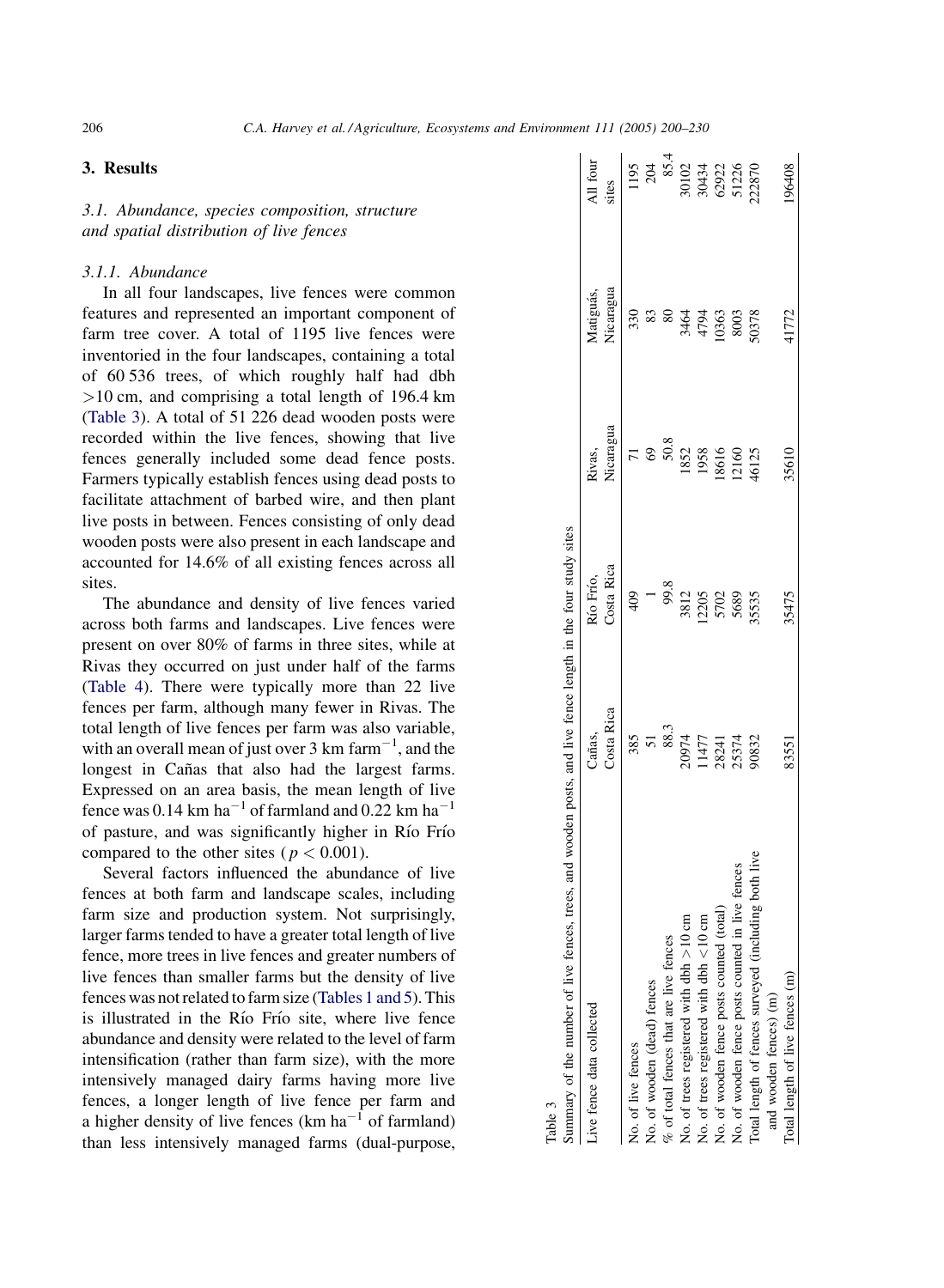| Variable                                      | Cañas.<br>Costa Rica | Río Frío.<br>Costa Rica | Rivas.<br>Nicaragua | Matiguás,<br>Nicaragua | All four<br>sites |
|-----------------------------------------------|----------------------|-------------------------|---------------------|------------------------|-------------------|
| % of farms with live fences <sup>a</sup>      | 89                   | 87                      | 49                  | 88                     | 80                |
| Mean no. of live fences per farm              | $25.7 \pm 3.0$       | $25.6 + 6.3$            | $4.7 + 0.6$         | $22.2 \pm 2.0$         | $19.6 \pm 2.1$    |
| Min-max no. of live fences per farm           | $8 - 46$             | $6 - 79$                | $2 - 9$             | $4 - 32$               | $2 - 79$          |
| Mean total length of live fences per farm (m) | $5570 + 957$         | $2217 + 249$            | $2374 \pm 336$      | $2785 + 280$           | $3220 \pm 314$    |
| Mean km of live fence per ha of farm          | $0.09 \pm 0.01$      | $0.23 + 0.03$           | $0.11 + 0.02$       | $0.13 \pm 0.01$        | $0.14 \pm 0.01$   |
| Mean km of live fence per ha of pasture       | $0.14 \pm 0.02$      | $0.34 \pm 0.05$         | $0.21 \pm 0.04$     | $0.16 \pm 0.02$        | $0.22 \pm 0.02$   |

<span id="page-7-0"></span>Table 4 Live fence abundance and distribution on cattle farms in four landscapes

Means and standard errors represent the means per farm.

<sup>a</sup> Data on the percent of farms with live fences stem from the socioeconomic surveys ( $n = 53$  in Cañas, 73 in Río Frío, 57 in Rivas, and 100 in Matiguás). All other data stem from the field inventories on 12–16 farms per landscape.

beef production systems or mixed cattle and crop farms; [Fig. 1\)](#page-8-0); however at the same time, live fences in dairy farms had lower tree densities than live fences in the less intensively managed farms; Table 5).

# 3.1.2. Species composition

A total of 161 plant species were found in live fences across all four sites [\(Appendix 1\)](#page-21-0), of which 159 were tree species and two were palms. With the exception of Rivas, a handful of species deliberately planted by farmers were dominant [\(Table 6\)](#page-9-0). In Río Frío, Erythrina costaricensis and Gliricidia sepium accounted for 75.6% and 11.1% of all trees, respectively, and the mean number of species per fence was 1.5. In Cañas, live fences were more species

rich, with a mean of approximately four tree species per fence, but similarly two species, Bursera simaruba and Pachira quinata, dominated, accounting for 54.2% and 27.6% of all live fence trees, respectively. In the Matiguás site, live fences were also dominated by B. simaruba (a planted species accounting for just over half of all trees) and to a lesser extent by Guazuma ulmifolia (a species that naturally regenerates within pastures and live fences, and is dispersed by cattle), P. quinata (planted), and G. sepium (planted). In contrast, live fences in Rivas, where more trees in the fences arose from natural generation, were more diverse. The tree species richness was considerably higher in Rivas than at the other sites (7.5 species per fence, compared to from 1.4 to 4.1 at other

Table 5

Comparison of live fence number, length, density and characteristics in intensified dairy farms versus non-intensified cattle systems in Rı´o Frı´o, Costa Rica

| Variable                                                     | Highly intensified dairy farms<br>$(n = 4$ farms, 236 live fences, 330 trees) | Less intensified cattle farms<br>$(n = 12$ farms, 264 live fences, 1047 trees) |
|--------------------------------------------------------------|-------------------------------------------------------------------------------|--------------------------------------------------------------------------------|
| Type of cattle production system                             | Specialized dairy production                                                  | Dual-purpose, meat and/or mixed<br>production systems (beef/agriculture)       |
| Grass type                                                   | Predominantly 'improved' grasses<br>(Brachiaria arrecta, Panicum maximum      | Naturalized grasses (Ischaemum ciliare)                                        |
|                                                              | var. Tanzania, Pennisetum purpureum<br>var. King and Brachiaria brizanta)     |                                                                                |
| Stocking rate (animal units)                                 | $3.8 \pm 0.2$ a                                                               | $2.2 + 0.2 h$                                                                  |
| Mean number of live fences per farm                          | $59 \pm 16.7$ a                                                               | $14.5 \pm 1.7$ b                                                               |
| Mean total length of live fences per farm                    | $3.2 \pm 0.6$ a                                                               | $1.5 \pm 0.1$ b                                                                |
| Mean number of paddocks per farm                             | $21.2 \pm 6.6$ a                                                              | $3.5 \pm 0.5$ b                                                                |
| Mean km of live fence per ha of farm                         | $0.3 \pm 0.06$ a                                                              | $0.16 \pm 0.01$ b                                                              |
| Mean total number of trees per km of live fence <sup>a</sup> | $308.4 \pm 51.5$ b                                                            | 707.8 $\pm$ 61.0 a                                                             |
| Mean frequency of pollarding (times/year) <sup>b</sup>       | 1.6                                                                           | 1.3                                                                            |

 $a<sup>b</sup>$  Data from socioeconomic survey.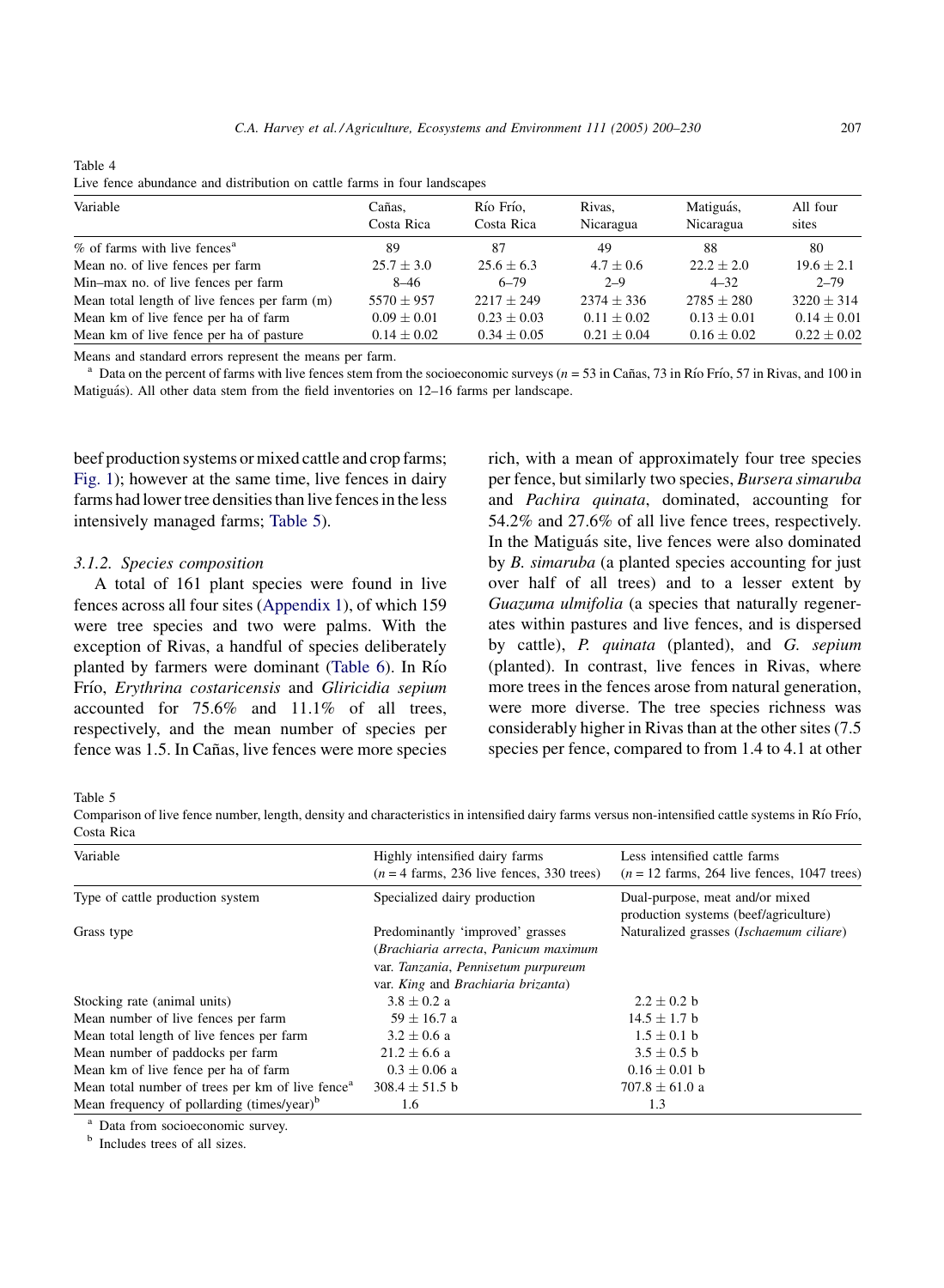<span id="page-8-0"></span>

Fig. 1. Examples of the arrangement of live fences (black lines) and dispersed trees (black dots) present in (a) intensified dairy farms and (b) less intensified beef and dual purpose farms. Data are from two farms in Río Frío, Costa Rica where all live fences and dispersed trees were georeferenced.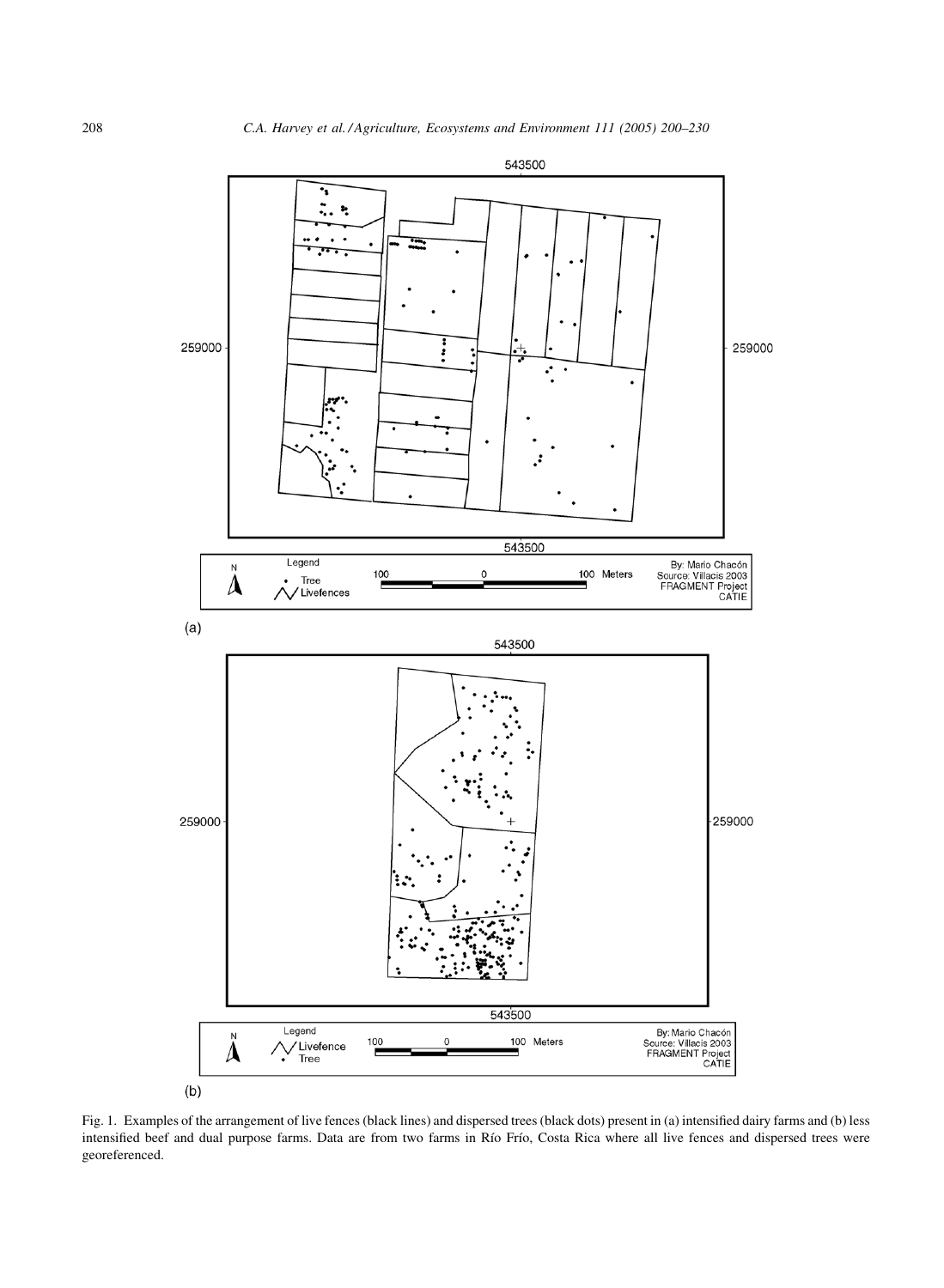<span id="page-9-0"></span>

| Species composition and structure of live fences in Río Frío, Cañas, and Rivas, based on trees with diameters $>10$ cm |                                      |                                                             |                                                 |                                 |
|------------------------------------------------------------------------------------------------------------------------|--------------------------------------|-------------------------------------------------------------|-------------------------------------------------|---------------------------------|
| Variables                                                                                                              | Cañas, Costa Rica                    | Río Frío, Costa Rica                                        | Rivas, Nicaragua                                | Matiguás, Nicaragua             |
|                                                                                                                        | $(n = 20974$ trees in                | $(n = 3812$ trees in 409                                    | $(n = 1852$ trees in                            | $(n = 3464$ in 330 live fences) |
|                                                                                                                        | 385 live fences)                     | live fences)                                                | 71 live fences)                                 |                                 |
| Mean no. of tree species per live fence                                                                                | $4.10 \pm 0.14$                      | $1.38 \pm 0.04$                                             | $7.48 \pm 0.64$                                 | $3.12 \pm 0.15$                 |
| Mean no. of tree species in live fences per farm $24.8 \pm 2.4$                                                        |                                      | $4.8 \pm 0.7$                                               | $17.3 \pm 2.5$                                  | $20.3 + 2.0$                    |
| Total no. of tree species found in live fences                                                                         |                                      |                                                             | 13                                              | 72                              |
| Total no. of tree species that are                                                                                     |                                      |                                                             | 28                                              |                                 |
| planted deliberately                                                                                                   |                                      |                                                             |                                                 |                                 |
| % of trees that are of planted species                                                                                 | 92.2                                 | 86.6                                                        | 38.4                                            | 31.9                            |
| Five most common plant species                                                                                         | Bursera simaruba (54.2%),            | Erythrina costaricensis                                     | Guazuma ulmifolia (9.06%), B. simaruba (50.1%), |                                 |
| present in live fences                                                                                                 | Pachira quinata (27.6%), Ficus       | $(75.6\%)$ , G. sepium (11.1%), Cordia dentata $(8.44\%)$ , |                                                 | G. ulmifolia (8.7%),            |
| (% of all trees surveyed)                                                                                              | spp. (3.8%), Gliricidia sepium       | Cordia alliodora (2.8%),                                    | Acacia collinsii (7.01%),                       | P. quinata (7.1%),              |
|                                                                                                                        | $(1.9\%)$ , Tabebuia rosea $(1.9\%)$ | B. simaruba (2.6%),                                         | Myrospermum frutescens                          | G. sepium (5.5%),               |
|                                                                                                                        |                                      | Dracaena fragrans (1.8%)                                    | (6.67%), Simaruba glauca                        | Erythrina berteroana (4.4%)     |
|                                                                                                                        |                                      |                                                             | $(6.3\%)$                                       |                                 |

able 6

sites) and no species accounted for more than 9% of all trees. A common feature across sites was that almost all of the species found in live fences were native or naturalized.

Although the tree species richness of individual live fences was generally low, the combined species richness of live fences at farm and landscape scales was higher (Table 6). At the farm level species richness ranged from a mean of 4.8–24.8 species amongst landscapes, whereas at the landscape level, species richness ranged from 27 to 85 species per site.

#### 3.1.3. Structure of live fences

Although in all sites live fences consisted of single rows of trees, the structure of live fences was variable across farms and landscapes due to differences in the tree species, planting distances, and frequency and intensity of pruning [\(Table 7](#page-10-0)). Most live fences were short (with an overall mean of 164.3 m), but the length of individual live fences ranged from 4 m to almost 2 km. Live fences were generally longer in the dry forest regions (Rivas and Cañas) than at the other two sites, because these sites had more extensive grazing systems that used larger pastures with fewer divisions ([Tables 1 and 7](#page-3-0)). Total tree density (including all trees planted as live posts, regardless of diameter) ranged from a mean of  $148.6$  trees km<sup>-1</sup> in Rivas to 414.6 trees  $km^{-1}$  in Río Frío [\(Table 7](#page-10-0)). If only trees with diameters  $>10$  cm dbh were considered, the mean tree density across the four sites was  $137.5 \pm 5.3 \text{ km}^{-1}$ , and ranged from 67.5 km<sup>-1</sup> in Rivas to  $241.8 \text{ km}^{-1}$  in Cañas. Mean tree heights in live fences at each site were generally between 6 and 10 m with the tallest trees occurring in the Rivas landscape where live fences were infrequently pruned. The overall mean dbh of the measured trees in live fences was 23.6 cm, however, since only trees with  $dbh > 10$  cm were measured, this overestimates the mean for all trees. The mean crown radius of live fence trees was fairly uniform across sites, ranging from 3.1 to 4.8 m, with larger crowns occurring in live fences that were either older or had received less frequent pruning.

The distances at which trees were spaced within live fences varied depending on location within the farm. For example, in Río Frío, live fences that were planted along roads were more densely planted (mean of  $415$  trees  $\text{km}^{-1}$ ) than those not adjacent to roads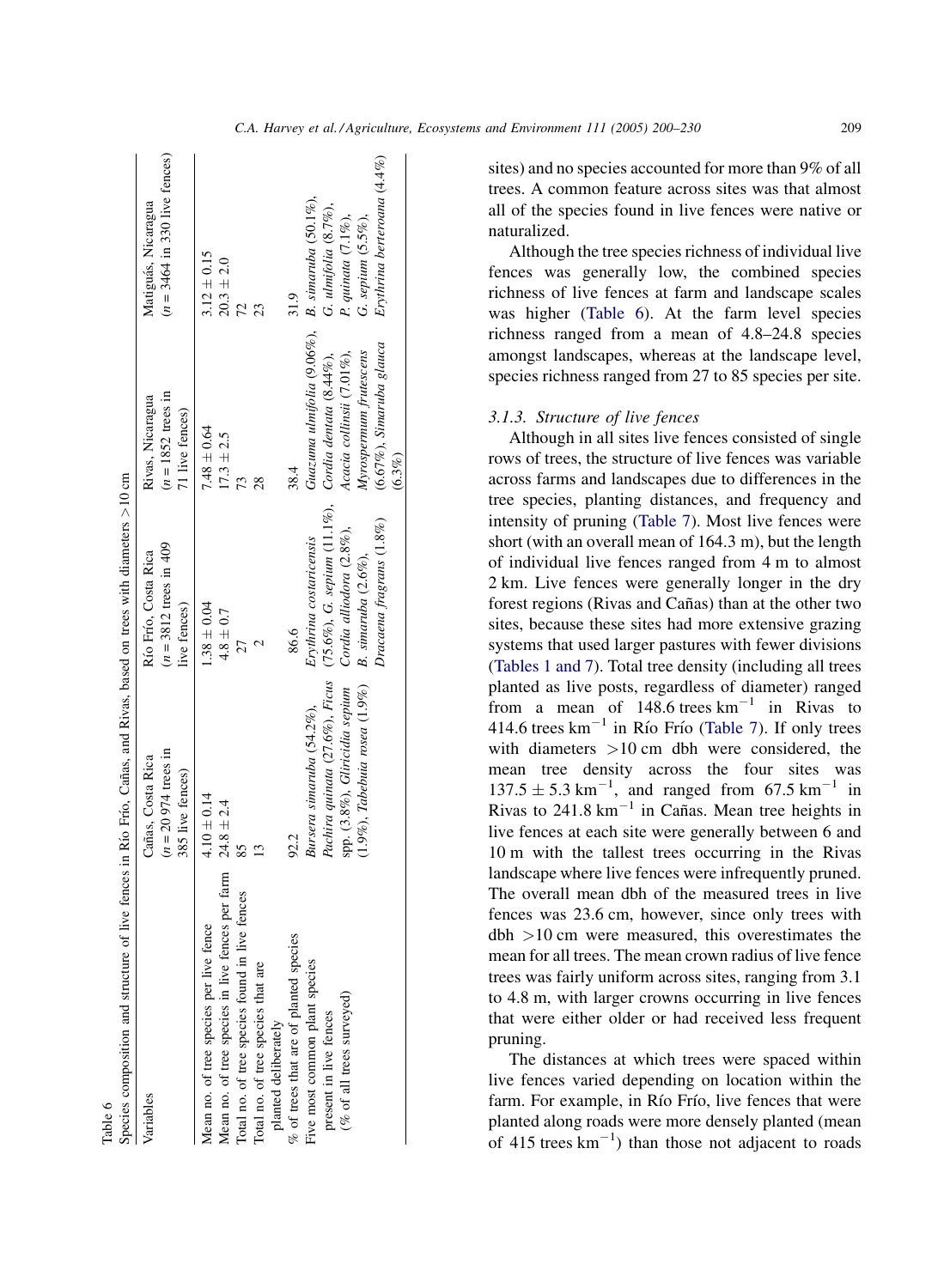<span id="page-10-0"></span>

| Variable                                                                  | Cañas, Costa Rica | Río Frío, Costa Rica Rivas, Nicaragua |                  | Matiguás, Nicaragua | All four sites  |
|---------------------------------------------------------------------------|-------------------|---------------------------------------|------------------|---------------------|-----------------|
| Mean length of individual live fences (m) <sup>a</sup>                    | $217.0 \pm 7.7$   | $86.7 \pm 3.6$                        | $500.3 \pm 58.2$ | $126.6 \pm 4.4$     | $64.3 \pm 5.4$  |
| No. of live fences with trees with dbh $>10$ cm <sup>a</sup>              | 378               | 86                                    | $\frac{8}{3}$    | 280                 | 912             |
| No. of live fences that had only trees with dbh $\lt 10$ cm <sup>a</sup>  |                   |                                       |                  | $50\,$              |                 |
| Mean density of trees with dbh $>10$ cm per km of live fence <sup>4</sup> | $241.9 \pm 11.8$  | $88.1 \pm 7.5$                        | $67.5 \pm 6.9$   | $92.1 \pm 5.8$      | $137.5 \pm 5.3$ |
| Mean total tree density (trees $km^{-1}$ of live fence) <sup>a</sup>      | $360.7 \pm 16.2$  | $414.6 \pm 16.8$                      | $48.6 \pm 15.2$  | $203.6 \pm 8.8$     | $323.1 \pm 8.6$ |
| Mean density of dead fence posts per km of live fence <sup>4</sup>        | $335.7 \pm 10.5$  | $123.0 \pm 9.3$                       | $369.9 \pm 11.3$ | $216.8 \pm 9.8$     | $231.8 \pm 6.0$ |
| Mean height of trees in live fences $(\pm S.E.)$ in m                     | $7.57 \pm 0.07$   | $6.77 \pm 0.11$                       | $9.8 \pm 0.17$   | $7.02 \pm 0.11$     | $7.4 \pm 0.05$  |
| Mean diameter of trees in live fences $(\pm S.E.)$ in cm,                 | $28.5 \pm 0.3$    | $6.09 \pm 0.2$                        | $27.6 \pm 0.7$   | $19.1 \pm 0.3$      | $23.6 \pm 0.2$  |
| of trees with dbh $>10$ cm                                                |                   |                                       |                  |                     |                 |
| Mean canopy radius of trees in live fences $(\pm S.E.)$ in m              | $4.23 \pm 0.05$   | $3.07 \pm 0.04$                       | $4.83 \pm 0.12$  | $3.20 \pm 0.06$     | $3.79 \pm 0.03$ |

Ī Table 7

(mean density of 309.2 trees  $km^{-1}$ ;  $p < 0.0001$ ) to ensure that animals could not stray onto roads and to reinforce farm boundaries. Similarly, those live fences that were along roads had a significantly higher tree species richness (mean of 3.7 spp. versus 3.0 spp. in other fences), because of less frequent pruning and more natural regeneration ( $p = 0.006$ ).

# 3.1.4. Distribution of live fences within farms and landscapes

In each site, live fences occurred in extensive, rectilinear networks that expanded across the landscape (e.g. [Fig. 1](#page-8-0)), dividing the landscape into smaller areas and enhancing the physical connectivity of the on-farm tree cover. Within farms, most live fences occurred adjacent to (or within) pastures, with a subset outlining farm boundaries or bordering roads ([Table 8\)](#page-11-0). Of the 410 live fences mapped in Río Frío, well over half were surrounded on both sides by pastures. Similarly, in Cañas, over 70% of live fences divided pastures, and almost 20% bordered roads; very few (just over 3%) bordered either riparian forest or forest patches. Of the 1195 live fences surveyed, 72% were internal fences, occurring within pastures or fields and not bordering other farms.

Farmers rarely used live fences to cordon off forest patches, but some connected directly to forest patches or riparian strips, increasing the structural connectivity of wooded habitat across the landscape. In each of the sites, between 1% and 14% of the live fences connected directly either to a forest patch or riparian forest and since most of these connected to other live fences in expansive rectilinear networks, the majority of live fences were indirectly connected to forest patches.

# 3.2. Live fence functions and management within farming systems

#### 3.2.1. Roles of live fences in farming systems

According to the farmers interviewed at each site, although live fences play multiple roles within farming systems, their main intended function is to delineate farm boundaries and divide pastures, thereby restricting animal movement. Farmers mentioned that live fences were an economical way to establish borders along farm boundaries and to divide pastures into paddocks, and were often cheaper than alternative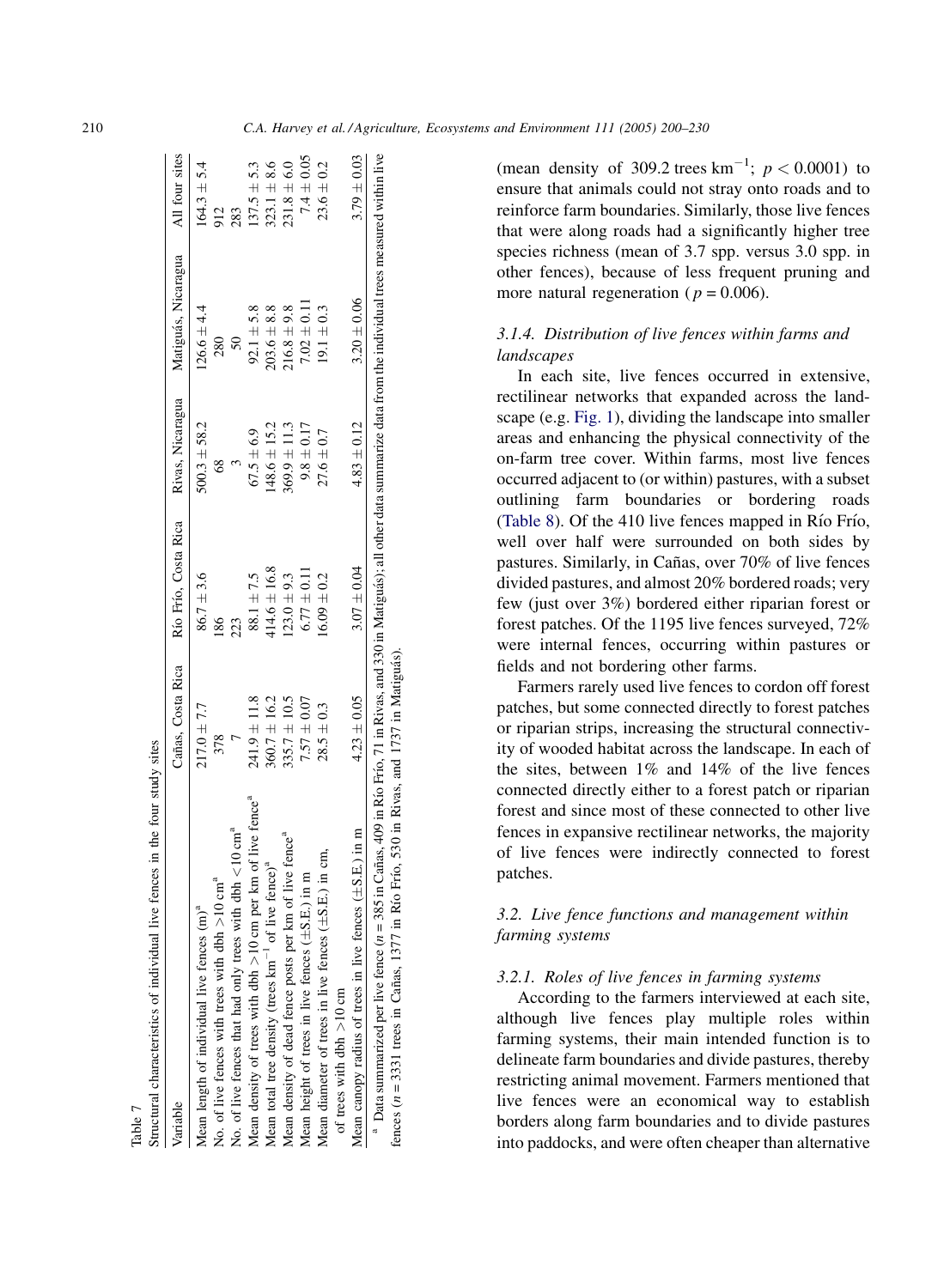<span id="page-11-0"></span>

| Land use surrounding live fence                   | Cañas, Costa Rica  | Río Frío, Costa Rica | Rivas, Nicaragua     | Matiguás, Nicaragua        | All four sites       |
|---------------------------------------------------|--------------------|----------------------|----------------------|----------------------------|----------------------|
|                                                   | $(n = 385$ fences) | $(n = 409$ fences)   | $(n = 71$ fences)    | $(n = 330 \text{ fences})$ |                      |
| and use                                           |                    |                      |                      |                            |                      |
| sides<br>% of live fences with pasture on both    | 70.91              |                      |                      |                            |                      |
| side<br>$\%$ of live fences with pasture on one   | 28.8<br>0.26       | 71.8<br>71.8<br>6.6  | 56.3<br>14.1<br>29.5 | $\frac{5}{38.5}$           | 67.70<br>28.2<br>4.1 |
| Other land uses                                   |                    |                      |                      |                            |                      |
| ocation                                           |                    |                      |                      |                            |                      |
| % of live fences that occur along roads           | 19.2               | 11.5                 | $11.2$<br>14.1       | 7.0                        | 12.7                 |
| $%$ of live fences that join directly to a forest | 3.4                | 0.7                  |                      | 5.4                        | 3.7                  |
| or riparian forest                                |                    |                      |                      |                            |                      |

Table 8

fencing methods such as electric fencing or dead wooden posts while having the added benefit of providing forage and shade for livestock and being self-sustaining.

In addition to serving as fencing, live fences were sources of a wide variety of products, including live stakes for new fences, forage, timber, firewood, and fruits, but the relative importance of these varied amongst sites. In all four landscapes, most farmers harvested the branches of established live fences to use as material for establishing new live fences or increasing the tree density within existing fences. Usually these stakes were used within the same farm or given to neighbours, although occasionally farmers sold them to other farmers in the region. Forage for cattle was an important product, particularly because many of the common live fence species such as G. sepium and Erythrina spp. are nitrogen-fixing species that provide forage that is of high nutritive quality and available in the dry season when grass is scarce ([Beer, 1987; Frank and Salas,](#page-28-0) [2003](#page-28-0)). While farmers were aware of the potential value of live fence foliage as cattle fodder, less than 10% of them deliberately pruned their fences to make forage available for cattle because of the large amount of labour required to do this, but it was general practice to leave cut branches and foliage on the ground after fences had been pruned for cattle to feed on.

Other potential products from live fences, principally timber, firewood and fruits were rarely harvested. Of 102 farmers interviewed in Rivas, less than 10% indicated that they harvested firewood from live fences. In the Costa Rican sites, where farmers generally used gas or electricity for cooking, the collection of firewood was even less frequent: no farmers reported collecting firewood from live fences for home use but some use for outdoor fires was noted. The harvesting of timber from live fences was similarly infrequent, with farmers in Rivas and Matiguás harvesting timber from live fences on an occasional and sporadic basis, and farmers in Cañas and Río Frío indicating that they rarely, if ever, harvested timber from live fences, preferring timber from dispersed trees in pastures. Similarly, few farmers reported harvesting fruits from live fences, with the exception of some in Río Frío who had included orange trees within fences, particularly near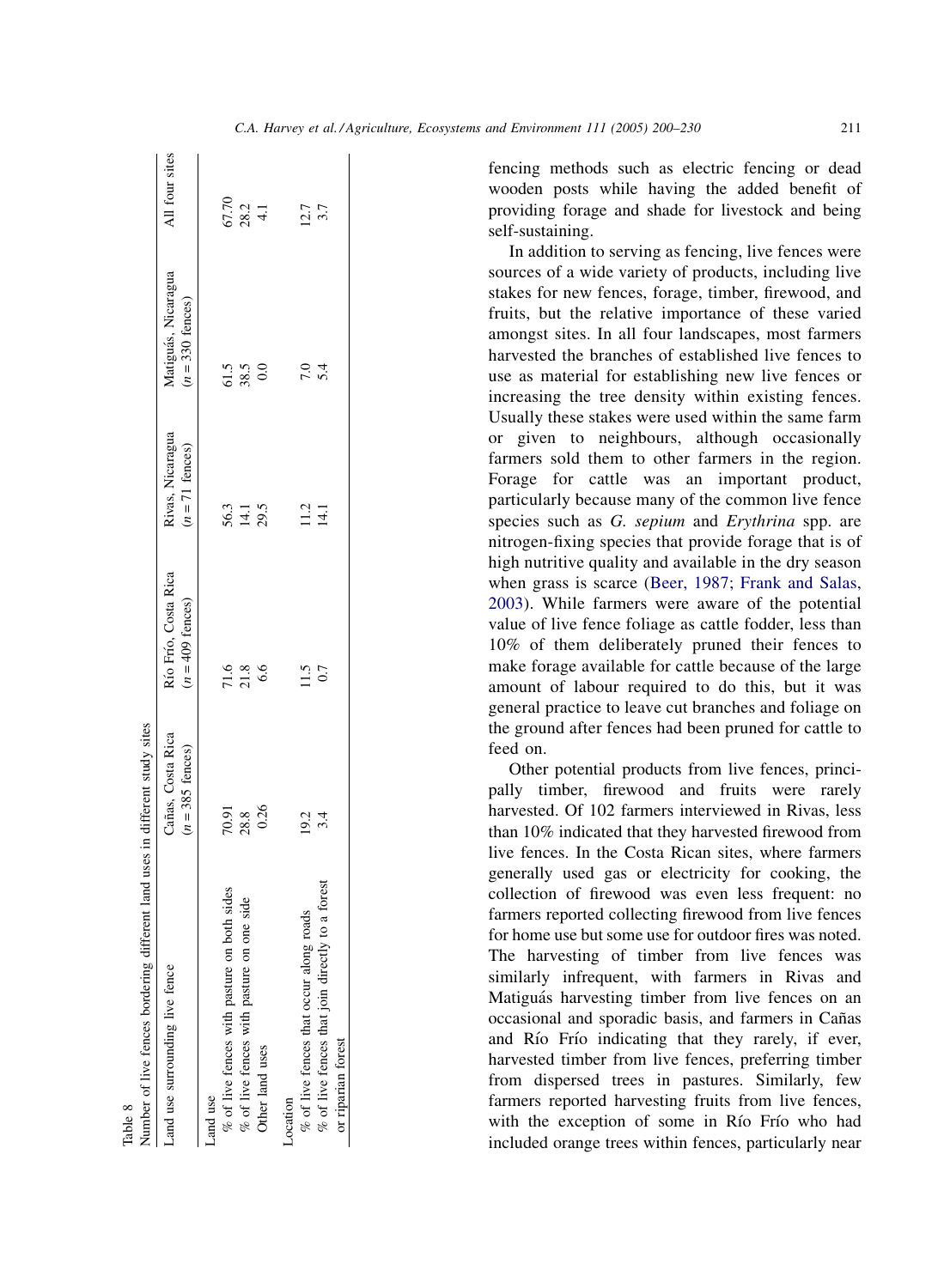<span id="page-12-0"></span>homes or home gardens, and occasionally sold these to obtain additional income.

Farmers also indicated that live fences fulfilled service functions within the farm, such as the provision of shade and wind protection. In all four sites, farmers were aware that shade from live fences was important for cattle, reducing heat stress, particularly in the dry season, and providing a more comfortable environment for cattle, resulting in higher weight gain, milk production and reproductive rates. At the same time, farmers also saw shade as a potential drawback, since high shade levels can reduce grass productivity, and so overall farm productivity. Farmers were consequently careful not to allow live fences to grow too big, and pollarded them regularly to control tree crown size.

Among the drawbacks of live fences, farmers mentioned shade reducing grass production, the need to frequently pollard or repair fences and their permanence (once planted they are hard to remove or relocate, making it more difficult to change paddock sizes). Farmers who planned to make changes to their pastures, by planting different grasses or adding new divisions, were less likely to use live fences than those who do not require this flexibility. Cattle farmers in Rivas, who had fewer live fences than farmers at the other sites, indicated that live fences were not easy to integrate into farms which rotate livestock and crop production on the same land, as pasture boundaries change from 1 year to the next. Farmers also mentioned drawbacks of individual tree species, such as the tendency for G. sepium to fall over because of its superficial root system when propagated from cuttings and its susceptibility to taltuzas (Orthogeomys spp.) and the difficulty of managing P. quinata and some Erythrina species because of their spines.

# 3.2.2. Management of live fences

Live fence management was an integral component of farm management practised on more than 60% of farms in three of the landscapes but hardly at all in Rivas (Table 9). In Rivas, farmers did not need to manage their live fences because they were few in number and did not shade pastures much. At the other sites, management consisted of two main activities: pollarding of live fence trees to prevent shading of adjacent fields or pastures and planting of trees within

| Table 9                                                                                                                                         |                                       |                             |                                                     |
|-------------------------------------------------------------------------------------------------------------------------------------------------|---------------------------------------|-----------------------------|-----------------------------------------------------|
| comparison of live fence management across three landscapes (no data are provided for Rivas because live fences are not pollarded at this site) |                                       |                             |                                                     |
| /ariable                                                                                                                                        | Cañas, Costa Rica                     | Río Frío, Costa Rica        | Matiguás, Nicaragua                                 |
| % of farmers that pollard <sup>a</sup>                                                                                                          |                                       |                             |                                                     |
| Mean no. of times live fences are pollarded each year                                                                                           | $1.11 \pm 0.91$                       | $1.49 \pm 0.91$             | ≸                                                   |
| l'ime of pollarding                                                                                                                             | Dry season                            | Year-round                  | Dry season                                          |
| Mean height of pollarding (m)                                                                                                                   | $2.18 \pm 0.02$                       | $2.05 \pm 0.02$             | $2.05 \pm 0.06$                                     |
| species frequently pollarded                                                                                                                    | P. quinata <sup>b</sup> , B. simaruba | E. costaricensis, G. sepium | P. quinata <sup>b</sup> , G. sepium, Erythrina spp. |
| $%$ of trees in live fences that were pruned or pollarded at                                                                                    |                                       |                             |                                                     |
| the time of inventories conducted during the dry season                                                                                         |                                       |                             |                                                     |
| <sup>a</sup> Data from socioeconomic survey; all other data are from field inventories of live fences.                                          |                                       |                             |                                                     |

Data from socioeconomic survey; all other data are from field inventories of live fences. b

Species that is usually pollarded only partially Species that is usually pollarded only partially.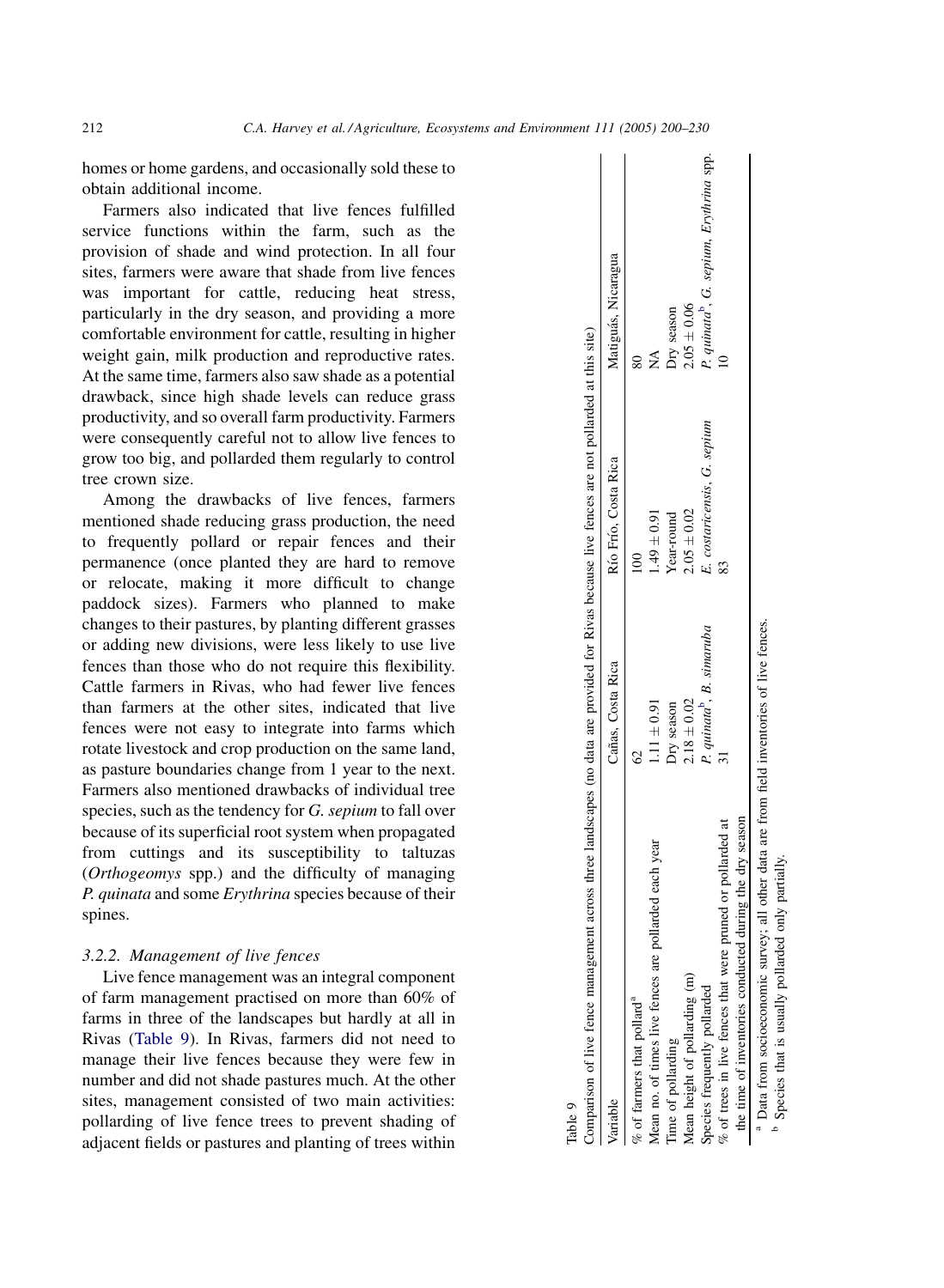fences to fill gaps or increase the tree density within the fence.

In the Cañas, Río Frío and Matiguás sites, live fence trees were pollarded at a height of roughly 2 m, so that resprouting shoots were out of reach of cattle, thereby preventing cattle from eating them and damaging the main tree stem in the process ([Table 9\)](#page-12-0). Branches removed from the live fences were either left on the ground for cattle to eat or used to establish new live fences or fill in gaps in existing fences. At all three sites, two types of pollarding were practised: complete pruning, involving the total removal of branches above a certain point, and partial pruning, where a few branches were left unpruned for use in the subsequent year as stakes to repair existing fences or establish new ones. When choosing which branches to leave in partially pollarded trees, farmers typically chose from two to four branches that were straight and closest to the stump. At all three sites farmers managed their live fences in accordance with moon phases, only pollarding and planting trees in a waning moon because they believed that this ensured that they rooted and leafed out quickly.

Although all farms in these three sites pollarded their live fences, the frequency, timing, and intensity of pollarding varied across farms and sites ([Table 9\)](#page-12-0), depending on species, location, ecological conditions and labour availability, among other factors. For example, in all sites, farmers almost always pollarded non-timber species (such as G. sepium, B. simaruba and Erythrina spp.), but rarely timber species. In general farmers pollarded live fences within paddocks once or twice a year to prevent the trees from shading the grass, as well as live fences near power lines, but rarely managed live fences along farm boundaries or roads, preferring to let the trees grow tall and so clearly mark the boundary.

Finally, differences in the frequency and timing of pollarding also reflected differences in climatic conditions across sites, which affect the rates at which individual species grow. In the drier climate of Cañas, farmers pollarded their fences less frequently than farmers in Río Frío where trees grow faster and retain their leaves throughout most of the year (once every 2 years compared to at least once a year). Differences in climatic conditions also affected the timing of pollarding: in dry sites, live fences were cut primarily during the dry months (February–April), whereas in wet climates that have no distinct dry season, such as Río Frío, live fences were pollarded year-round.

In addition to pollarding live fences, farmers in the Cañas, Río Frío and Matiguás sites also planted additional trees within existing live fences to ensure that they remained dense and so were an adequate barrier to cattle. The planting of live stakes to fill in existing live fences usually occurred at around the same time as pollarding, with farmers using the branches from the pruning as new stakes and planting them either immediately, or after a period of a few weeks. In all sites, farmers selected branches that were 6–10 cm wide, at least 2 m long, (usually 2 years old) and as straight as possible, but the handling of stakes before planting varied across sites, with farmers in some sites storing the stakes horizontally, others vertically, and yet others planting them directly without storage. In all sites, live stakes were planted in both the rainy and dry seasons. When adding new live posts to existing fences, farmers first added stakes to the boundary live fences to ensure that their farm boundaries were well protected, and then used any additional stakes to strengthen other live fences with low tree densities.

# 3.3. Ecological roles of live fences in agricultural landscapes

In the Cañas and Rivas sites where the biodiversity associated with live fences was studied, a total of 167 animal species (including birds, bats, dung beetles and butterflies) were observed using them (Table 10, [Appendix 2\)](#page-26-0). This almost certainly under estimates the actual species richness as these initial studies only surveyed eight live fences in each landscape for a short

Table 10

Summary of the number of species of birds, bats, terrestrial small mammals, dung beetles and butterflies found in live fences in Cañas, Costa Rica and Rivas, Nicaragua

| Taxon              | Cañas, Costa Rica | Rivas, Nicaragua | Total |
|--------------------|-------------------|------------------|-------|
| <b>Bird</b>        | 45                | 29               | 59    |
| Bat                | 25                | 18               | 30    |
| Dung beetle        | 23                | 25               | 44    |
| <b>Butterflies</b> | 28                | 25               | 34    |
| Total              | 121               | 97               | 167   |

Data come from eight live fences in each landscape.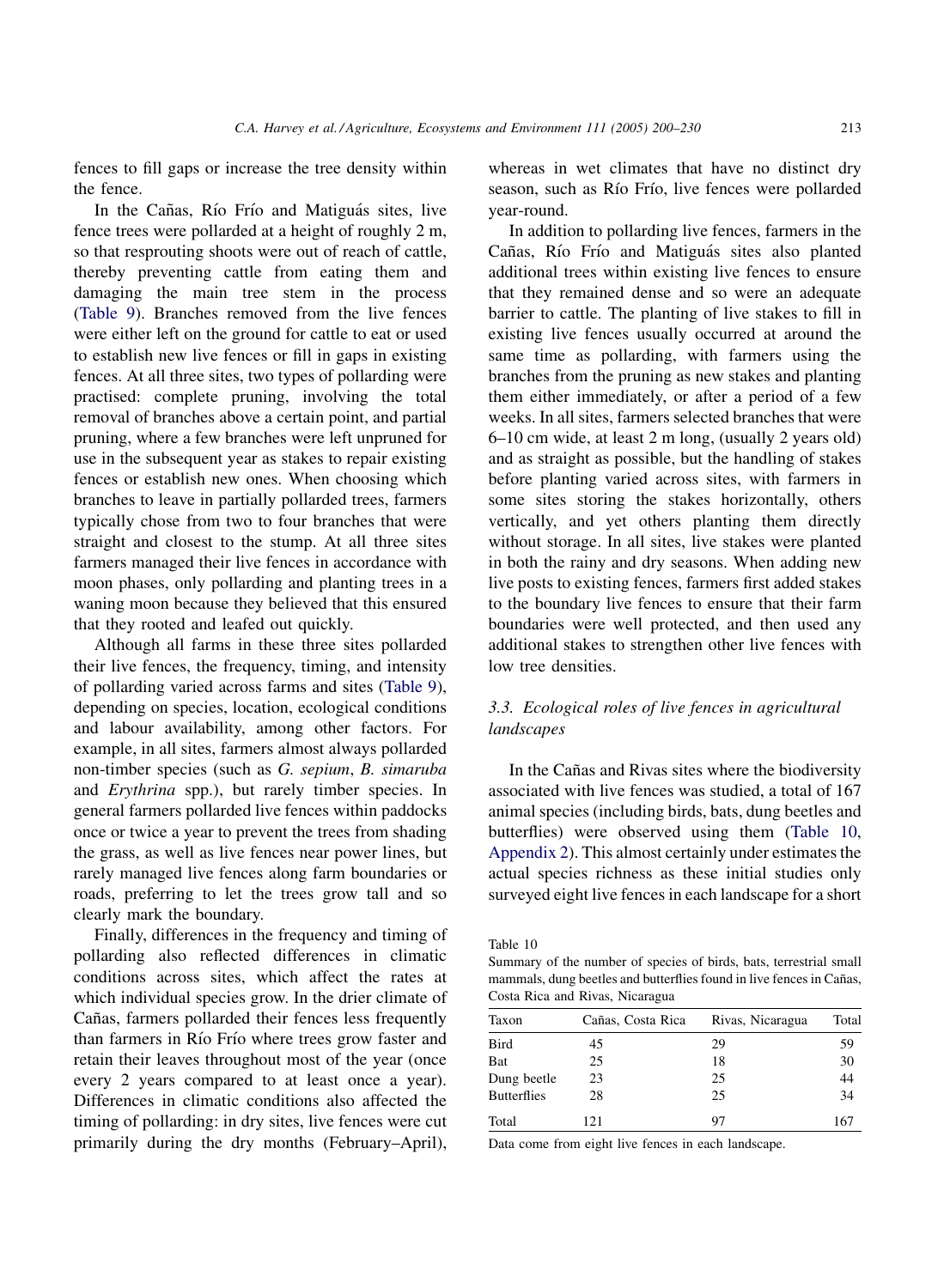| Table 11                                                                                                                                            |  |
|-----------------------------------------------------------------------------------------------------------------------------------------------------|--|
| Examples of bird species found in live fences in Río Frío, Costa Rica that are considered species typical of forest habitats, in alphabetical order |  |

<span id="page-14-0"></span>

| Table 11<br>Examples of bird species found in live fences in Río Frío, Costa Rica that are considered species typical of forest habitats, in alphabetical order |                                   |                                 |                                                        |
|-----------------------------------------------------------------------------------------------------------------------------------------------------------------|-----------------------------------|---------------------------------|--------------------------------------------------------|
| Scientific name                                                                                                                                                 | Authority                         | Common name                     | Primary habitat (based on Stiles and Skutch, 1989)     |
| Arremon aurantiirostris                                                                                                                                         | Lafresnaye, 1847                  | Orange-billed Sparrow           | Forest, old secondary                                  |
| Cacicus uropygialis                                                                                                                                             | Lafresnaye, 1843                  | Scarlet-rumped Cacique          | Forest, tree pasture, old secondary growth             |
| Caryothraustes poliogaster                                                                                                                                      | Du Bus, 1847                      | <b>Black-faced Grosbeak</b>     | Forest, shade tree pasture, old secondary growth       |
| Claravis pretiosa                                                                                                                                               | Ferrari-Perez, 1886               | <b>Blue Ground Dove</b>         | Forest                                                 |
| Cyanocompsa cyanoides                                                                                                                                           |                                   | <b>Blue-black Grosbeak</b>      | Forest                                                 |
| Dacnis cayana                                                                                                                                                   | Lafresnaye, 1847                  | <b>Blue Dacnis</b>              | Forest, tree pasture, old secondary growth             |
| Dendrocincla fuliginosa                                                                                                                                         | Vieillot, 1818                    | Plain-brown Woodcreeper         | Forest, old secondary growth, tree pasture             |
| Dendroica pensylvanica <sup>*</sup>                                                                                                                             | Linnaeus, 1766                    | Chestnut-sided Warbler          | Forest, edge, secondary, young secondary growth        |
| Empidonax flaviventris                                                                                                                                          | Baird, WM & Baird, SF, 1843       | Yellow-bellied Flycatcher       | Forest, secondary, young secondary growth              |
| Euphonia gouldi                                                                                                                                                 | Sclater, PL, 1857                 | Olive-backed Euphonia           | Forest, old secondary, tree pasture                    |
| Glyphorynchus spirurus                                                                                                                                          | Vieillot, 1819                    | Wedge-billed Woodcreeper        | Forest, tree pasture, old secondary growth             |
| Habia fuscicauda                                                                                                                                                | Cabanis, 1861                     | Red-throated Ant-Tanager        | Forest edge, riparian, young secondary growth          |
| Hylophilus decurtatus                                                                                                                                           | Bonaparte, 1838                   | Lesser Greenlet                 | Forest edge, secondary, tree pasture                   |
| Lepidocolaptes souleyetii                                                                                                                                       | Des Murs, 1849                    | Streak-headed Woodcreeper       | Tree pasture, secondary, young secondary growth        |
| Leptotila cassini                                                                                                                                               | Lawrence, 1867                    | Gray-chested Dove               | Forest, old secondary growth, plantation               |
| Manacus candei                                                                                                                                                  | Parzudaki, 1841                   | White-collared Manakin          | Forest, edge, riparian, old secondary growth           |
| Melanerpes pucherani                                                                                                                                            | Malherbe, 1849                    | <b>Black Cheeked Woodpecker</b> | Young secondary growth                                 |
| Mniotilta varia <sup>*</sup>                                                                                                                                    | Linnaeus, 1766                    | Black-and-white Warbler         | Forest, old secondary growth                           |
| Myiozetetes granadensis                                                                                                                                         | Lawrence, 1862                    | Gray-capped Flycatcher          | Tree pasture, secondary, forest edge                   |
| Oryzoborus funereus                                                                                                                                             | Sclater, PL, 1860                 | Thick-billed Seed-Finch         | Young secondary growth pasture, secondary, forest edge |
| Pachyramphus polychopterus                                                                                                                                      | Vieillot, 1818                    | White-winged Becard             | Tree pasture, plantation, old secondary growth         |
| Pheucticus ludovicianus <sup>®</sup>                                                                                                                            | Linnaeus, 1766                    | Rose-breasted Grosbeak          | Tree pasture, secondary, forest edge                   |
| Piculus simplex                                                                                                                                                 | Salvin, 1870                      | Rufous-winged Woodpecker        | Forest, tree pasture                                   |
| Pteroglossus torquatus                                                                                                                                          | Gmelin, 1788                      | Collared Aracari                | Forest, tree pasture, old secondary growth             |
| Seiurus aurocapillus                                                                                                                                            | Linnaeus, 1766                    | Ovenbird                        | Forest understory                                      |
| Sejurus noveboracensis <sup>*</sup>                                                                                                                             | Gmelin, 1789                      | Northern Waterthrush            | Riparian forest                                        |
| Setophaga ruticilla                                                                                                                                             | Linnaeus, 1758                    | American Redstart               | Forest                                                 |
| Synallaxis brachyura                                                                                                                                            | Lafresnaye, 1843                  | Slaty Spinetail                 | Young secondary growth, riparian                       |
| Tangara larvata                                                                                                                                                 | Du Bus, 1846                      | Golden-hooded Tanager           | Forest, tree pasture, old secondary growth             |
| Thamnophilus doliatus                                                                                                                                           | Linnaeus, 1764                    | <b>Barred Antshrike</b>         | Young secondary growth, forest                         |
| Thryothorus thoracicus                                                                                                                                          | Salvin, 1865                      | Stripe-breasted Wren            | Forest edge, riparian, plantation                      |
| Vermivora chrysoptera <sup>®</sup>                                                                                                                              | Linnaeus, 1766                    | Golden-winged Warbler           | Forest, tree pasture, old secondary growth             |
| Wilsonia citrina <sup>*</sup>                                                                                                                                   | Boddaert, 1783                    | Hooded Warbler                  | Young secondary growth, forest edge, secondary         |
| Xiphorhynchus susurrans costaricensis                                                                                                                           | Jardine, 1847, Ssp. Ridgway, 1888 | Cocoa Woodcreeper               | Forest, tree pasture, old secondary growth             |

Asterisks indicate migratory species.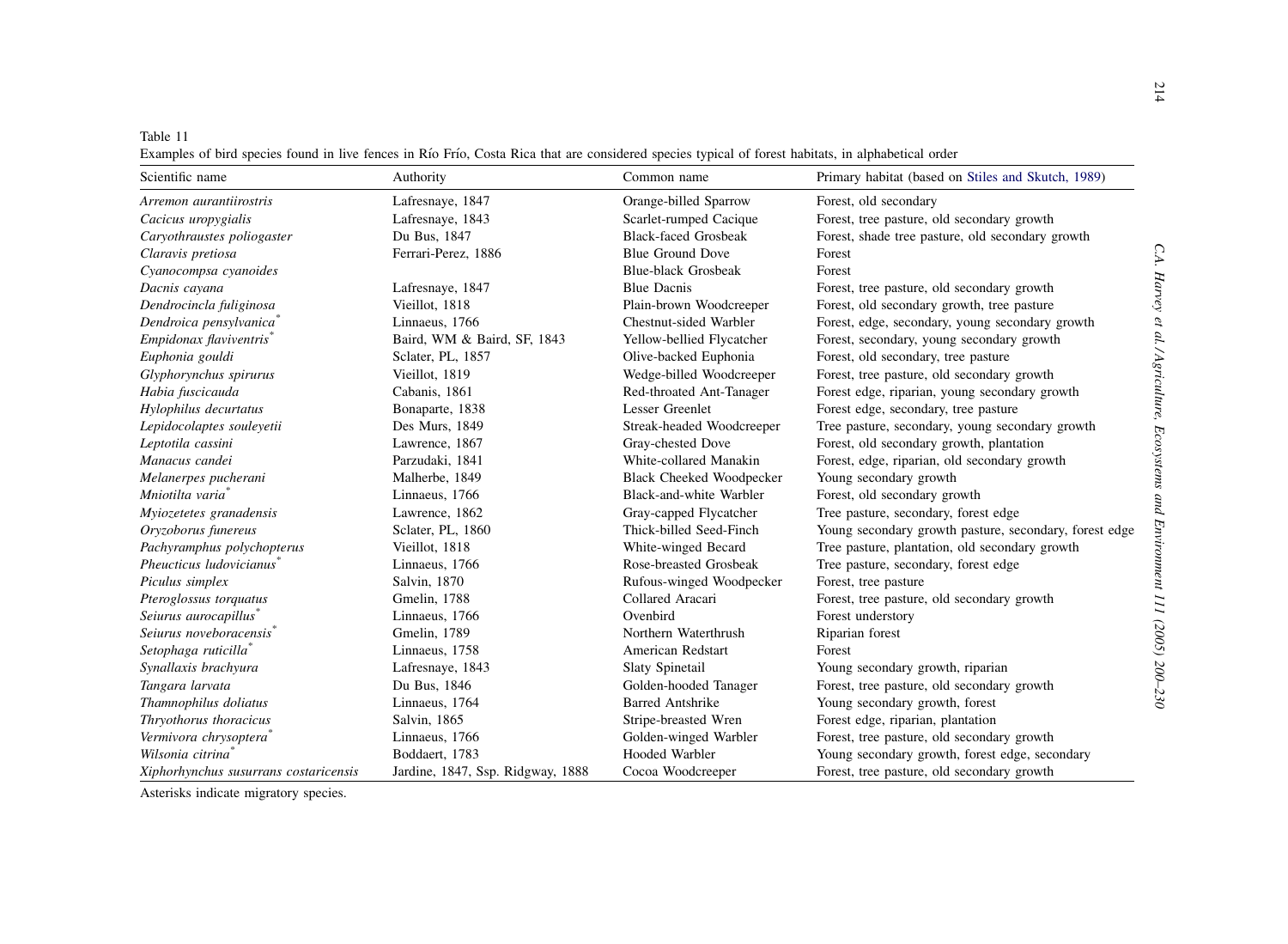<span id="page-15-0"></span>period of time, and species accumulation curves for individual animal groups suggest that greater sampling effort would result in the detection of more species in both sites (Fig. 2). This was borne out during a more intensive 6-week observation period at Río Frío when 92 bird species were found to be using live fences compared with only 28 species recorded from spot measurements of eight live fences at the same site (Saenz, unpublished data). Most of the bird species observed were generalists that are able to survive in fragmented and modified landscapes, but a smaller set of forest-dependent species also made use of live fences ([Table 11](#page-14-0)). For example, in the Rı´o Frı´o site, of the 92 bird species recorded, 33 were considered dependent on forest habitats including



both forest-dependent resident and migrant species (R. Taylor, personal communication).

Animal species used live fences for a variety of different purposes, including feeding on fruits, flowers and nectar. Preliminary observations of birds in live fences in Río Frío indicated that 23% of the birds were actively seeking food within live fences, 37% were perching, 10% were using the live fences as display posts, and 30% were observed traveling along the live



Fig. 2. Species accumulation curves of birds, bats, dung beetles and butterfly species in live fences in (a) Cañas, Costa Rica, and (b) Rivas, Nicaragua. Details on sampling effort can be found in Section [2](#page-2-0).

Fig. 3. Relationship between live fence structure (a) mean diameter, (b) height and (c) crown radius and bird species richness in Río Frío, Costa Rica. Data are from [Lang et al. \(2003\)](#page-29-0), with each point representing a single live fence.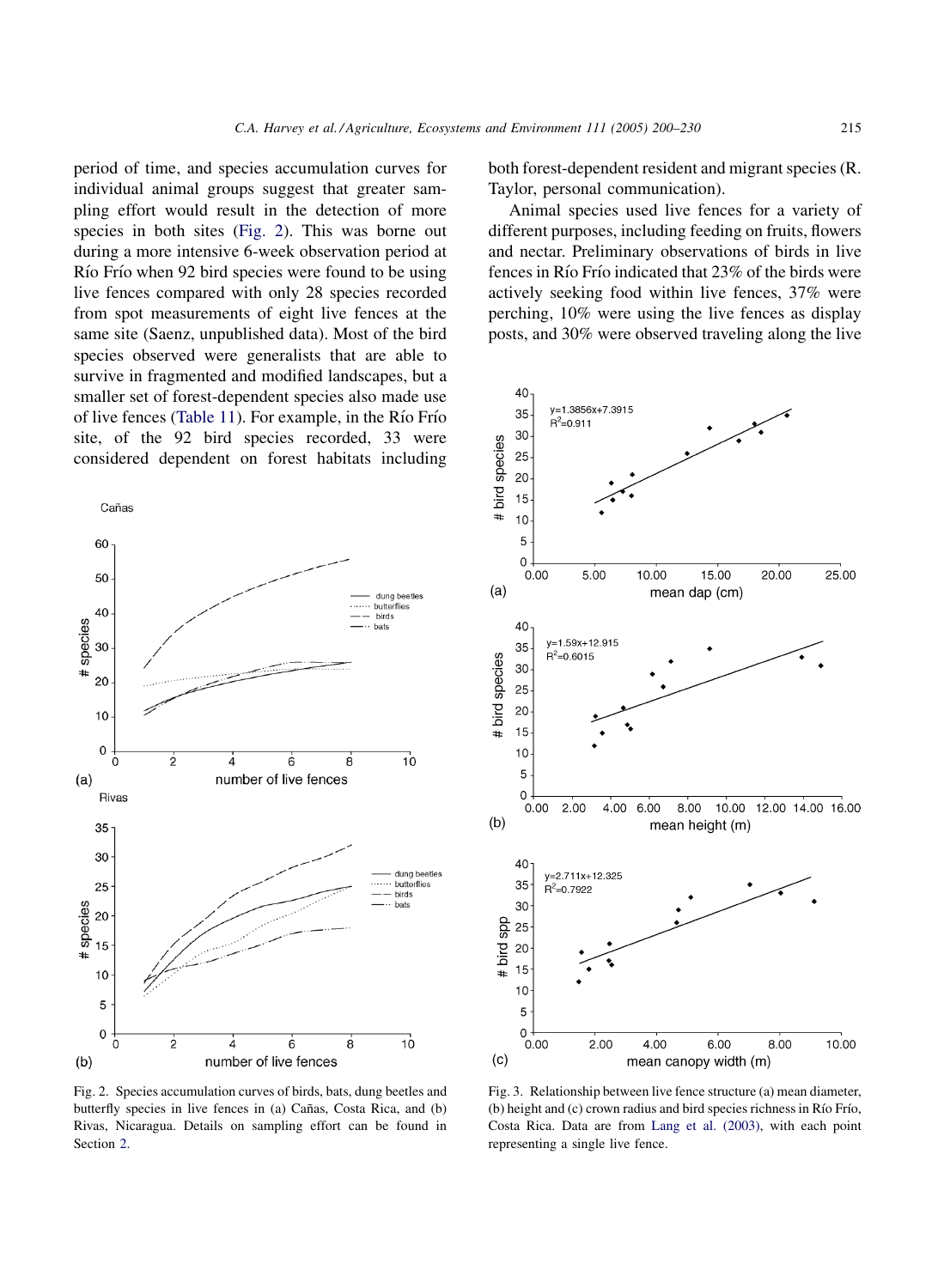Table 12

four sites Scientific name Family Family  $\%$  of all trees in live fences Important food source for different organisms? Deciduous? Bats? Birds? Butterflies?

Bursera simaruba Burseraceae 43.84 X Yes Pachira quinata Bombacaceae 20.05 X X X Yes Erythrina costaricensis Fabaceae-Mimosaceae 9.55 X X Yes Gliricidia sepium Fabaceae-Papilionoideae 3.72 X X Yes Spondias purpurea Anacardiaceae 3.06 X X X Yes Ficus werckleana Moraceae 2.65 X X No Guazuma ulmifolia Sterculiaceae 2.24 X Yes Tabebuia rosea Bignoniaceae 1.85 X X Yes Cordia alliodora Boraginaceae 1.23 X X Yes

Summary of the value of the most common tree species in live fence as sources of food and year-round habitat, based on field observations in the

| fence (R. Taylor, unpublished data). The trees within   |
|---------------------------------------------------------|
| live fences provided resources for many bird species.   |
| For example, in Río Frío many nectarivorous bird        |
| species (hummingbirds, Bananaquit Coereba flaveola)     |
| and nectarivore-frugivores (such as Baltimore Oriole    |
| Icterus galbula, Black-cowled Oriole Icterus domin-     |
| icensis, Golden-hooded Tanager Tangara larvata)         |
| were observed feeding on the flowers of E.              |
| costaricensis, whereas other bird species (such as      |
| Paltry Tyrannulet Zimmerius vilissimus, Barred          |
| Antshrike Thamnophilus doliatus, Red Throated Ant       |
| Tanager Habia fuscicauda, Slaty Spinetail Synallaxis    |
| brachyura and Black Striped Sparrow Arremonops          |
| conirostris) were observed feeding on shrubs, vines     |
| and mistletoes present in dense, infrequently pollarded |
| fences. In addition, observations suggest that the nine |
| most common trees in live fences, which represent       |
| 89% of the trees present overall, provide food for      |
| either birds, bats or butterflies (Table 12).           |

Ongoing studies of birds in the Río Frío area indicate that live fences may act as movement corridors across the agricultural landscape for some bird species. Of 96 behavioral observations of birds in live fences, 66% were moving longitudinally through the fences, from tree to tree or flying along the fence line (R. Taylor, unpublished data). In addition, individual birds (such as a Ringed Streaked Headed Woodcreeper, Lepidocolaptes souleyetii) have been observed using the same live fences repeatedly as they move from one forest patch to the next, suggesting their use as movement corridors to other habitats. Capture rates of bats within live fence networks in both the Rivas (0.57 bats per mist net hour) and Cañas sites (0.67 bats per mist net hour) were greater than that of capture rates within forested habitats (0.37 bats per mist net hour in Rivas and 0.60 in Cañas) suggesting that some bat species may also be using live fences as travel corridors to cross open habitats.

The abundance and species richness of birds using live fences was related to live fence management. A comparison of bird communities in unpollarded live fences with large trees and wide crowns and recently pollarded live fences with smaller trees in Río Frío, showed that the pollarded live fences had only 55% of the species and 33% of the number of individuals found in the unpollarded fences. A total of 1141 birds of 81 species were observed in unpollarded live fences compared to only 407 birds of 45 species in the frequently pollarded fences with similar sampling effort of 33.5 h across fence types. In addition, bird species richness was positively correlated with the mean diameter, height and crown width of individual live fences ([Fig. 3\)](#page-15-0).

# 4. Discussion

Live fences were abundant and conspicuous features of all four agricultural landscapes studied and had important productive and ecological functions: acting as barriers to animal movement and sources of fodder, firewood and fruits, while also serving as habitat, providing resources and acting as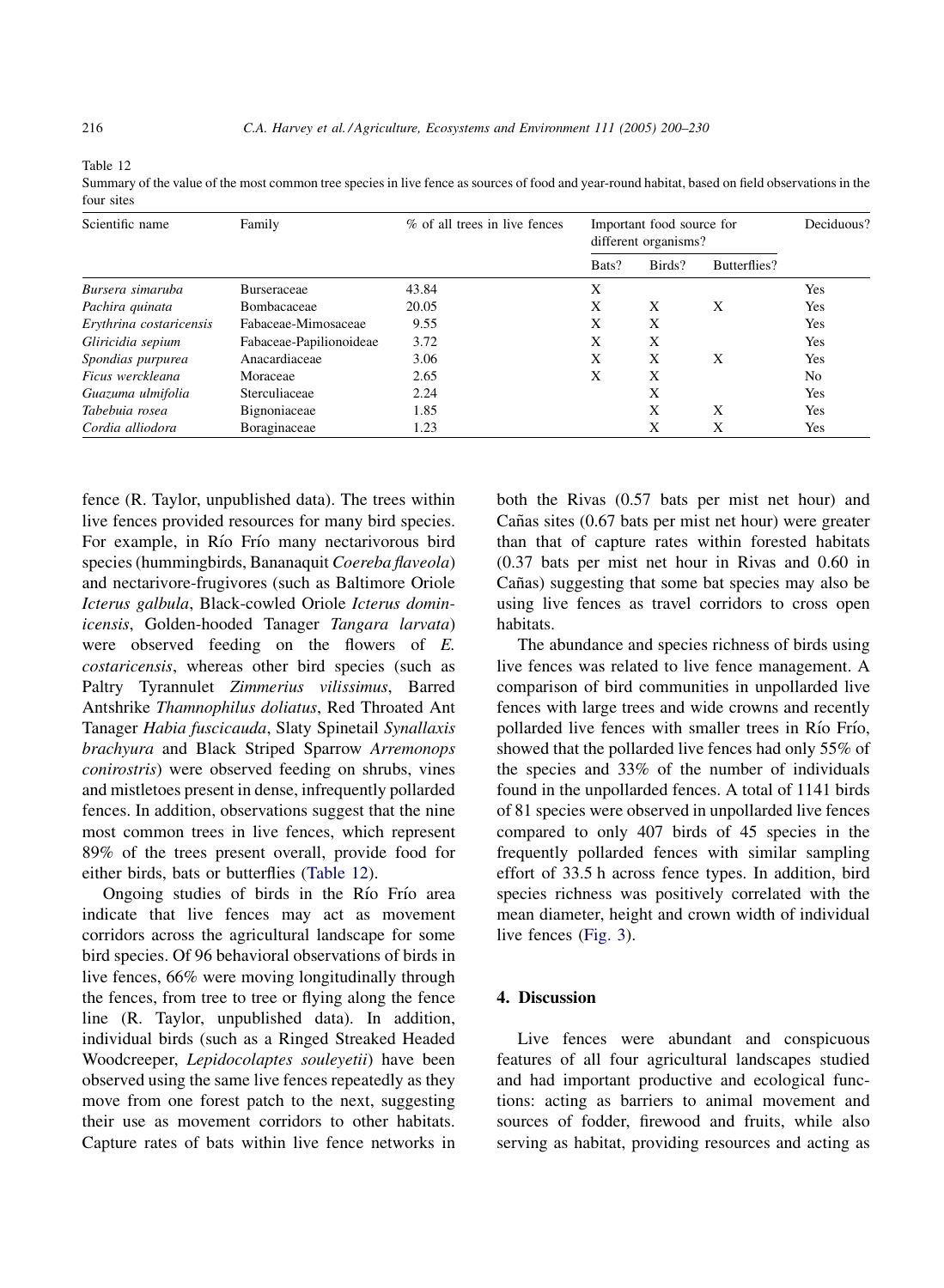corridors for wildlife conservation. Although the specific characteristics of live fences varied amongst farms within sites and amongst sites, they formed an integral part of the extant farming systems within which they were embedded. The prevalence of live fences within rural landscapes and their joint utility for both farm production and biodiversity conservation suggests that they merit much greater attention in sustainable land management strategies.

As has been found in comparable studies of hedges in temperate regions (e.g. [Baudry et al., 2003; Thenail](#page-28-0) [and Baudry, 2004](#page-28-0)), differences in farm management amongst the sites reported here, had a marked influence on both the composition of live fences and their structure within the landscape. For example, live fences were least common in the Rivas landscape because the mixed farming system there involved rotation of land from pasture to cropping with consequent requirements for moving fence lines, making the permanent live fences a less flexible option than dead posts. Differences were also evident amongst types of cattle production systems within sites. At Río Frío, for example, live fences were more abundant, but also more heavily managed and consequently smaller and less densely planted, in dairy farms with more intensive land use than on other cattle farms. This pattern emerges because the dairy farmers divided their land into a larger number of smaller paddocks (21.2 paddocks per farm compared to 3.5 in less intensively managed farms), rotated animals more frequently, and used the live fences (often with electric fencing, rather than barbed wire) to create these subdivisions [\(Fig. 1\)](#page-8-0). In addition, dairy farmers pollarded their live fences more frequently than the other farmers to prevent shading of the improved grasses that they used, resulting in lower tree densities within the live fences.

Differences in species composition were also apparent across sites, reflecting differences in ecological and physical conditions, as well as differences in how farmers established and managed their live fences. In all four landscapes, the dominant species within live fences were those that had been actively planted by farmers, and appear from comparison with the literature ([Budowski, 1987;](#page-28-0) [Cordero and Boshier, 2003](#page-28-0)) to have been well adapted to the particular climatic conditions at each site. Bursera simaruba and P. quinata, for example, known to favor drier conditions, predominated in the dry Cañas and Rivas sites, while the Erythrina species grow better in the more humid conditions characteristic of Río Frío but all three species were found at the intermediate Matiguás site and G. sepium, tolerant of a wide range of conditions, was among the dominant species at all four sites. Differences in live fence structure also reflect differences in farm management, and particularly the frequency and intensity of pollarding.

#### 4.1. Productive and ecological roles

Farmers actively managed live fences to facilitate farm and cattle management, pollarding live fences regularly to avoid the tree crowns from shading the adjacent pasture and replanting trees in live fences that have gaps or old trees, and these activities were a standard part of the management of cattle farms in the region. The high degree of integration of live fences within cattle farming systems and the familiarity of farmers with live fence establishment and management concurs with previous literature that highlights the productive roles of live fences within existing farming systems (e.g. [Sauer, 1979; Budowski, 1987,](#page-29-0) [1988\)](#page-29-0).

Live fences also played potentially important roles in wildlife conservation. As farmers establish and manage live fences to facilitate farm and cattle management, they inadvertently increase the total tree cover within the farming landscape, creating alternative habitats, stopover points, and resources for wildlife. The present research showed that a large number of animal species visited live fences, using them as perching sites, shelter, or foraging sites, and in some cases, as corridors to cross the otherwise open agricultural land. Many of the dominant tree species within live fences are known to provide food from their flowers, fruits and nectar or to act as foraging sites for wildlife, so their presence is likely to be beneficial for at least some animal species. Most of the animal species that benefit, however, are likely to be generalist species that can adapt to open agricultural landscapes. These results add to the growing literature on the importance of on-farm tree cover for the conservation of both plant and animal species within rural landscapes (e.g. [Estrada et al., 1998; Estrada and](#page-29-0) [Coates-Estrada, 2001; Harvey and Haber, 1999;](#page-29-0)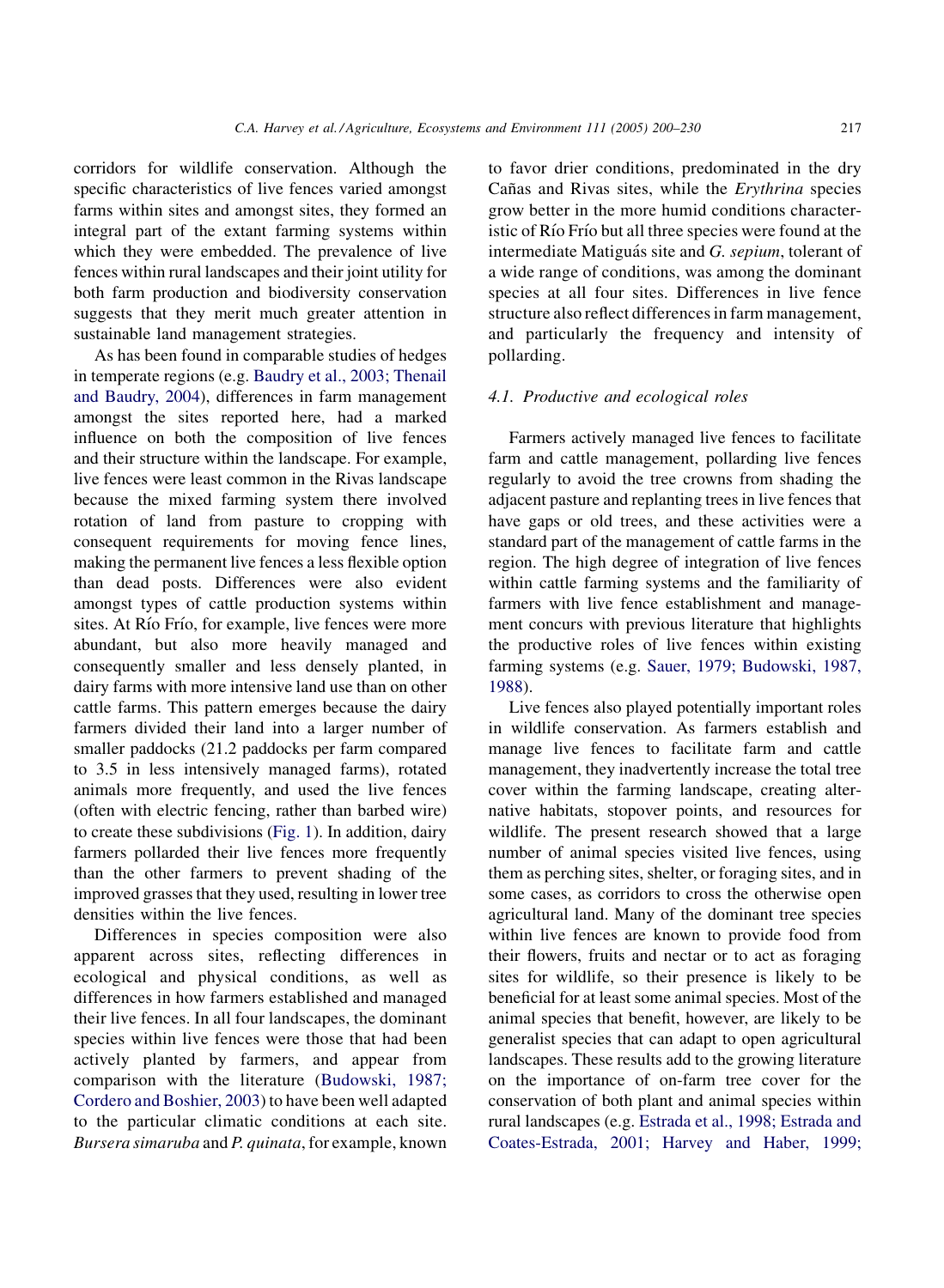[Harvey et al., 2004](#page-29-0)), and indicate that that the ways in which farmers manage the tree cover within their farms may have important ramifications for wildlife.

The physical presence of live fences on cattle farms may also benefit wildlife conservation by enhancing the structural connectivity of tree cover. By establishing live fences around pasture and farm borders, farmers create intricate networks of tree cover that divide the landscape into smaller areas, increase the spatial distribution of tree cover across the landscape and connect otherwise isolated forest patches or riparian forests, with potential benefits to conservation. Since live fences are durable features (with individual live fences lasting at least 50 years), once established, they are likely to enhance the structure, composition and functionality of rural landscapes for at least several decades. Although the presence of live fences changes the structure and composition of the agricultural landscape and may enhance the degree of landscape connectivity for some animal species, additional studies of animal movement within live fences are required to determine the degree to which live fences increase the functional connectivity of agricultural landscapes and which species may benefit or otherwise from their presence.

A final potential value of the live fences is that by providing both a durable and renewable source of fencing on farms, they reduce the need for farmers to harvest fence posts from the few remaining forested areas. In each of the sites, farmers mentioned that their decisions to use live fences, in part, stemmed from the difficulty and high cost of obtaining dead wooden fence posts, due to the limited forest resources on their farms and in the surrounding agricultural landscape. If the use of live fencing reduces the pressure on the remaining forest patches even to a small degree, this could have important conservation benefits at the landscape scale. Further research to quantify this is merited.

An important caveat regarding the conservation value of live fences is that it will depend on their composition, structural diversity and location, as has been found for windbreaks and hedges in temperate regions (e.g. [Osborne, 1983; Baudry, 1988](#page-29-0)). These attributes of fences are influenced by management decisions taken by farmers for productive, rather than conservation, reasons. The data presented here illustrate a positive relationship between live fence size and bird species richness, with fences with trees with large crowns harboring almost double the number of species than recently pollarded live fences. Additional studies are needed to understand the effect on conservation value of tree species composition, management and live fence location, particularly proximity to forest, as they are all likely to affect how well live fences serve as wildlife habitat.

# 4.2. Opportunities for integrating live fences into conservation planning within agricultural **landscapes**

Although live fences are typically ignored in land use and conservation planning, the results reported here show that they represent an important component of tree cover within rural landscapes in Central America and may fulfill important ecological roles, in addition to their more obvious contribution to the farming systems of which they are a part. Given the ease of integrating live fences within current farming systems, the small area that they occupy, and the familiarity of farmers with their management, they could serve as a tool for conservation efforts within rural landscapes. If appropriately designed and managed, live fences could help increase on-farm woody habitat and resources for wildlife, as well as enhancing landscape connectivity, without much reduction in farm production or complication of farm management.

One opportunity to capitalize on the ecological roles of live fences would be to increase the total number and extent of live fences in these landscapes by converting the wooden fences to live fences. In landscapes such as Rivas, Nicaragua, where only half of the current fences are living, there is an important opportunity to increase on-farm tree cover by converting wooden fences to live fences. The division of pastures into smaller paddocks and the concurrent adoption of rotational grazing, might also improve cattle productivity ([Humphreys, 1991\)](#page-29-0). The conversion of existing dead wooden fences to live fences in Río Frío would result not only in greater tree cover, but also in greater overall landscape connectivity and more connections between live fences and riparian forests, with potential benefits for biodiversity conservation ([Chacon and Harvey, 2005](#page-28-0)). In this scenario, converting all existing wooden fences to live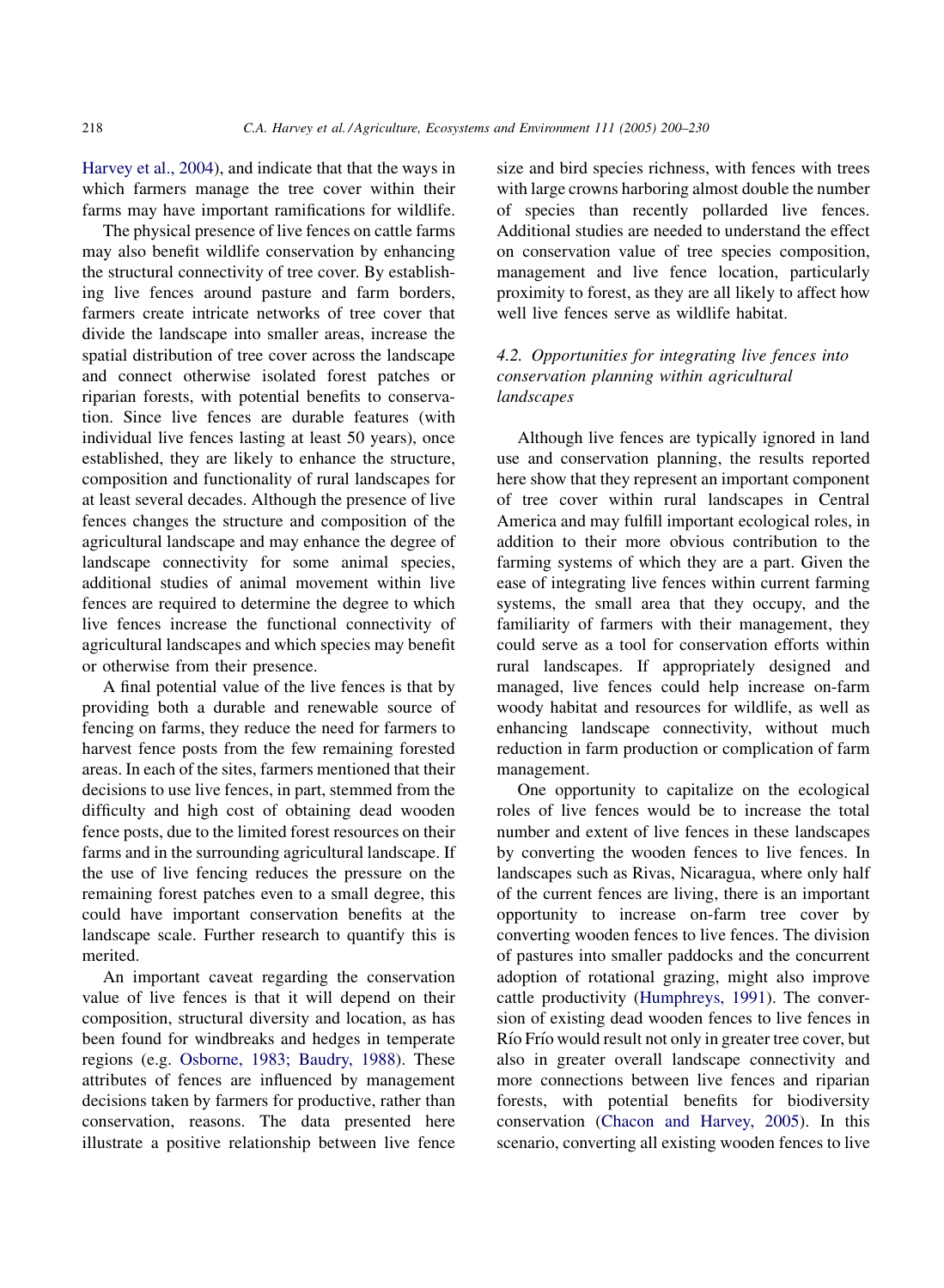fences would increase the total length of live fences by 21.2%, double the density of live fences, more than double the number of live fences that directly connect to riparian forests, and dramatically reduce the distance between tree crowns within the landscape, potentially making it easier for arboreal animals to cross the landscape.

Another important goal of conservation strategies should be to improve the structural and floristic diversity of existing live fences. Currently most live fences are dominated by only a handful of species, most of which are deciduous for at least part of the year. While many of these dominant species temporarily provide flowers, nectar and fruit for visiting animals, the dominance of only a handful of tree species within live fences limits the potential yearround attractiveness of live fences to wildlife. If live fences could be established with a greater number of tree and shrub species, preferably of different architectures and with species that provide fruits, foliage and flowers to wildlife year-round, their conservation value would likely be enhanced, as has been demonstrated for windbreaks and hedges in temperate regions [\(Arnold, 1983; Capel, 1988;](#page-28-0) [Hinsley and Bellamy, 2000\)](#page-28-0). A complementary strategy might include the abandonment of live fences in some less productive parts of the farm, resulting in taller, larger and most likely, more diverse live fences that provide additional perching and foraging sites for wildlife.

A third opportunity in the use of live fences for conservation planning is to strategically place them so that they connect remnant patches of natural habitat and provide tree cover in open areas that currently lack cover. Ensuring that individual live fences connect to other live fences and/or forests or riparian forests is a simple but effective way of increasing landscape connectivity for at least some wildlife species, as has been shown in temperate regions [\(Fritz](#page-29-0) [and Merriam, 1993; Yahner, 1983; Petit and Burel,](#page-29-0) [1998; Bennett, 1999\)](#page-29-0), and may enhance the overall connectivity of agricultural landscapes for some species [\(Baudry et al., 2003](#page-28-0)). However, the strategic promotion of live fences needs to be integrated with the retention or creation of sufficient forest cover for the live fences to connect up, implying the need for landscape scale planning to meet conservation goals.

A final opportunity for enhancing the contribution that live fences make to conservation lies in the adoption of management practices that are more conservation-friendly, such as staggered pollarding across a farm, reduction in the frequency of pollarding, and/or adoption of partial (as opposed to complete) pollarding. These strategies would favor biodiversity conservation by reducing the overall impact of pollarding on the amount of tree cover available within a given area, and by ensuring that at least some live fences continue to offer perching, roosting, or feeding sites throughout the year. In addition, less frequent and less rigorous pollarding would allow the colonization of live fences by epiphytes, vines and lianas, which in turn could provide additional resources for wildlife.

The adoption of live fence management strategies that are more conservation friendly will likely require a combination of farmer training and education about the importance of live fences for biodiversity conservation, provision of technical information on how to design and manage live fences for conservation benefits, and possibly the use of payments or incentives that compensate for any additional time or resources that the adoption of these strategies may entail, or that reward farmers for their conservation efforts. It is important to keep in mind that although farmers are already establishing and managing live fences on their own accord, they do so for productive purposes, not to meet conservation goals, and some of the changes proposed above to enhance conservation value may complicate farm management practices, require additional labour or money, or occupy pasture areas that would otherwise be available for cattle grazing. Clearly, proposed changes in live fence design and management must be considered within a farming systems framework ([Le Coeur et al.,](#page-29-0) [2002](#page-29-0)).

Cattle farmers in some places were already gradually converting dead fences to live fences, because of the scarcity of trees for dead wooden posts and some farmers were interested in diversifying their live fences, particularly to include timber or fruiting species, suggesting that the changes in live fence establishment and management proposed to enhance conservation value here may be reasonably easy for farmers to adopt. Furthermore, the recent decision of the Costa Rican government to include live fences as a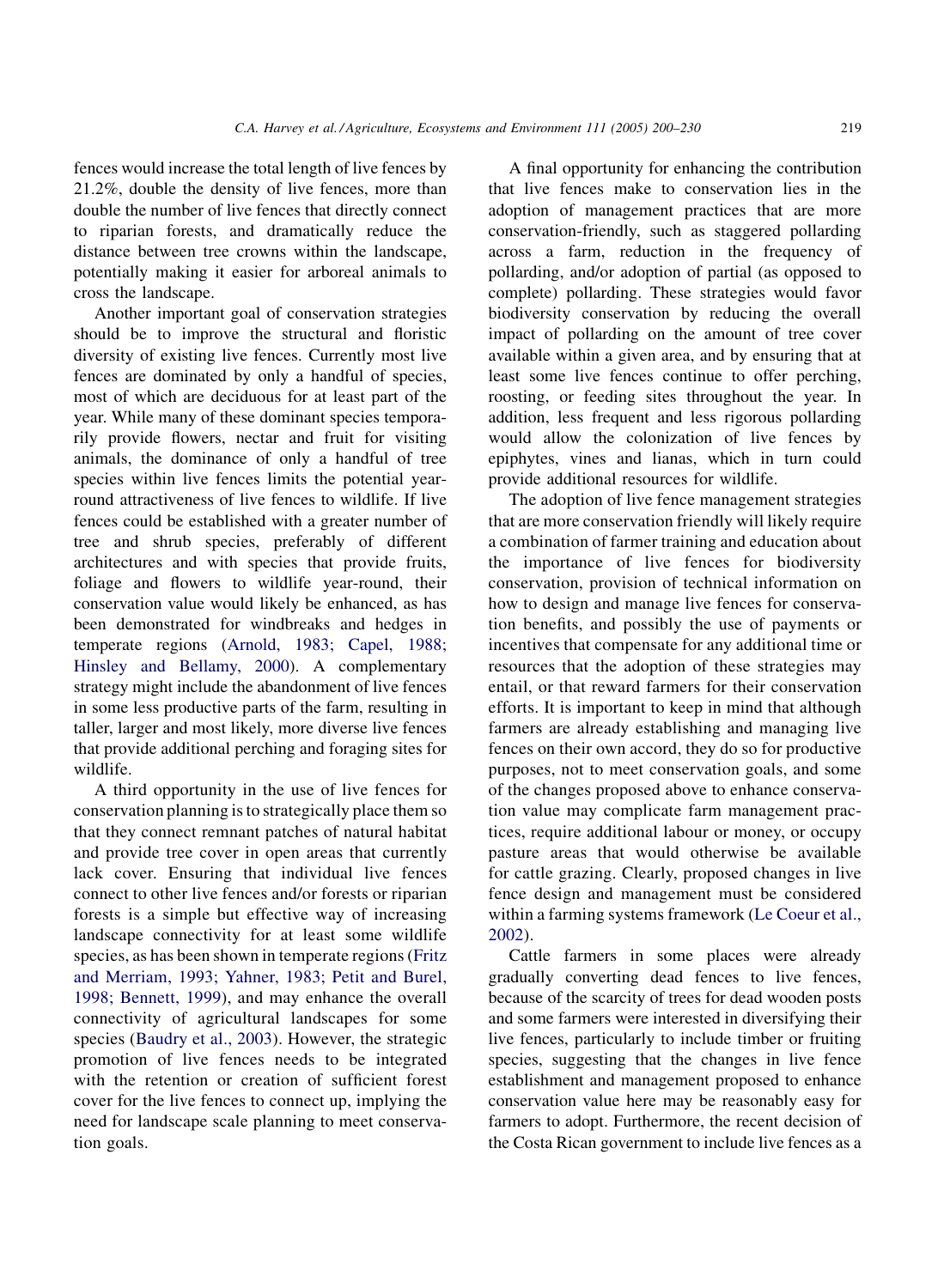land use that is eligible for payment for the environmental services they provide (Forestry Law Number 7575, decree number 30962-MINAE; [La](#page-29-0) [Gaceta, 1996](#page-29-0)) means that a funding mechanism is already in place that could be used to motivate farmers to manage live fences in pursuit of conservation goals. At present, however, not enough funding is available within this scheme to include all farmers who are interested. The widespread application of this type of payment in Costa Rica, and the adoption of similar payment schemes in other Central American countries, could bring attention to the important roles live fences already play within agricultural landscapes and raise their profile within conservation and sustainable land use programs.

# 5. Conclusions

The research presented here highlights the important productive and ecological roles of live fences within rural landscapes in Central America, and indicates that the establishment and judicious management of live fences within farms not only serves agronomic functions, but may also help contribute to conservation goals. Like forest fragments, riparian forests, dispersed trees and other on-farm tree cover, live fences may provide habitat, resources and landscape connectivity for a subset of plant and animal species, while at the same time providing services to the farmers who establish them. Given their compatibility with existing farming systems and the small areas they occupy, live fences offer a means of increasing tree cover in fragmented agricultural landscapes that can be readily adopted by farmers. Consequently, they merit much greater attention in the development of sustainable land management and conservation strategies for rural landscapes in Central America.

# Acknowledgements

The authors thank the large number of people who helped characterize live fences (Vertino Jimenez, Daniel Vargas and Rachel Purdy in Cañas, Ernesto Guzmán and Silvia Guzmán in Rivas, and Julio Evenor Tijerino in Matiguás). We also thank Marianna Joya for help in local knowledge collection in Rivas, Humberto Esquivel for providing access to unpublished data on isolated trees in Cañas, Claudia Restrepo and Giovanni Cardenas for help with socioeconomic interviews in Cañas, Patricia Hernandez and Michelle Jones for assistance in the preparation of the manuscript, Fernando Casanoves for data analysis, Stefan Kunth for data on land use within each study site and Jean-Michel Maes with help with dung beetle and butterfly taxonomy.

This research was conducted as part of the FRAGMENT project ''Developing methods and models for assessing the impacts of trees on farm productivity and regional biodiversity in fragmented landscapes'', funded by the European Community Fifth Framework Programme 'Confirming the International role of Community Research' (INCO-DEV ICA4-CT-2001-10099). The authors are solely responsible for the material reported here; this publication does not represent the opinion of the Community and the Community is not responsible for any use of the data appearing herein. Additional funding for R. Taylor and C.A. Harvey was provided by the Neotropical Migratory Bird Conservation Act (NMBCA-N9R1), and for M. Chacon, J. Villacis and C.A. Harvey by FINNIDA.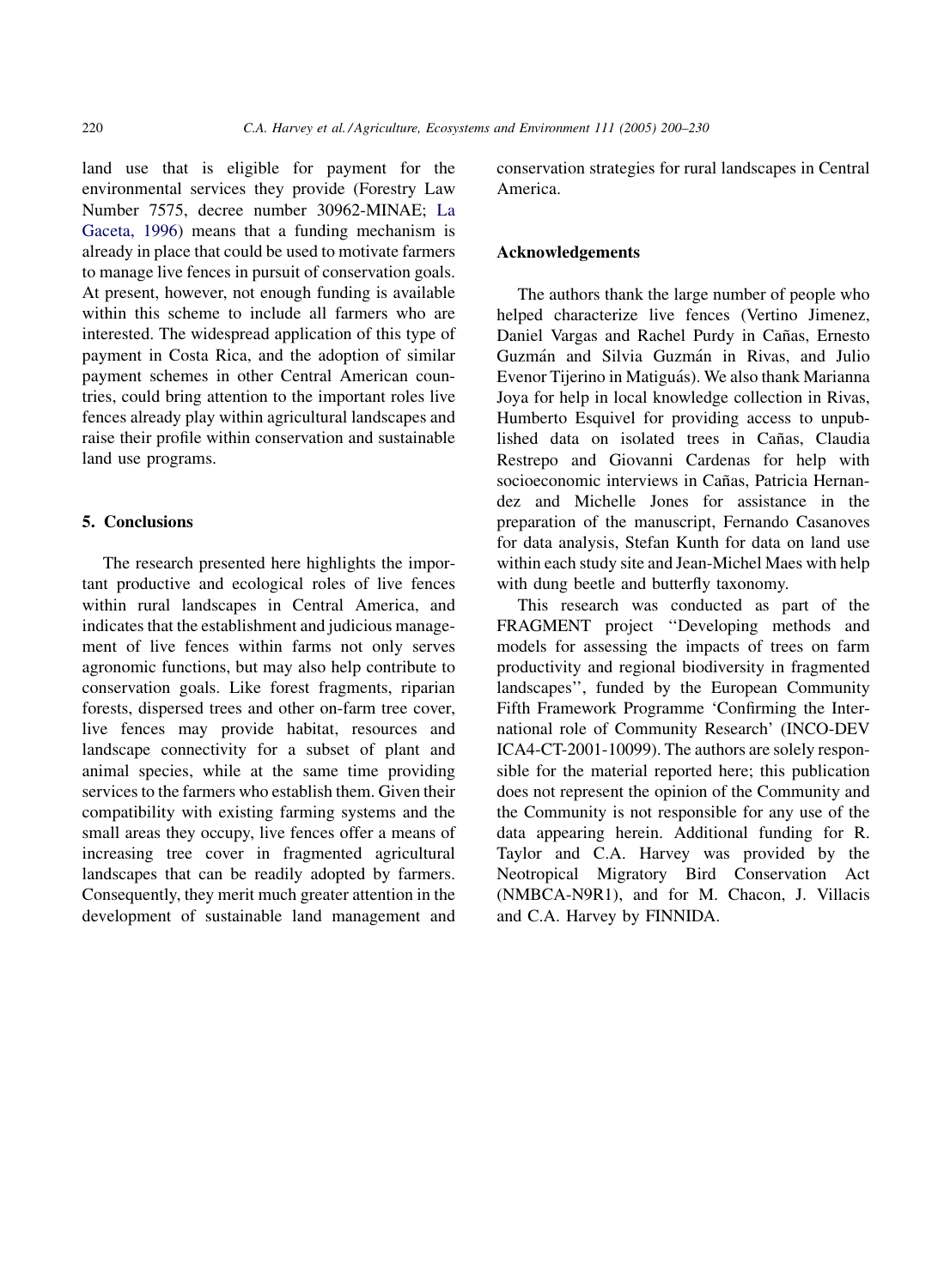# <span id="page-21-0"></span>Appendix 1

Summary of all tree and palm species (dbh > 10 cm) recorded in live fences in Cañas, Río Frío, Rivas and Matiguás study sites. Data are organized in decreasing order of abundance

| Scientific name                                                             | Family                      |                         | Common name in the study sites |        | Number of trees recorded in live fences                |        |                |       | $%$ of    |
|-----------------------------------------------------------------------------|-----------------------------|-------------------------|--------------------------------|--------|--------------------------------------------------------|--------|----------------|-------|-----------|
|                                                                             |                             | Costa Rica              | Nicaragua                      | Cañas. | Río Frío.<br>Costa Rica Costa Rica Nicaragua Nicaragua | Rivas. | Matiguás,      |       | all trees |
| Bursera simaruba (L.) Sarg.                                                 | <b>Burseraceae</b>          | Jiñote,<br>Indio pelado | Jinocuabo                      | 11363  | 98                                                     | 32     | 1735           | 13228 | 43.84     |
| Pachira quinata (Jacq.) W.S. Alverson                                       | Bombacaceae                 | Pochote                 | Pochote                        | 5787   |                                                        | 18     | 245            | 6050  | 20.05     |
| Erythrina costaricensis Micheli                                             | Fabaceae/<br>Mimosoideae    | Poro                    |                                |        | 2880                                                   |        |                | 2880  | 9.55      |
| Gliricidia sepium (Jacq.) Steud.                                            | Fabaceae/<br>Papilionoideae | Madero Negro            | Madero negro                   | 401    | 425                                                    | 108    | 189            | 1123  | 3.72      |
| Spondias purpurea L.                                                        | Anacardiaceae               | Jocote                  | Jocote dulce                   | 826    | 31                                                     | 5      | 61             | 923   | 3.06      |
| Ficus werckleana Rossberg                                                   | Moraceae                    | Chilamate               |                                | 801    |                                                        |        |                | 801   | 2.65      |
| Guazuma ulmifolia Lam.                                                      | Sterculiaceae               | Guácimo                 | Guácimo<br>de ternero          | 202    |                                                        | 175    | 300            | 677   | 2.24      |
| Tabebuia rosea (Bertol.) DC. In A. DC.                                      | Bignoniaceae                | Roble                   | Roble                          | 419    | $\overline{1}$                                         | 58     | 81             | 559   | 1.85      |
| Cordia alliodora (Ruiz & Pav.) Oken                                         | Boraginaceae                | Laurel                  | Laurel                         | 63     | 107                                                    | 90     | 112            | 372   | 1.23      |
| Erythrina spp.                                                              | Fabaceae                    | Elequeme                | Elequeme                       | 1      |                                                        | 117    | 153            | 271   | 0.90      |
| Cordia dentata Poir.                                                        | Boraginaceae                |                         | Tiguilote                      |        |                                                        | 177    |                | 177   | 0.59      |
| Myrospermum frutescens Jacq.                                                | Fabaceae/                   | Guachipelín             | Chiquirin                      | 3      |                                                        | 139    |                | 142   | 0.47      |
|                                                                             | Papilionoideae              | arco                    |                                |        |                                                        |        |                |       |           |
| Acacia collinsii Saff.                                                      | Fabaceae/<br>Mimosoideae    | Cornizuelo              | Cornizuelo                     |        |                                                        | 138    |                | 138   | 0.46      |
| Spondias mombin L.                                                          | Anacardiaceae               | Jobo                    | Jobo                           | 23     |                                                        | 31     | 79             | 133   | 0.44      |
| Tabebuia ochracea (A.H. Gentry) A.H. Gentry                                 | Bignoniaceae                | Cortez ama              | Corteza                        | 115    |                                                        |        | 9              | 124   | 0.41      |
| Byrsonima crassifolia (L.) Kunth in Humb.;<br>Bonpl. & Kunth                | Malphigiaceae               | Nance                   | Nancite                        | 82     |                                                        | 39     | $\overline{2}$ | 123   | 0.41      |
| Caesalpinia eriostachys Benth.                                              | Caesalpiniaceae             | Saino                   |                                | 123    |                                                        |        |                | 123   | 0.41      |
| Simarouba glauca DC. (=Simarouba amara<br>Aubl. in Nicaragua)               | Simaroubaceae               | Aceituno                | Acetuno                        | 1      |                                                        | 111    |                | 112   | 0.37      |
| Enterolobium cyclocarpum (Jacq.) Griseb.                                    | Fabaceae/<br>Mimosoideae    | Guanacaste              | Guanacaste                     | 21     |                                                        | 24     | 62             | 107   | 0.35      |
| Citrus sinensis (L.) Osbeck (=Citrus $\times$ aurantium<br>L. in Nicaragua) | Rutaceae                    | Naranja                 | Naranja dulce                  | 10     | 65                                                     | 1      | $\overline{c}$ | 78    | 0.26      |
| Delonix regia (Bojer ex Hook.) Raf.                                         | Fabaceae/<br>Caesalpiniodae | Malinche                | Malinche                       | 41     |                                                        | 31     | 3              | 75    | 0.25      |
| Caesalpinia violacea (Mill.) Standl.                                        | Fabaceae/<br>Caesalpiniodae |                         | Arco                           |        |                                                        | 72     |                | 72    | 0.24      |
| Ehretia latifolia DC.                                                       | Boraginaceae                | Tiolote                 |                                | 72     |                                                        |        |                | 72    | 0.24      |
| Dracaena fragrans (L.) Ker Gawl.                                            | Liliaceae                   | Caña India              |                                |        | 70                                                     |        |                | 70    | 0.23      |

221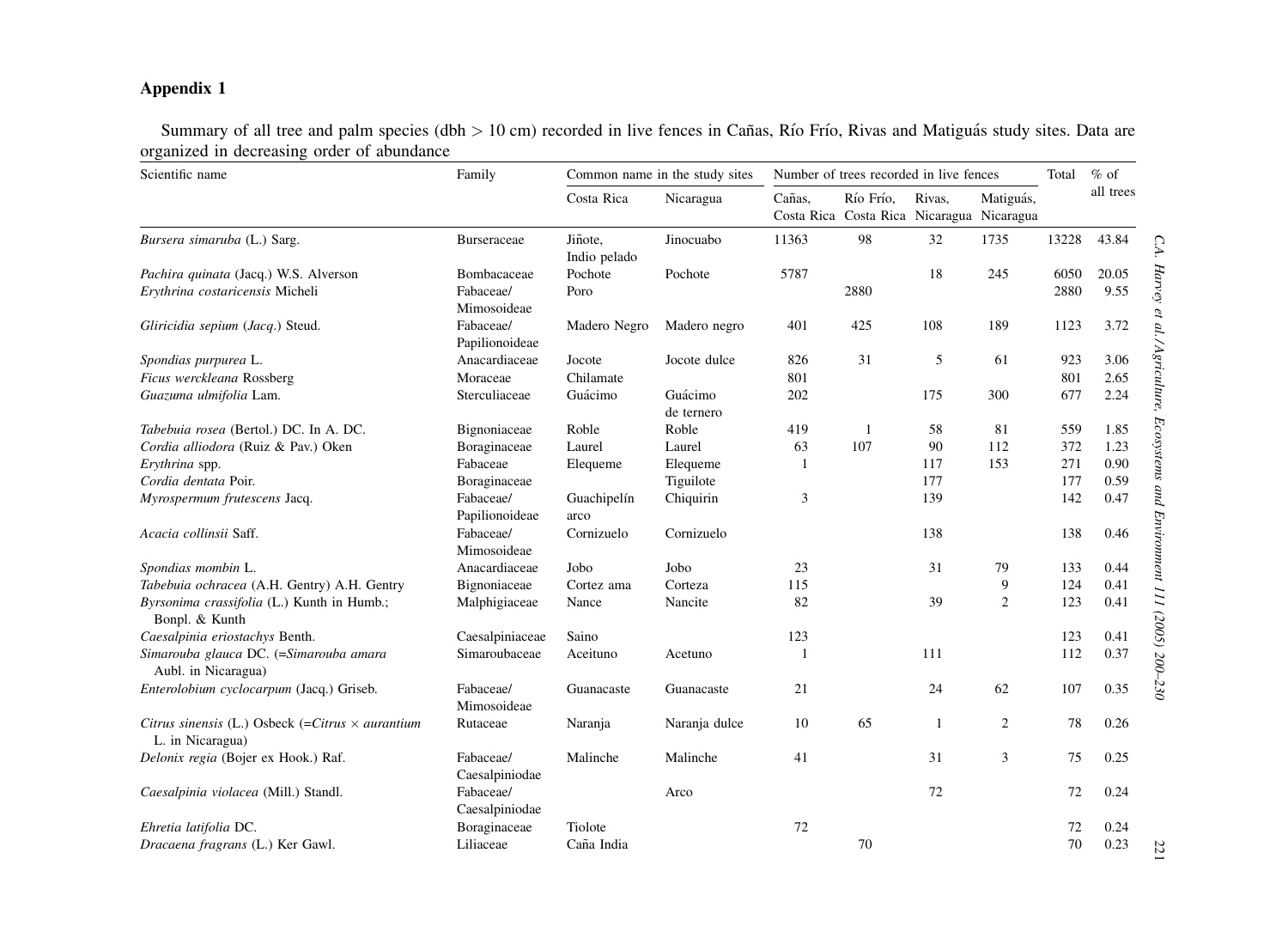| Scientific name                                                                | Family                        |               | Common name in the study sites | Number of trees recorded in live fences |                                                        |                 |                | Total    | $%$ of       |
|--------------------------------------------------------------------------------|-------------------------------|---------------|--------------------------------|-----------------------------------------|--------------------------------------------------------|-----------------|----------------|----------|--------------|
|                                                                                |                               | Costa Rica    | Nicaragua                      | Cañas.                                  | Río Frío.<br>Costa Rica Costa Rica Nicaragua Nicaragua | Rivas,          | Matiguás,      |          | all trees    |
| Cedrela odorata L.                                                             | Meliaceae                     | Cedro         | Cedro                          | 35                                      |                                                        | 1               | 28             | 64       | 0.21         |
| Samanea saman (Jacq.) Merr. (=Albizia saman<br>(Jacq.) F. Muell. in Nicaragua) | Fabaceae/<br>Mimosoideae      | Cenízaro      | Genizaro                       | 8                                       |                                                        | $\overline{4}$  | 44             | 56       | 0.18         |
| Cochlospermum vitifolium (Willd) Spreng.                                       | Bixaceae                      | Poro poro     | Comajoche                      | 48                                      |                                                        | $\overline{4}$  | $\mathbf{1}$   | 53       | 0.18         |
| Cassia grandis L.                                                              | Fabaceae/<br>Caesalpiniodae   | Carao         | Carao                          | 10                                      |                                                        | 10              | 29             | 49       | 0.16         |
| Azadirachta indica A. Juss., Mém.                                              | Meliaceae                     |               | Neem                           |                                         |                                                        | 48              |                | 48       | 0.16         |
| Eugenia salamensis (Standl.) Mc Vaugh                                          | Myrtaceae                     | Fruta de pava | Guacuco                        | 45                                      |                                                        | $\mathfrak{Z}$  |                | 48       | 0.16         |
| Pisonia aculeata L.                                                            | Nyctaginaceae                 |               | Espino negro                   |                                         |                                                        | 43              |                | 43       | 0.14         |
| Trichilia Americana (Sessè & Moç.) T.D. Penn.                                  | Meliaceae                     |               | Piojillo                       |                                         |                                                        |                 | 43             | 43       | 0.14         |
| Acacia spp.                                                                    | Fabaceae/<br>Mimosoideae      | Acacia        | Acacia                         | 6                                       |                                                        |                 | 35             | 41       | 0.14         |
| Lonchocarpus minimiflorus Donn. Sm.                                            | Fabaceae/<br>Papilionoideae   |               | Chaperno                       |                                         |                                                        | 21              | 19             | 40       | 0.13         |
| Lysiloma divaricatum (Jacq.) J.F.                                              | Fabaceae/<br>Mimosoideae      | Ouebracho     | Ouebracho                      | 5                                       |                                                        | 22              | 13             | 40       | 0.13         |
| Maclura tinctoria (L.) Steud.                                                  | Moraceae                      | Mora          | Mora                           | 27                                      |                                                        | 7               | $\overline{4}$ | 38       | 0.13         |
| Calycophyllum candidissimum (Vahl) DC.                                         | Rubiaceae                     | Madroño Negro | Madrono                        | 5                                       |                                                        | 31              | $\mathbf{1}$   | 37       | 0.12         |
| Cordia bicolor A. DC.                                                          | Boraginaceae                  |               | Muneco                         |                                         |                                                        | 9               | 28             | 37       | 0.12         |
| Psidium guajava L.                                                             | Myrtaceae                     | Guayaba       | Guayaba                        | $\overline{4}$                          | 29                                                     | $\overline{4}$  |                | 37       | 0.12         |
| Spondias spp.                                                                  | Anacardiaceae                 |               | Jocote                         |                                         |                                                        | 37              |                | 37       | 0.12         |
| Genipa americana L.                                                            | Rubiaceae                     | Waitil        | Jagua                          | $\overline{7}$                          |                                                        | $7\phantom{.0}$ | 21             | 35       | 0.12         |
| Karwinskia calderonii Standl.                                                  | Rhamnaceae                    |               | Guiliguiste                    |                                         |                                                        | 35              |                | 35       | 0.12         |
| Platymiscium parviflorum Benth.                                                | Fabaceae/<br>Papilionoideae   |               | Coyote                         |                                         |                                                        |                 | 35             | 35       | 0.12         |
| Hymenaea courbaril L.                                                          | Fabaceae/<br>Caesalpiniodae   | Guapinol      | Guapinol                       | 27                                      |                                                        | $\overline{4}$  | 3              | 34       | 0.11         |
| Annona reticulata L.                                                           | Annonaceae                    | Anono         | Anona                          | 20                                      |                                                        | 11              |                | 31       | 0.10         |
| Casearia corymbosa Kunth in Humb.,<br>Bonpl. & Kunth                           | Flacourtiaceae                | Cerito        | Cerrillo                       | $\overline{1}$                          |                                                        | 30              |                | 31       | 0.10         |
| Jatropha curcas L.                                                             | Euphorbiaceae                 | Tempate       |                                | 30                                      |                                                        |                 |                | 30       | 0.10         |
| Acosmiun panamense (Benth.) Yakovlev                                           | Fabaceae/<br>Papilionoideae   | Guayacan      |                                | 28                                      |                                                        |                 |                | 28       | 0.09         |
| Andira inermis (W. Wright) Kunth ex DC.                                        | Fabaceae/<br>Papilionoideae   | Almendro      | Almendro                       | 26                                      |                                                        | 1               |                | 27       | 0.09         |
| Tabebuia chrysantha (Jacq.) G. Nicholson<br>Tapirira myriantha Triana & Planch | Bignoniaceae<br>Anacardiaceae | Manteco       | Cortes                         | 27                                      |                                                        | 27              |                | 27<br>27 | 0.09<br>0.09 |
| Bauhinia ungulata L.                                                           | Fabaceae/<br>Caesalpiniodae   |               | Casco de venado                |                                         |                                                        | 25              |                | 25       | 0.08         |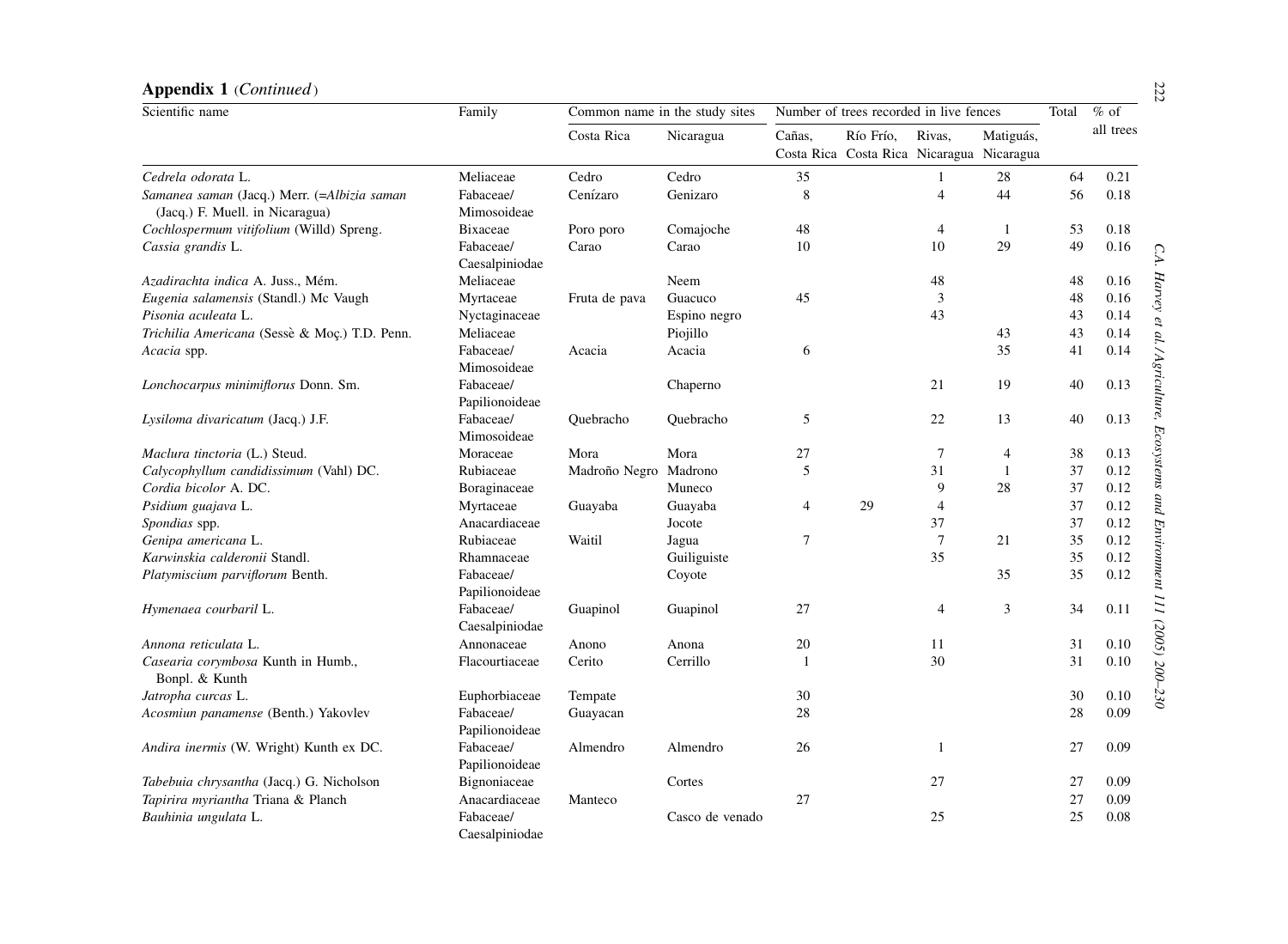| Bauhinia pauletia Pers.                                                                       | Fabaceae/<br>Caesalpiniodae |              | Espino blanco |                |    | 23              |                | 23             | 0.08 |
|-----------------------------------------------------------------------------------------------|-----------------------------|--------------|---------------|----------------|----|-----------------|----------------|----------------|------|
| Thouinidium decandrum (Bonpl.) Radlk.                                                         | Sapindaceae                 | Escobillo    | Melero        | 1              |    | 22              |                | 23             | 0.08 |
| Crescentia cujete L.                                                                          | Bignoniaceae                | Jícaro       | Jícaro casero | 22             |    |                 |                | 22             | 0.07 |
| Dalbergia retusa Hemsl.                                                                       | Fabaceae/<br>Papilionoideae | Cocobolo     | Nambar        | 16             |    | 5               |                | 21             | 0.07 |
| Diphysa Americana (Mill.) M. Sousa                                                            | Fabaceae/<br>Papilionoideae |              | Guachipín     |                |    | 20              | $\mathbf{1}$   | 21             | 0.07 |
| Inga spectabilis (Vahl) Willd.                                                                | Fabaceae/<br>Mimosoideae    | Guaba        |               |                | 21 |                 |                | 21             | 0.07 |
| Machaerium biovulatum Micheli                                                                 | Fabaceae/<br>Papilionoideae |              | Siete cuero   |                |    | 21              |                | 21             | 0.07 |
| Psidium friedrichsthalianum<br>(O. Berg) Nied. in Engl. & Prantl                              | Myrtaceae                   | Cas          |               |                | 20 |                 |                | 20             | 0.07 |
| Ocotea veraguensis (Meisn.) Mez, Jahrb. Königl.                                               | Lauraceae                   | Canelo       |               | 19             |    |                 |                | 19             | 0.06 |
| Swietenia humilis Zucc.                                                                       | Meliaceae                   |              | Caoba         |                |    | 19              |                | 19             | 0.06 |
| Ficus cotinifolia Kunth                                                                       | Moraceae                    | Higuerón     |               | 17             |    |                 |                | 17             | 0.06 |
| Leucaena leucocephala ssp. glabrata (Rose) Zárate                                             | Mimosaceae                  |              | Leucaena      |                |    | 12              | $\overline{4}$ | 16             | 0.05 |
| Piscidia carthagenensis Jacq.                                                                 | Fabaceae/<br>Papilionoideae | Siete cueros |               | 16             |    |                 |                | 16             | 0.05 |
| Pterocarpus rohrii Vahl                                                                       | Fabaceae/<br>Papilionoideae |              | Sangregrado   |                |    |                 | 15             | 15             | 0.05 |
| Stemmadenia obovata (Hook. & Arn.) K. Schum.                                                  | Apocynaceae                 |              | Cachito       |                |    | 14              |                | 14             | 0.05 |
| Abarema macradenia (Pittier) L. Rico                                                          | Fabaceae/<br>Mimosoideae    | Arenillo     |               | 12             |    |                 |                | 12             | 0.04 |
| Persea americana Mill.                                                                        | Lauraceae                   | Aguacate     | Aguacate      | 5              | 6  |                 | $\mathbf{1}$   | 12             | 0.04 |
| Schizolobium parahyba (Vell.) S.F. Blake                                                      | Fabaceae/<br>Caesalpiniodae | Gallinazo    | Gavilán       | $\overline{4}$ |    | 8               |                | 12             | 0.04 |
| Acrocomia aculeata (Jacq.) Lodd. ex Mart.<br>(Acrocomia mexicana Karw. ex Mart. in Nicaragua) | Arecaceae                   | Coyol        | Coyolito      | 11             |    | 1               |                | 12             | 0.04 |
| Coccoloba caracasana Meisn. In A. DC.                                                         | Polygonaceae                | Papaturro    |               | 2              |    | 9               |                | 11             | 0.04 |
| Abarema barbouriana (Standl.) Barneby & Grime                                                 | Fabaceae/                   | Aguacatillo  |               |                | 10 |                 |                | 10             | 0.03 |
|                                                                                               | Mimosaceae                  | de monte     |               |                |    |                 |                |                |      |
| Pentaclethra macroloba (Willd.) Kuntze                                                        | Fabaceae/<br>Mimosaceae     | Gavilán      |               |                | 10 |                 |                | 10             | 0.03 |
| Annona cherimola Mill.                                                                        | Annonaceae                  |              | Chirimoya     |                |    |                 | 10             | 10             | 0.03 |
| Anacardium occidentale L.                                                                     | Anacardiaceae               | Marañon      | Marañon       | $\mathbf{2}$   |    | $\tau$          |                | $\mathbf{Q}$   | 0.03 |
| Annona purpurea Moç. & Sessé ex Dunal                                                         | Annonaceae                  | Soncoyo      | Soncoya       | 6              |    |                 | 3              | 9              | 0.03 |
| Swietenia macrophylla King, Hooker's                                                          | Meliaceae                   | Caoba        |               | 9              |    |                 |                | 9              | 0.03 |
| Inga vera Willd.                                                                              | Fabaceae/<br>Mimosaceae     |              | Cuajiniquil   |                |    |                 | $\mathbf{Q}$   | 9              | 0.03 |
| Chomelia spinosa Jacq.                                                                        | Rubiaceae                   | Mala caute   | Malacaguiste  | 1              |    | $7\phantom{.0}$ |                | 8              | 0.03 |
| Gmelina arborea Roxb. ex Sm. in Rees                                                          | Verbenaceae.                | Melina       | Melina        | 8              |    |                 |                | 8              | 0.03 |
| Cecropia peltata L.                                                                           | Cecropiaceae                |              | Guarumo       |                |    |                 | 7              | $\overline{7}$ | 0.02 |
| Sapium thelocarpum (=S. macrocarpum) Müll. Arg.                                               | Euphorbiaceae               | Palo leche   |               | $\mathbf{1}$   |    |                 | 6              | $\overline{7}$ | 0.02 |

C.A. Harvey et al./Agriculture, Ecosystems and Environment 111 (2005) 200-230 C.A. Harvey et al. / Agriculture, Ecosystems and Environment 111 (2005) 200–230

223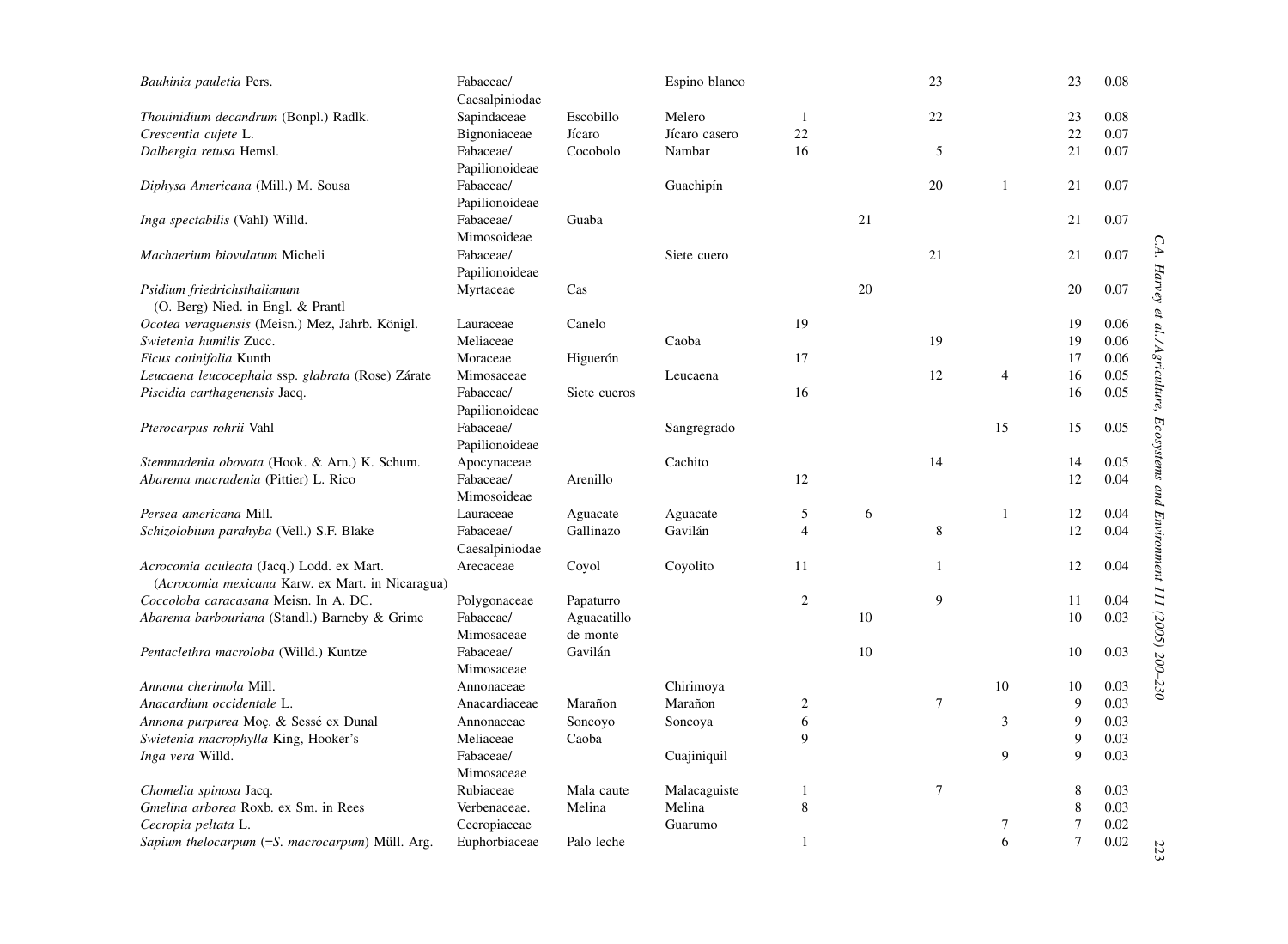| Scientific name                                 | Family                      |               | Common name in the study sites | Number of trees recorded in live fences |                                                        |                |                | Total          | $%$ of    |
|-------------------------------------------------|-----------------------------|---------------|--------------------------------|-----------------------------------------|--------------------------------------------------------|----------------|----------------|----------------|-----------|
|                                                 |                             | Costa Rica    | Nicaragua                      | Cañas,                                  | Río Frío,<br>Costa Rica Costa Rica Nicaragua Nicaragua | Rivas,         | Matiguás,      |                | all trees |
| Sapranthus violaceus (Dunal) Saff.              | Annonaceae                  |               | Palanco                        |                                         |                                                        | 7              |                | $\tau$         | 0.02      |
| Citrus $\times$ limon (L.) Osbeck               | Rutaceae                    | Limón ácido   |                                |                                         | 5                                                      |                | $\mathbf{1}$   | 6              | 0.02      |
| Eucalyptus saligna Sm.                          | Myrtaceae                   | Eucalipto     |                                |                                         | 6                                                      |                |                | 6              | 0.02      |
| Licania arborea Seem.                           | Chrysobalanaceae            | Alcornoco     | Hoja tostada                   | 6                                       |                                                        |                |                | 6              | 0.02      |
| Sciadodendron excelsum Griseb.                  | Araliaceae                  |               | Lagarto                        |                                         |                                                        | 5              | 1              | 6              | 0.02      |
| Astronium graveolens Jacq.                      | Anacardiaceae               | Ron ron       | Ouitacalzón                    | $\overline{2}$                          |                                                        |                | 3              | 5              | 0.02      |
| Calophyllun brasiliense Cambess.                | Clusiaceae                  | Cedro maría   | María                          |                                         | 5                                                      |                |                | 5              | 0.02      |
| Casearia aculeata Jacq.                         | Flacourtiaceae              | Mata Cartago  |                                | 5                                       |                                                        |                |                | 5              | 0.02      |
| Ceiba pentandra (L.) Gaertn.                    | Bombacaceae                 | Ceiba         | Ceiba                          | $\mathbf{1}$                            |                                                        | 1              | 3              | 5              | 0.02      |
| Citrus paradisi                                 | Rutaceae                    | Toronja       |                                | 5                                       |                                                        |                |                | 5              | 0.02      |
| <i>Ficus</i> spp.                               | Moraceae                    | Ficus         |                                | $\mathbf{1}$                            | $\overline{4}$                                         |                |                | 5              | 0.02      |
| Ficus citrifolia Mill.                          | Moraceae                    |               | Chilamate                      |                                         |                                                        |                | 5              | 5              | 0.02      |
| Mangifera indica L.                             | Anacardiaceae               | Mango         | Mango                          | 4                                       |                                                        |                | $\mathbf{1}$   | 5              | 0.02      |
| Manilkara zapota (L.) P. Royen                  | Sapotaceae                  | Nispero       | Nispero                        | $\overline{4}$                          |                                                        |                | $\mathbf{1}$   | 5              | 0.02      |
| Leandra dichotoma (G. Don) Cogn.                | Melastomataceae             |               | Capirote                       |                                         |                                                        |                | 5              | 5              | 0.02      |
| Anacardium excelsum                             | Anacardiaceae               | Espavel       | Espavel                        | 3                                       |                                                        | 1              |                | $\overline{4}$ | 0.01      |
| (Bertero & Balb. ex) Kunth Skeels               |                             |               |                                |                                         |                                                        |                |                |                |           |
| Crescentia alata Kunth in Humb.; Bonpl. & Kunth | Bignoniaceae                |               | Jicaro                         |                                         |                                                        | 3              | $\mathbf{1}$   | $\overline{4}$ | 0.01      |
| Curatella americana L.                          | Dilleniaceae                |               | Hoja chigue                    |                                         |                                                        | $\overline{4}$ |                | $\overline{4}$ | 0.01      |
| Tabebuia donnell-smithii J.N. Rose              | Bignoniaceae                | Cortez blanco |                                | 4                                       |                                                        |                |                | $\overline{4}$ | 0.01      |
| Lacmellea panamensis (Woodson) Markgr.          | Apocynaceae                 | Lagarto       |                                |                                         | $\overline{4}$                                         |                |                | $\overline{4}$ | 0.01      |
| Sapindus saponaria L.                           | Sapindaceae                 | Jaboncillo    | Patacon                        | $\boldsymbol{2}$                        |                                                        |                | $\overline{c}$ | $\overline{4}$ | 0.01      |
| Stryphnodendron microstachyum Poepp. & Endl.    | Fabaceae/<br>Mimosoideae    | Vainillo      |                                |                                         | $\overline{4}$                                         |                |                | $\overline{4}$ | 0.01      |
| Senna atomaria (L.) H.S. Irwin & Barneby        | Fabaceae/<br>Caesalpiniodae |               | Vainillo                       |                                         |                                                        |                | $\overline{4}$ | $\overline{4}$ | 0.01      |
| Tamarindus indica L.                            | Fabaceae/<br>Caesalpiniodae | Tamarindo     | Tamarindo                      | 1                                       |                                                        | 1              | $\overline{2}$ | $\overline{4}$ | 0.01      |
| Zanthoxylum setulosum P. Wilson                 | Rutaceae                    | Lagartillo    |                                | $\overline{4}$                          |                                                        |                |                | 4              | 0.01      |
| Albizia guachapele (Kunth) Dugand               | Fabaceae/<br>Mimosaceae     |               | Gavilán                        |                                         |                                                        | 1              | $\overline{c}$ | 3              | 0.01      |
| Coccoloba floribunda (Benth.) Lindau            | Polygonaceae                |               | Papaturro                      |                                         |                                                        | 3              |                | 3              | 0.01      |
| Cojoba arborea (L.) Britton & Rose              | Fabaceae/                   | Lorito        |                                |                                         | 3                                                      |                |                | 3              | 0.01      |
|                                                 | Mimosaceae                  |               |                                |                                         |                                                        |                |                |                |           |
| Diospyros salicifolia Humb. & Bonpl. ex Willd.  | Ebenaceae                   |               | Chocoyito                      |                                         |                                                        | 3              |                | 3              | 0.01      |
| Ilex skutchii Edwin ex T.R. Dudley & W.J. Hahn  | Aquifoliaceae               | Espino blanco |                                | 3                                       |                                                        |                |                | 3              | 0.01      |
| $llex$ spp.                                     | Aquifoliaceae               | Azulillo      |                                | 3                                       |                                                        |                |                | 3              | 0.01      |
| Luehea candida (Moç. & Sessè ex DC.)            | Tiliaceae                   |               | Guácimo                        |                                         |                                                        | 3              |                | 3              | 0.01      |
|                                                 |                             |               | de molenillo                   |                                         |                                                        |                |                |                |           |
| Sapranthus palanga R.E. Fr.                     | Annonaceae                  | Palanco       |                                | 3                                       |                                                        |                |                | 3              | 0.01      |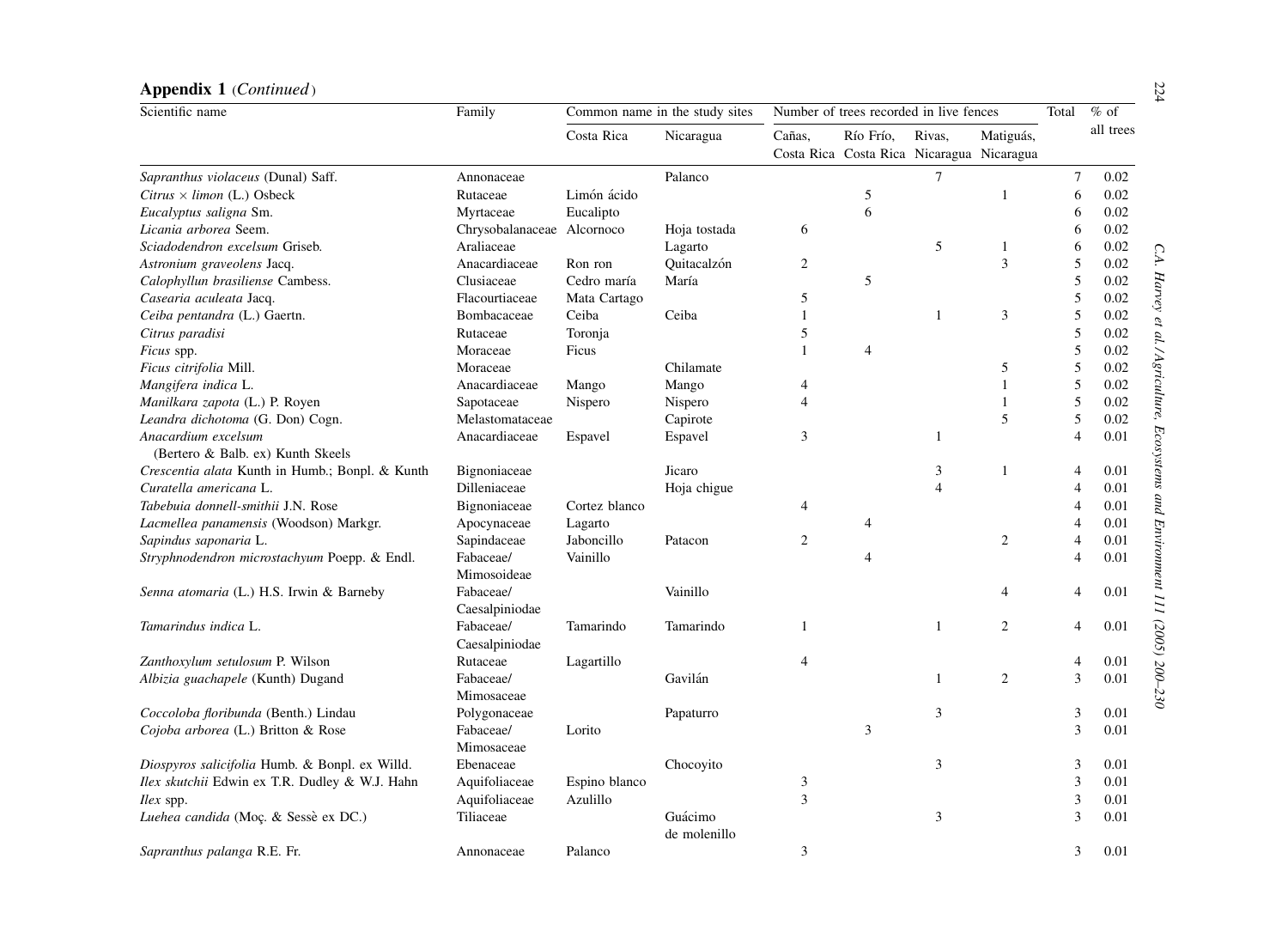| Sideroxylon capiri (Pittier) T.D. Penn.           | Sapotaceae               | Tempisque      |                 | 3            |                |                |                | $\mathfrak{Z}$ | 0.01 |                                                                               |
|---------------------------------------------------|--------------------------|----------------|-----------------|--------------|----------------|----------------|----------------|----------------|------|-------------------------------------------------------------------------------|
| Sloanea terniflora (Moc. ex Sesse ex DC.) Standl. | Elaeocarpaceae           | Terciopelo     | Tercio pelo     | 3            |                |                |                | $\mathfrak{Z}$ | 0.01 |                                                                               |
| Tabebuia impetiginosa (Mart. ex DC.) Standl.      | Bignoniaceae             | Cortez Negro   |                 | 3            |                |                |                | 3              | 0.01 |                                                                               |
| Lawsonia inermis L.                               | Lythraceae               |                | Receda          |              |                |                | 3              | 3              | 0.01 |                                                                               |
| Tectona grandis L. f.                             | Verbenaceae.             |                | Teca            |              |                |                | 3              | $\mathfrak{Z}$ | 0.01 |                                                                               |
| Aspidosperma excelsum Benth.                      | Apocynaceae              | Guaniquíl      |                 |              | $\mathfrak{2}$ |                |                | $\sqrt{2}$     | 0.01 |                                                                               |
| Calotropis procera (Aiton) W.T. Aiton             | Asclepiadaceae           |                | Huevo de yanque |              |                | $\overline{c}$ |                | $\overline{2}$ | 0.01 |                                                                               |
| Couepia polyandra (Kunth) Rose                    | Chrysobalanaceae Olosapo |                |                 | $\sqrt{2}$   |                |                |                | $\sqrt{2}$     | 0.01 |                                                                               |
| Eucalyptus torelliana F. Muell.                   | Myrtaceae                | Eucalipto      |                 |              |                |                | 2              | $\sqrt{2}$     | 0.01 |                                                                               |
| Nephelium lappaceum L.                            | Sapindaceae              | Mamón chino    |                 |              | $\overline{c}$ |                |                | $\overline{2}$ | 0.01 |                                                                               |
| Muntingia calabura L.                             | Elaeocarpaceae           |                | Capulín         |              |                |                | 2              | $\sqrt{2}$     | 0.01 |                                                                               |
| Leucaena shannonii Donn. Sm.                      | Fabaceae/                |                | Frijolillo      |              |                |                | $\overline{2}$ | $\overline{2}$ | 0.01 |                                                                               |
|                                                   | Mimosaceae               |                |                 |              |                |                |                |                |      |                                                                               |
| Roupala montana Aubl.                             | Proteaceae               | Carne asado    | Zorrillo        | 1            |                |                | 1              | $\overline{c}$ | 0.01 |                                                                               |
| Acacia farnesiana (L.) Willd.                     | Fabaceae/                | Aromo          | Aromo           |              |                | $\overline{1}$ |                | $\mathbf{1}$   | 0.00 |                                                                               |
|                                                   | Mimosaceae               |                |                 |              |                |                |                |                |      |                                                                               |
| Apeiba tibourbou Aubl.                            | Tiliaceae                | Peine de mico  | Peine de mico   | 1            |                |                |                | -1             | 0.00 |                                                                               |
| Bixa orellana L.                                  | Bixaceae                 |                | Achiote         |              |                |                | $\mathbf{1}$   | 1              | 0.00 |                                                                               |
| Brosimum alicastrum Sw.                           | Moraceae                 | Ojoche Negro   | Ojoche          | 1            |                |                |                | $\mathbf{1}$   | 0.00 |                                                                               |
| Caesalpinia exostemma DC.                         | Fabaceae/                |                | Manteco         |              |                | $\mathbf{1}$   |                | 1              | 0.00 |                                                                               |
|                                                   | Caesalpiniodeae          |                |                 |              |                |                |                |                |      |                                                                               |
| Citrus $\times$ aurantium L.                      | Rutaceae                 |                | Naranja agria   |              |                | $\mathbf{1}$   |                |                | 0.00 | C.A. Harvey et al./Agriculture, Ecosystems and Environment 111 (2005) 200-230 |
| Conostegia spp.                                   | Melastomataceae          | Lengua de vaca |                 | 1            |                |                |                | -1             | 0.00 |                                                                               |
| Gyrocarpus americanus Jacq.                       | Hernandiaceae            |                | Talalate        |              |                | 1              |                | 1              | 0.00 |                                                                               |
| Laetia thamnia L.                                 | Flacourtiaceae           | Quita calzón   |                 | 1            |                |                |                | $\mathbf{1}$   | 0.00 |                                                                               |
| Melicoccus bijugatus Jacq.                        | Sapindaceae              |                | Mamon           |              |                | $\mathbf{1}$   |                | 1              | 0.00 |                                                                               |
| Morella cerifera (L.) Small                       | Myricaceae               | Cerillo        |                 | $\mathbf{1}$ |                |                |                | $\mathbf{1}$   | 0.00 |                                                                               |
| Platymiscium spp.                                 | Fabaceae/                | Cachimbo       |                 | 1            |                |                |                | 1              | 0.00 |                                                                               |
|                                                   | Papilionoideae           |                |                 |              |                |                |                |                |      |                                                                               |
| Schoepfia schreberi J.F                           | Olacaceae                |                | Melon           |              |                | $\mathbf{1}$   |                | $\mathbf{1}$   | 0.00 |                                                                               |
| Semialiarium mexicanum (Miers) Mennega            | Hippocrateaceae          | Guacharo       |                 |              |                |                |                |                | 0.00 |                                                                               |
| Senna papillosa (Britton & Rose)                  | Fabaceae/                | Candelillo     |                 | 1            |                |                |                | 1              | 0.00 |                                                                               |
| H.S. Irwin & Barneby                              | Caesalpiniodeae          |                |                 |              |                |                |                |                |      |                                                                               |
| Spondias dulcis Parkinson                         | Anacardiaceae            | Yuplón         |                 |              | 1              |                |                | 1              | 0.00 |                                                                               |
| Virola koschnyi Warb.                             | Myristicaceae            | Fruta dorada   |                 |              | 1              |                |                | 1              | 0.00 |                                                                               |
| Vitex cooperi Standl.                             | Verbenaceae.             | Manu platano   |                 |              | 1              |                |                | $\mathbf{1}$   | 0.00 |                                                                               |
| Zygia longifolia (Humb. & Bonpl. ex Willd.)       | Fabaceae/                | Sotacaballo    |                 |              | $\mathbf{1}$   |                |                | $\mathbf{1}$   | 0.00 |                                                                               |
| Britton & Rose                                    | Mimosoideae              |                |                 |              |                |                |                |                |      |                                                                               |
| Cupania guatemalensis (Turcz.) Radlk.             | Sapindaceae              |                | Cola de pava    |              |                |                | 1              | $\mathbf{1}$   | 0.00 |                                                                               |
| Ormosia macrocalyx Ducke                          | Fabaceae/                |                | Coralillo       |              |                |                | $\mathbf{1}$   | $\mathbf{1}$   | 0.00 |                                                                               |
|                                                   | Caesalpiniodeae          |                |                 |              |                |                |                |                |      |                                                                               |
| Tabernaemontana amygdalifolia Jacq.               | Apocynaceae              |                | Huevo de gato   |              |                |                | 1              | $\mathbf{1}$   | 0.00 |                                                                               |
| Caesalpinia coriaria (Jacq.) Willd.               | Fabaceae/                |                | Nacascolo       |              |                |                | $\mathbf{1}$   | $\mathbf{1}$   | 0.00 |                                                                               |
|                                                   | Caesalpiniodeae          |                |                 |              |                |                |                |                |      |                                                                               |
| Tetragastris panamensis (Engl.) Kuntze            | <b>Burseraceae</b>       |                | Kerosene        |              |                |                | 1              | 1              | 0.00 |                                                                               |
|                                                   |                          |                |                 |              |                |                |                |                |      | 22                                                                            |

225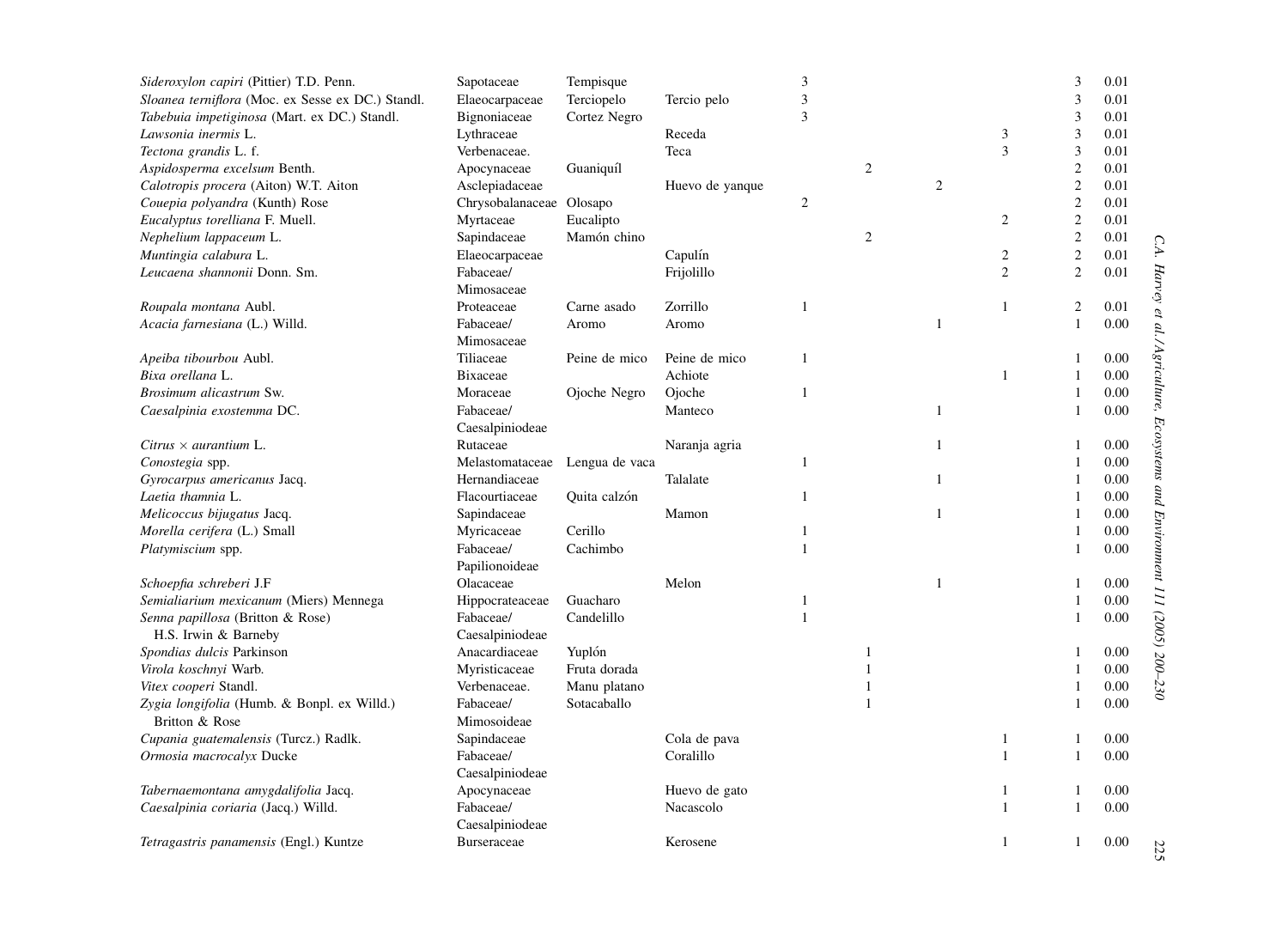<span id="page-26-0"></span>

| Scientific name                                                                                                                                                                                                                                                              | Family                                         |            | Common name in the study sites                           |        | Number of trees recorded in live fences                |                     |                             | Total          | $%$ of    |
|------------------------------------------------------------------------------------------------------------------------------------------------------------------------------------------------------------------------------------------------------------------------------|------------------------------------------------|------------|----------------------------------------------------------|--------|--------------------------------------------------------|---------------------|-----------------------------|----------------|-----------|
|                                                                                                                                                                                                                                                                              |                                                | Costa Rica | Nicaragua                                                | Cañas, | Río Frío,<br>Costa Rica Costa Rica Nicaragua Nicaragua | Rivas,              | Matiguás,                   |                | all trees |
| Spathodea campanulata P. Beauv.                                                                                                                                                                                                                                              | Bignoniaceae                                   |            | Llamarada del 13                                         |        |                                                        |                     |                             | 1              | 0.00      |
| Cassia fistula L.                                                                                                                                                                                                                                                            | Fabaceae/<br>Caesalpiniodeae                   |            | Caña fístula                                             |        |                                                        |                     |                             |                | 0.00      |
| Ficus elastica Roxb.                                                                                                                                                                                                                                                         | Moraceae                                       |            | Palo de hule                                             |        |                                                        |                     |                             |                | 0.00      |
| Unidentified spp. #1                                                                                                                                                                                                                                                         | Moraceae                                       |            | Matapalo                                                 |        |                                                        |                     | 3                           | 3              | 0.01      |
| Unidentified spp. #2                                                                                                                                                                                                                                                         | Myricaceae                                     |            | Palo de cera                                             |        |                                                        |                     | 3                           | 3              | 0.01      |
| Unidentified spp. #3                                                                                                                                                                                                                                                         | Loganiaceae                                    |            | Jicarillo                                                |        |                                                        |                     | $\overline{2}$              | $\overline{2}$ | 0.01      |
| Unidentified spp. #4                                                                                                                                                                                                                                                         | Fabaceae                                       |            | Zopilote                                                 |        |                                                        |                     | $\tau$                      | $\tau$         | 0.02      |
| Unidentified spp.                                                                                                                                                                                                                                                            |                                                |            |                                                          | 38     |                                                        |                     | 3                           | 34             | 0.11      |
| No. of species                                                                                                                                                                                                                                                               |                                                |            |                                                          | 84     | 27                                                     | 71                  | 70                          | 161            |           |
| Total no. of trees                                                                                                                                                                                                                                                           |                                                |            |                                                          | 20967  | 3812                                                   | 1958                | 3464                        | 30170 100      |           |
| <b>Appendix 2</b><br>Summary of bird, bat, dung beetle and butterfly species recording using eight live fences in Cañas, Costa Rica (C) and Rivas, Nicaragua (R).<br>Known sampling methods and effort are described in Section 2, forest species are indicated by asterisks |                                                |            |                                                          |        |                                                        |                     |                             |                |           |
| <b>Birds</b>                                                                                                                                                                                                                                                                 | <b>Bats</b>                                    |            | <b>Butterflies</b>                                       |        |                                                        | <b>Beetles</b>      |                             |                |           |
| Aimophila rufescens (Swainson, 1827) C                                                                                                                                                                                                                                       | Artibeus hartii <sup>*</sup> (Thomas) C        |            | Adelpha serpa ssp. massilia<br>(Felder & Felder, 1987) R |        |                                                        |                     | Agamophus lampros (Bates) C |                |           |
| Aimophila ruficauda (Bonaparte, 1853) C, R                                                                                                                                                                                                                                   | Artibeus intermedius <sup>*</sup> (Allen) R, C |            | Agralius vanillae (Linnaeus, 1758) C                     |        |                                                        | Ateuchus rodriguezi | (PreudhomedeBorre) R, C     |                |           |
| Amazilia rutila (DeLattre, 1843) C, R                                                                                                                                                                                                                                        | Artibeus jamaicensis (Leach) R, C              |            | Anartia fatima (Godart, 820) R, C                        |        |                                                        | (Howden & Gill) C   | Canthidium guanacaste       |                |           |

| <b>Birds</b>                                        | Bats                                           | <b>Butterflies</b>                                       | Beetles                                              |
|-----------------------------------------------------|------------------------------------------------|----------------------------------------------------------|------------------------------------------------------|
| Aimophila rufescens (Swainson, 1827) C              | Artibeus hartii <sup>*</sup> (Thomas) C        | Adelpha serpa ssp. massilia<br>(Felder & Felder, 1987) R | Agamophus lampros (Bates) C                          |
| Aimophila ruficauda (Bonaparte, 1853) C, R          | Artibeus intermedius <sup>*</sup> (Allen) R, C | Agralius vanillae (Linnaeus, 1758) C                     | Ateuchus rodriguezi<br>(PreudhomedeBorre) R, C       |
| Amazilia rutila (DeLattre, 1843) C, R               | Artibeus jamaicensis (Leach) R, C              | Anartia fatima (Godart, 820) R, C                        | Canthidium guanacaste<br>(Howden $&$ Gill) $&$       |
| Amazilia tzacatl (De La Llave, 1833) C              | Artibeus lituratus (OlferS) R, C               | Anartia jatrophae (Linnaeus, 1763) C                     | Canthidium perceptible<br>(Howden $&$ Young) R       |
| Amazona albifrons <sup>*</sup> (Sparman, 1788) C, R | Artibeus phaeotis (Miller) R, C                | Callicore pitheas (Latreille, 1811) R                    | Canthidium subdopuncticolle<br>(Howden $& Young$ ) R |
| Aratinga canicularis (Linnaeus, 1758) R, C          | Artibeus watsoni (Thomas) R                    | Cissia calixta (Butler, 1877) C                          | Canthidiun sp57 C                                    |
| Aratinga nana (Vigors, 1830) R                      | Balantiopteryx plicata (Peters) C              | Cissia similis (Butler, 1886) R, C                       | Canthon cyanellus (LeConte) C                        |
| Archilochus colubris (Linnaeus, 1758) C             | Carollia brevicauda (Schinz) C                 | Chlosyne hippodrome (Geyer, 1837) C                      | C. cyanellus sallei (Harold) R                       |
| Arremonops conirostris (Bonaparte, 1851) C          | Carollia perspicillata (Linnaeus) R, C         | Dipthera festiva (Fabricius) C                           | Canthon devrollei (Harold) R                         |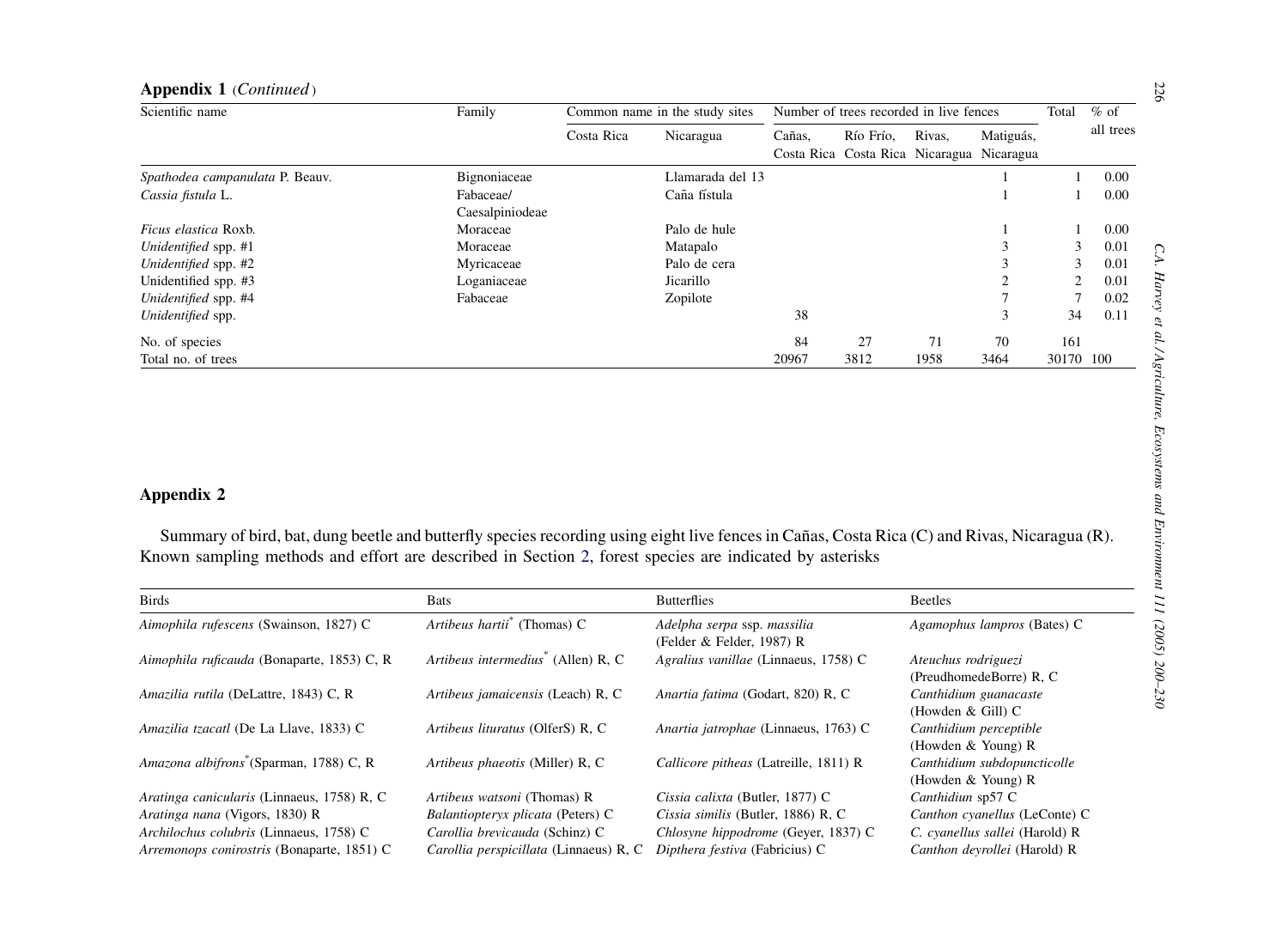Brotogeris jugularis (Müller, 1776) R, C Carollia subrufa (Hahn) R Dryadula phaetusa (Linnaeus, 1758) R, C Canthon euryscelis (Bates) R

Campylorhynchus rufinucha (Lesson, 1838) C, R Colinus leucopogon (Linnaeus, 1766) C Columba flavirostris (Wagler, 1831) C, R Glossophaga commissarici

Columbina inca (Lesson, 1847) C. R. Columbina minuta (Linnaeus, 1766) C Columbina passerina (Linnaeus, 1758) C Myotis nigricans (Schinz) R Eurytides epidaus epidaus

Crotophaga sulcirostris (Swainson, 1827) C, R Chiroxiphia linearis\* (Bonaparte, 1838) <sup>C</sup> Phyllostomus hastatus (Pallas) R, <sup>C</sup> Hamadryas feronia farinulenta

Chlorostilbon canivetii (Lesson, 1823) R

Dendroica petechia (Linnaeus, 1766) R, C Pteronotus parnellii (Gray) C Heliconius charitonius (Linnaeus, 1767) R Onthophagus championi (Bates) R, C Eumomota superciliosa (Sandbach, 1837) C Rogeessa tumida (Allen) C Heliconius hecale zuleika

Heliomaster constantii (DeLattre, 1843) R

Icterus galbula galbula (Linnaeus, 1758) C Sturnira lilium (Geofroy) R, C Mechanitis polymnia (Bates, 1863) C Onthophagus praecellens (Bates) C Icterus pustulatus (Wagler, 1829) C Uroderma bilobatum (Peters) R, C Mocis repanda (Wilson, 1979) C Phanaeus demon (Laporte) R, C Leptotila verreauxi (Bonaparte, 1855) R, C Morpho peleides\* (Butler, 1872) R Phanaeus eximius (Bates) C Melanerpes hoffmannii (Cabanis, 1862) R Myscelia cyaniris<sup>\*</sup> (Doubleday, 1848) R Phanaeus wagneris (Harold) R Morococcyx erythropygius (Lesson, 1842) R Myscelia pattenia

Myiarchus crinitus (Linnaeus, 1758) R Opsiphanes cassina chiriquensis

Myiarchus tuberculifer (Orbigni and Lafresnaye, 1837) C, R Myiarchus tyrannulus (Müller, 1776) C Charles (Philaethria dido (Linnaeus, 1763) C Myiodynastes maculatus (Müller, 1776) C Christianus, 2008 C Phoebis sennae (Linnaeus, 1758) R, C Myiozetetes similis (Spix, 1825) R Protographium epidaus (Doubleday) R Pheucticus ludovicianus (Linnaeus, 1766) R Piaya cayana (Linnaeus, 1766) R, C Siproeta stelene (Fruhstorfer, 1907) R Pitangus sulphuratus (Linaeus, 1766) R, C<br>
Taygetis andromeda (Gramer, 1779) R

Eptesicus brasiliensis (Desmarest) C Euptoieta hegesia hoffmanni

´ (Gardner) R, C  $G$ lossophaga soricina (Pallas) R, C Eurema nise (Gramer, 1775) C Deltochilum lobipes (Bates) R

Noctilo leporinus (Linnaeus) C Hamadrias arinome ariensis

Saccopteryx bilineata (Temmink) R, C

Buteo magnirostris (Gmelin, 1788) <sup>C</sup> Chiroderma villosun\* (Peters) <sup>C</sup> Dryas iulia (Fabricius, 1775) R, <sup>C</sup> Canthon indigaceus (LeConte) <sup>C</sup> Calocitta formosa (Swainson, 1827) <sup>C</sup> <sup>R</sup> Desmodus rotundus (E. Geoffroy) <sup>R</sup> Eueides isabella\* (Gramer, 1781) R, <sup>C</sup> Canthon meridionalis

> (Comstack, 1944) C Eurema daira (Godort, 1819) R, C Copris lugubris (Boheman) R, C Eurema elathea (Gramer, 1775) C

Micronycteris minuta<sup>\*</sup> (Gervais) C Eurema proterpia (Fabricius, 1775) R, C Dichothomius yucatanus (Bates) C, R (Doubleday, 1849) C Contopus sp. C Noctilo albiventris (Desmarest) C Eudesmia cf. menea (Drury) C Dichotomius centralis (Harold) R, C (Godman and Salum, 1883) C Cyanocorax morio (Wagler, 1829) C Phyllostomus discolor (Wagner) R, C Hamadryas februa (Godart, 1824) R Malagoniella astyanax (Olivier) R (Fruhstorfer, 1916) C Chloroceryle americana (Gmelin, 1788) C Platyrrhinus helleri (Peters) R Hamadryas glauconome (Bates, 1864) R Onthophagus acuminatus Pteronotus davy<sup>\*</sup> (Gray) C *Hamadryas guatemalena* (Bates, 1864) R *Onthophagus batesi* (Howden & (Hewitson, 1854) R Heraclides thoas nealces(Rothschild & Jordan) R, C Hylophilus decurtatus<sup>\*</sup> (Bonaparte, 1838) C Saccopteryx lectura<sup>\*</sup> (Schreber) R, C Junonia evarete (Gramer, 1782) C Onthophagus marginicollis (Solis) R, C (Butler and Druce, 1875) R (Boisduval, 1870) C Myiarchus nuttingi (Ridgway, 1883) C, R **Opsiphanes tamarindi (Felder, 1861) R** Uroxys sp. C Papilio cresphontes (Gramer, 1777) R

Pyrgus oileus (Linnaeus) C

(Halffter & Halffter) R, C Canthon mutabilis (Lucas) C

Coprophanaeus corythus telamon (Howden & Young) R Dichotomius annae (Harold) R, C

Hister sp. R

Omorgus suberosus (Fabricius) R

(Harold) R, C Cartwright) R, C Onthophagus hopfneri (Harold) R, C

Onthophagus landolti (Harold) R, C

Pseudocanthon perplexum (LeConte) R

Sisyphus mexicanus (Harold) R, C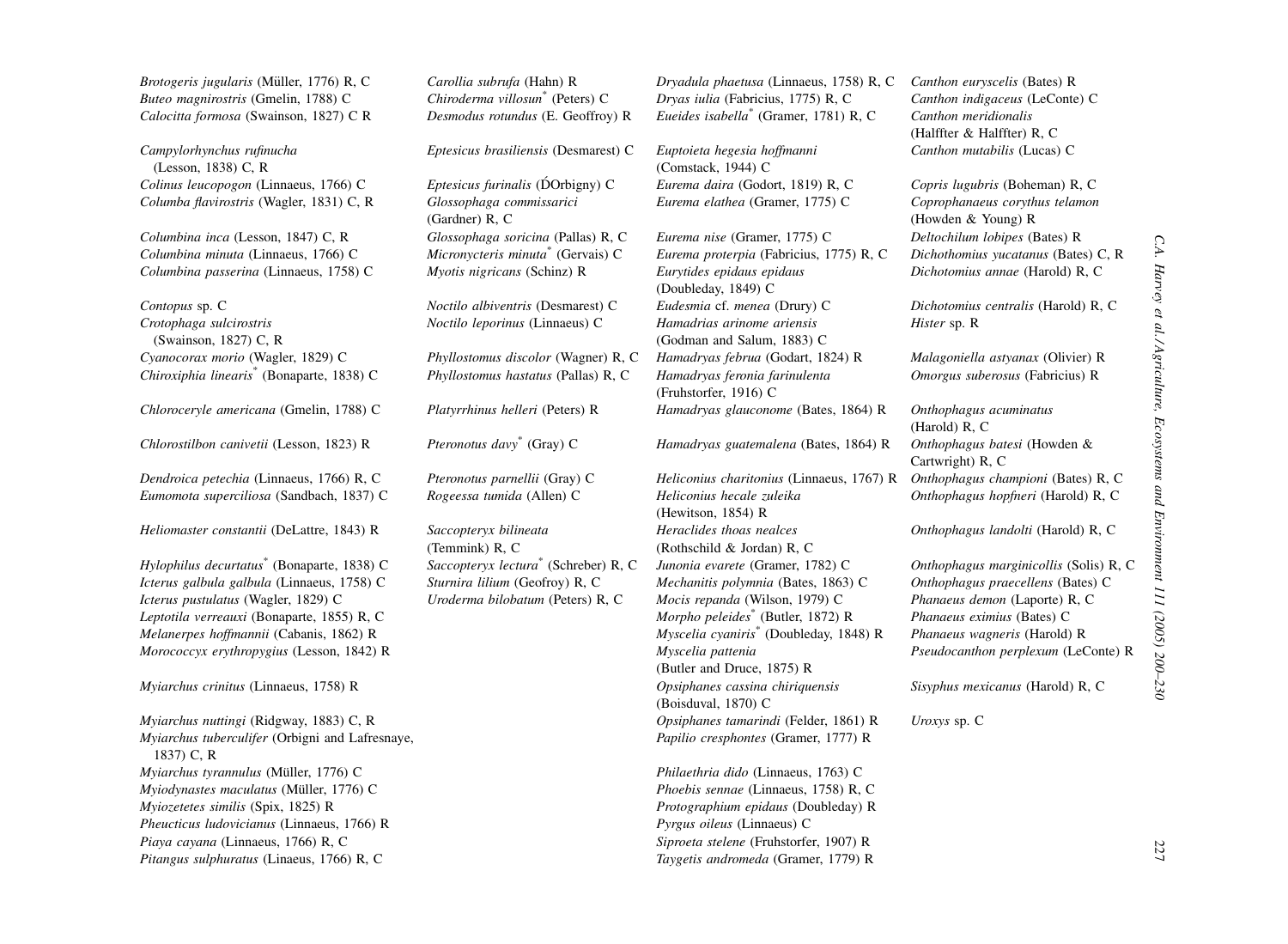| ۱ |
|---|
|   |
|   |

<span id="page-28-0"></span>

| Appendix 2 (Continued)                               |                       |                                 |                       |
|------------------------------------------------------|-----------------------|---------------------------------|-----------------------|
| <b>Birds</b>                                         | <b>Bats</b>           | <b>Butterflies</b>              | <b>Beetles</b>        |
| 1860) C<br>Polioptila albiloris (Sclater and Salvin, |                       | Taygetis kerea (Butler, 1879) R |                       |
| Polyborus plancus (Miller, 1777) C                   |                       | Urbanus simplicius (Stoll) C    |                       |
| Psarocolius montezuma (Lesson, 1830) R               |                       |                                 |                       |
| Quiscalus mexicanus (Gmelin, 1788) R                 |                       |                                 |                       |
| Ramphastos sulfuratus <sup>®</sup> (Lesson, 1830) C  |                       |                                 |                       |
| Sturnella magna (Linnaeus, 1758) C                   |                       |                                 |                       |
| ≃<br>Thryothorus modestus (Cabanis, 1861)            |                       |                                 |                       |
| Taryothorus pleurostictus (Sclater, 1860) R          |                       |                                 |                       |
| Tityra semifasciata (Spix, 1825) R, C                |                       |                                 |                       |
| $\approx$<br>Todirostrum cinereum (Linnaeus, 1766)   |                       |                                 |                       |
| $\approx$<br>Tolmomyias sulphurescens (Spix, 1825)   |                       |                                 |                       |
| C.R<br>Trogon melanocephalus" (Gould, 1835)          |                       |                                 |                       |
| Turdus grayi (Bonaparte, 1838) C                     |                       |                                 |                       |
| Tyrannus forficatus (Gmelin, 1789) C                 |                       |                                 |                       |
| $\cup$<br>Tyrannus melancholicus (Vieillot, 1819)    |                       |                                 |                       |
| Vermivora peregrina (Wilson, 1811) C                 |                       |                                 |                       |
| Volatinia jacarina (Linnaeus, 1766) C                |                       |                                 |                       |
| No. of spp. total: 59                                | No. of spp. total: 30 | No. of spp. total: 44           | No. of spp. total: 35 |

# References

| Arnold, G.W., 1983. The influence of ditch and hedgerow structure,                        |
|-------------------------------------------------------------------------------------------|
| length of hedgerows and area of woodland and garden on bird                               |
| numbers of farmland. J. Appl. Ecol. 20, 731-750.                                          |
| Baudry, J., 1988. Hedgerows and hedgerow networks as wildlife                             |
| habitat in agricultural landscapes. In: Park, J.R. (Ed.), Envir-                          |
| onmental Management in Agriculture: European Perspectives.                                |
| Belhaven, London, pp. 111-123.                                                            |
| Baudry, J.R.G., Bunce, H., Burel, F., 2000. Hedgerows: an inter-                          |
| national perspective on their origin, function and management. J.                         |
| Environ. Manage. 60, 7-22.                                                                |
| Baudry, J., Burel, F., Aviron, S., Martin, M., Ouin, A., Pain, G.,                        |
| Thenail, C., 2003. Temporal variability of connectivity in agri-                          |
| cultural landscapes: do farming activities help? Landscape Ecol.                          |
| 18, 303-314.                                                                              |
| Beer, J., 1987. Experiences with fence line fodder trees in Costa Rica                    |
| and Nicaragua. In: Beer, J., Fassbender, H.W., Heuveldop, J.                              |
| (Eds.), Advances in Agroforestry Research, CATIE Technical                                |
| Series. CATIE, Costa Rica, pp. 215-222.                                                   |
| Bennett, A.F., Henein, K., Merriam, G., 1994. Corridor use and the                        |
| elements of corridor quality: chipmunks and fencerows in a                                |
| farmland mosaic. Biol. Conserv. 68, 155-165.                                              |
| Bennett, A.F., 1999. Linkages in the Landscape-The Role of                                |
|                                                                                           |
| Corridors and Connectivity in Wildlife Conservation. Interna-                             |
| tional Union for the Conservation of Nature and Natural<br>Resources, Gland, Switzerland. |
|                                                                                           |
| Berninger, F., Salas, E., 2003. Biomass dynamics of Erythrina                             |
| lanceolada as influenced by shoot-pruning intensity in Costa                              |
| Rica. Agroforest. Syst. 57, 19-29.                                                        |
| Budowski, G., 1987. Living fences in tropical America, a wide-                            |
| spread agroforestry practice. In: Gholz, H.L. (Ed.), Agrofores-                           |
| try: Realities, Possibilities and Potentials. Martinus Nijhoff                            |
| Publishers, pp. 169-178.                                                                  |
| Budowski, G., 1988. Importancia, características y usos de las                            |
| cercas vivas. In: Lok, R. (Ed.), Huertos caseros tradicionales                            |
| de América Central. CATIE, Turrialba, Costa Rica, pp. 117-                                |
| 129.                                                                                      |
| Budowski, G., Russo, R., 1993. Live fence posts in Costa Rica: a                          |
| compilation of the farmer's beliefs and technologies. J. Sustain.                         |
| Agric. 3, 65-85.                                                                          |
| Burel, F., 1996. Hedgerows and their role in agricultural landscapes.                     |
| Crit. Rev. Plant Sci. 15, 169-190.                                                        |
| Capel, S.W., 1988. Design of windbreaks for wildlife in the Great                         |
| Plains of North America. Agric. Ecosyst. Environ. 22/23, 337-                             |
| 347.                                                                                      |
| Chacon, M., Harvey, C.A., 2005. Contribution of live fences to                            |
| landscape composition and structure in an agricultural landscape                          |
| in Costa Rica. Agrofor. Syst., submitted for publication.                                 |
| Cordero, J., Boshier, D.H., 2003. Árboles de Centroamérica: un                            |
| manual para extensionistas. CATIE/FPR, Turrialba, Costa Rica.                             |
| Daily, G.C., Ehrlich, P.R., Sanchez-Azofeifa, G.A., 2001. Country-                        |
| side biogeography: use of human-dominated habitats by the                                 |
| avifauna of southern Costa Rica. Ecol. Appl. 11, 1-13.                                    |
| Dixon, H.J., Doores, J.W., Joshi, L., Sinclair, F.L., 2001. Agroeco-                      |
| logical Knowledge Toolkit for Windows (AKT5). School of                                   |
| Agricultural and Forest Sciences, University of Wales, Bangor.                            |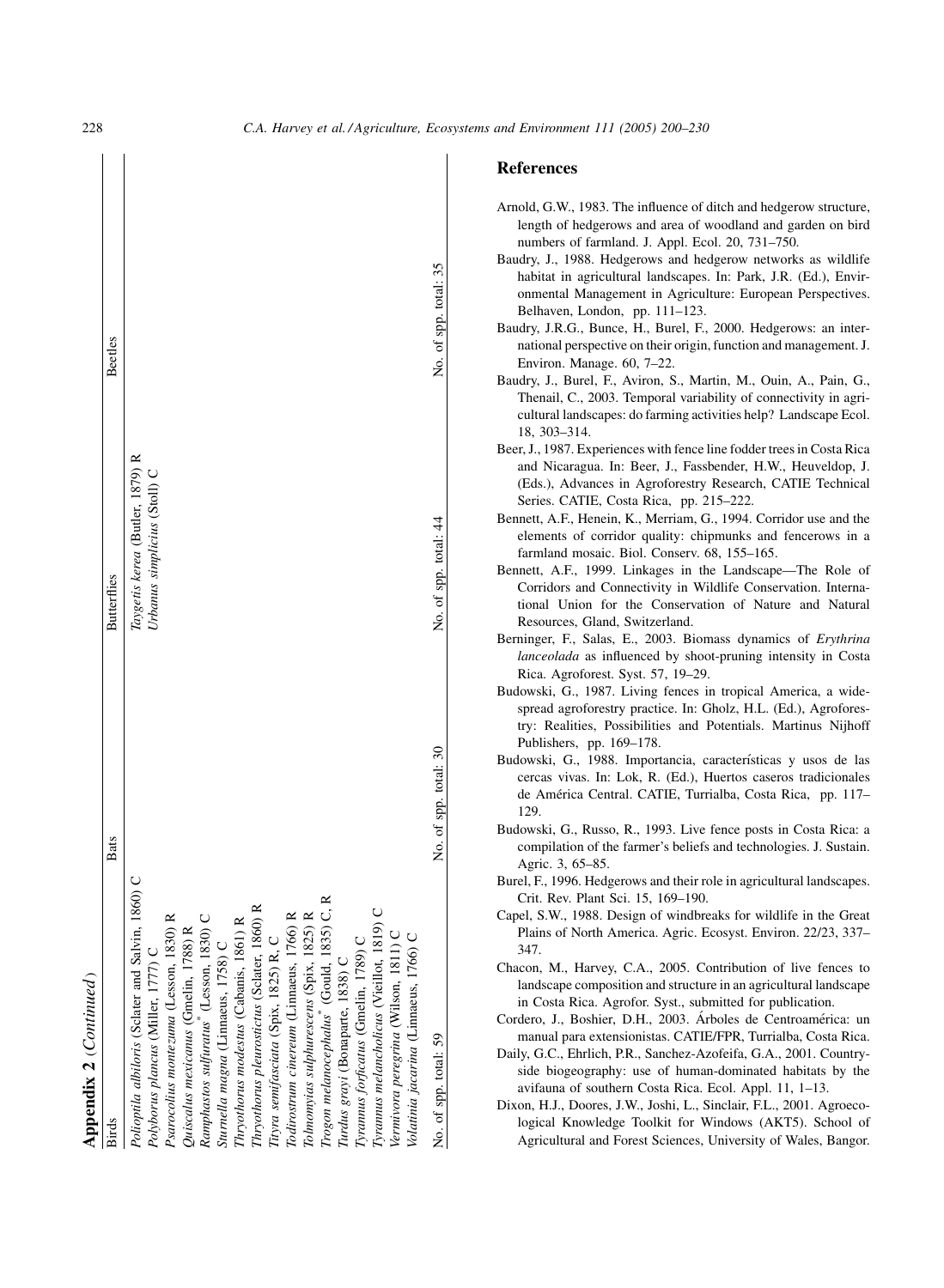- <span id="page-29-0"></span>Estrada, A., Coates-Estrada, R., Meritt Jr., D., Montiel, S., Curiel, D., 1993. Patterns of frugivore species richness and abundance in forest islands and in agricultural habitats at Los Tuxtlas, Mexico. Vegetatio 107/108, 245–257.
- Estrada, A., Coates-Estrada, R., Anzures Dadda, A., Cammarano, P., 1998. Dung and carrion beetles in tropical rain forest fragments and agricultural habitats at Los Tuxtlas, Mexico. J. Trop. Ecol. 14, 577–593.
- Estrada, A., Cammarano, P.L., Coates-Estrada, R., 2000. Bird species richness in vegetation fences and in strips of residual rain forest vegetation at Los Tuxtlas, Mexico. Biodivers. Conserv. 9, 1399–1416.
- Estrada, A., Coates-Estrada, R., 2001. Bat species richness in live fences and in corridors of residual rain forest vegetation at Los Tuxtlas, Mexico. Ecography 24, 94–102.
- Finch, S.J., 1988. Field windbreaks: design criteria. Agric. Ecosyst. Environ. 22/23, 215–228.
- Forman, R.T.T., Baudry, J., 1984. Hedgerows and hedgerow networks in landscape ecology. Environ. Manage. 8, 495– 510.
- Frank, B., Salas, E., 2003. Biomass dynamics of Erythrina landecolata as influenced by shoot-pruning intensity in Costa Rica. Agroforest. Syst. 57, 19–28.
- Fritz, R., Merriam, G., 1993. Fencerow habitats for plants moving between farmland forests. Biol. Conserv. 64, 141–148.
- Gómez, R., López, M., Harvey, C.A., Villanueva, C., 2004. Caracterización de las fincas ganaderas y relaciónes con la cobertura arbórea en potreros en el municipio de Belén, Rivas, Nicaragua. Revista Encuentros (UCA, Nicaragua) 36 (68), 94–113.
- Harvey, C.A., Haber, W.A., 1999. Remnant trees and the conservation of biodiversity in Costa Rican pastures. Agroforest. Syst. 44, 37–68.
- Harvey, C.A., Tucker, N., Estrada, A., 2004. Live fences, isolated trees and windbreaks: tools for conserving biodiversity in fragmented tropical landscapes? In: Schroth, G., Fonseca, G.A.B., Harvey, C.A., Gascon, C., Vasconcelos, H.L., Izac, A.M.N. (Eds.), Agroforestry and Biodiversity Conservation in Tropical Landscapes. Island Press, Washington, DC, pp. 261– 289.
- Hinsley, S.A., Bellamy, P.E., 2000. The influence of hedge structure, management and landscape context on the value of hedgerows to birds: a review. J. Environ. Manage. 60, 33–49.
- Humphreys, L.R., 1991. Tropical Pasture Utilisation. Cambridge University Press, Cambridge, UK.
- Joya, M., López, M., Gómez, R., Harvey, C.A., 2004. Conocimiento local sobre el uso y manejo de a´rboles en fincas ganaderas del municipio de Belén, Rivas. Encuentro (UCA) 36 (68), 44-59.
- La Gaceta, 1996. Ley Forestal 7575. La Garceta, Diario Oficial, Uruca, Costa Rica. No. 72, April 16, 1996.
- Lagemann, J., Heuveldop, J., 1983. Characterization and evaluation of agroforestry systems: the case of Acosta-Puriscal, Costa Rica. Agroforest. Syst. 1, 101–115.
- Lang, I., Gormley, L.H.L., Harvey, C.A., Sinclair, F.L., 2003. Composición de la comunidad de aves en cercas vivas de Rio Frio, Costa Rica. Agroforestería en las Américas 10 (39/40), 86– 92.
- Laurance, W.F., Bierregaard Jr., R.O., 1997. Tropical Forest Remnants. The University of Chicago Press, Chicago.
- Le Coeur, D., Baudry, J., Burel, F., Thenail, C., 2002. Why and how we should study field boundary biodiversity in an agrarian landscape context. Agric. Ecosyst. Environ. 89, 23– 40.
- Lozano, O.R., 1962. Postes vivos para cercos. M.Sc. Thesis. CATIE/ IICA, Turrialba, Costa Rica.
- Marshall, E.J.P., Moonen, A.C., 2002. Field margins in northern Europe: their functions and interactions with agriculture. Agric. Ecosyst. Environ. 89, 5–21.
- Martínez, J.L., 2003. Conocimiento local de productores ganaderos sobre cobertura arbórea en la parte baja de la cuenca del Río Bulbul en Matiguás, Nicaragua. Teiss de Maestría. CATIE, Turrialba, Costa Rica, 158 pp.
- Muñoz, D., Harvey, C.A., Sinclair, F.L., Mora, J., Ibrahim, M., 2004. Conocimiento local de la cobertura arbórea en sistemas de producción ganadera en dos localidades de Costa Rica. Agroforestería en las Américas 10 (39/40), 61–68.
- Osborne, P., 1983. Bird numbers and habitat characteristics in farmland hedgerows. J. Appl. Ecol. 21, 63–82.
- Otarola, A., 1995. Cercas vivas de madero negro: practica agroforestal para sitios con estación seca marcada. Agroforestería de las Américas 5, 24–27.
- Petit, S., Burel, F., 1998. Connectivity in fragmented populations: Abax parallelepipedus in a hedgerow network landscape. Comptes Rendus de l'Academie des Sciences, Series III 321, 55–61.
- Picado, W., Salazar, R., 1984. Producción de biomas y leña en cercas vivas de Gliricidia sepium (Jacq.) Steud de dos años de edad en Costa Rica. Silvoenergía (Costa Rica) 1, 1–4.
- Sauer, J.D., 1979. Living fences in Costa Rican agriculture. Turrialba (IICA) 29, 225–261.
- Schelhas, J., Greenberg, R., 1996. Forest Patches in Tropical Landscapes. Island Press, Washington, DC.
- Sinclair, F.L., Walker, D.H., 1998. Acquiring qualitative knowledge about complex agroecosystems. Part 1. Representation as natural language. Agric. Syst. 56, 341–363.
- Somarriba, E., 1995. Guayaba en los potreros: establecimiento de cercas vivas y recuperación de pasturas degradadas. Agroforestería de las Américas 6, 27-29.
- Stiles, F.G., Skutch, A.F., 1989. A Guide to the Birds of Costa Rica. Christopher Helm Publishers Ltd., Cornell University, Ithaca, NY.
- Thenail, C., Baudry, J., 2004. Variation of farm spatial land use pattern according to the structure of the hedgerow network (bocage) landscape: a case study in northeast Brittany. Agric. Ecosyst. Environ. 101, 53–72.
- Villacis, J., 2003. Relaciónes entre la cobertura arbórea y el nivel de intensificación de las fincas ganaderas en Río Frío, Costa Rica. M.Sc. Thesis. CATIE.
- Villacís, J., Harvey, C.A., Ibrahim, M., Villanueva, C., 2003. Relaciones entre la cobertura arbórea y el nivel de intensificación de las fincas ganaderas en Río Frío, Costa Rica. Agroforestería en las Américas 10 (39/40), 17-23.
- Villanueva, C., Ibrahim, M., Harvey, C.A., Esquivel, H., 2003. Tipología de fincas con ganadería bovina y cobertura arbórea